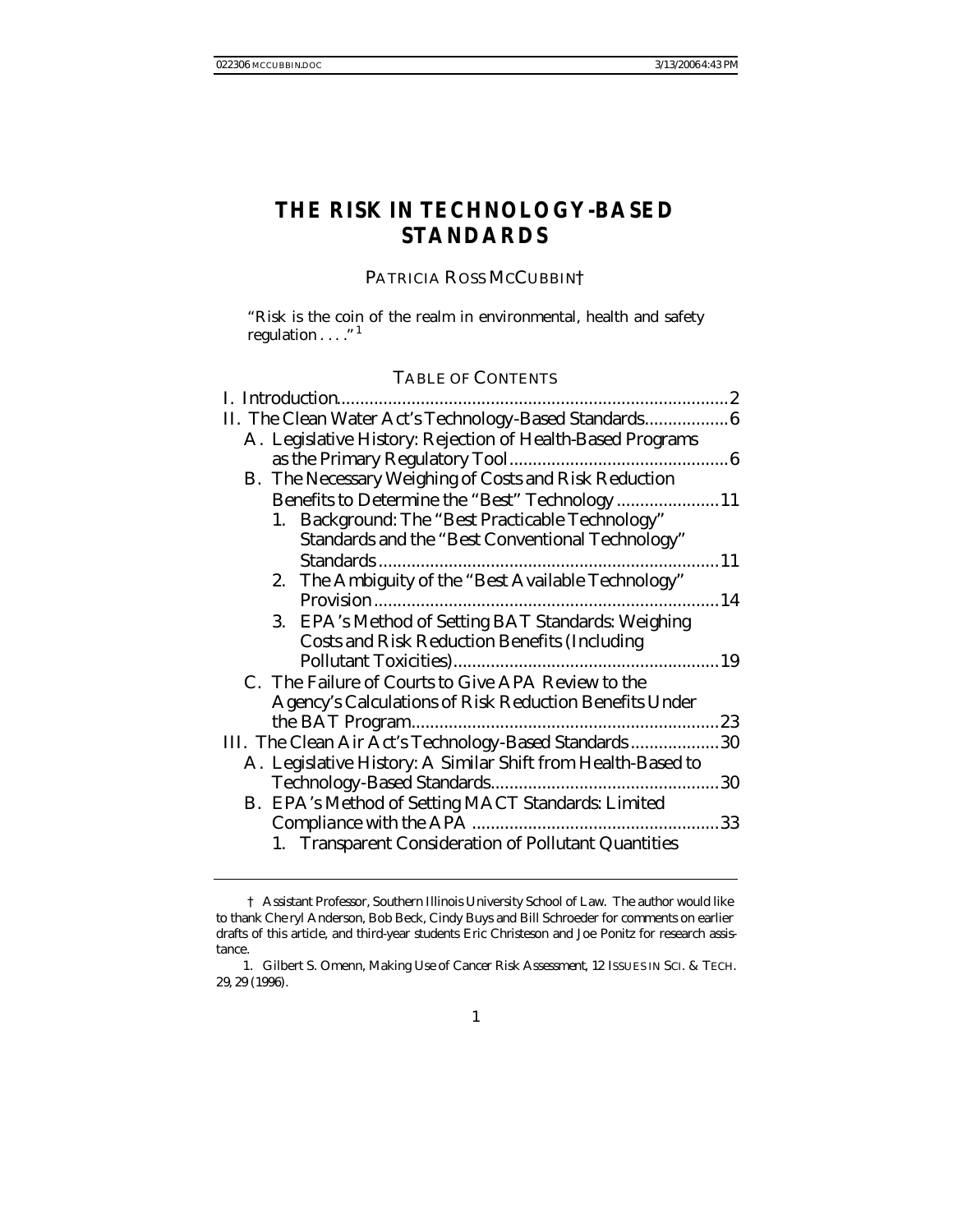| and Toxicities as Indicators of Risk Reduction            |    |
|-----------------------------------------------------------|----|
| Benefits in Some MACT Rulemakings33                       |    |
| 2. In Most MACT Rulemakings, Hidden Use by the            |    |
| <b>Agency of Widely Available Toxicity Data in</b>        |    |
|                                                           |    |
| C. The False Dichotomy and the Failure of Courts to       |    |
| <b>Recognize EPA's Inherent Need to Consider Risk</b>     |    |
| Reduction Benefits in the MACT Program 44                 |    |
| IV. The Need for Statutory Amendments to Prevent EPA from |    |
| Thwarting the APA When it Adopts Technology-Based         |    |
| Standards Under the Clean Water Act and the Clean Air     |    |
|                                                           | 49 |
|                                                           |    |

#### I. INTRODUCTION

Over the past thirty years the judiciary has developed two related misconceptions about the "technology-based" standards adopted by the United States Environmental Protection Agency ("EPA" or "the Agency") that generally require all members of an industry to limit their releases of harmful pollutants by using particular pollution control technologies. First, some courts mistakenly believe that to set those standards EPA merely conducts a technocratic evaluation of the control technologies available to a given industry without making a policy-laden choice of whether the benefits offered by any candidate technology justify the costs to operate it. $2$  Second, some judges incorrectly assume that EPA selects technology-based standards

<sup>2</sup>*. See infra* text accompanying notes 84-101 (discussing EPA v. Nat'l Crushed Stone Ass'n, 449 U.S. 64 (1980), Am. Iron & Steel Inst. v. EPA, 526 F.2d 1027 (3d Cir. 1975), and Tex. Oil & Gas Ass'n v. EPA, 161 F.3d 923 (5th Cir. 1998)). Scholars also have described technology-based standards, which EPA supposedly sets by simply determining which control method is "feasible," as distinct from standards that EPA sets by weighing both the costs and the benefits of regulation. *See, e.g.*, FRANK B. CROSS, ENVIRONMENTALLY INDUCED CANCER AND THE LAW 69, 81-93 (1989) [hereinafter ENVIRONMENTALLY INDUCED CANCER] (drawing distinction between "feasibility" analysis and "cost-benefit analysis"); Thomas O. McGarity, *Media - Quality, Technology, and Cost-Benefit Balancing Strategies for Health and Environmental Regulation*, 46 LAW & CONTEMP. PROBS.159, 160 (1983) [hereinafter *Environmental Strategies*] (contrasting a technology-based regulatory approach with a "balancing" approach that considers costs and benefits). As discussed below, while a formal, monetized comparison of costs and benefits is not required in setting a technology-based standard, the question of whether a technology is "feasible" or "available" hinges on whether its costs are worth its benefits in some vague sense.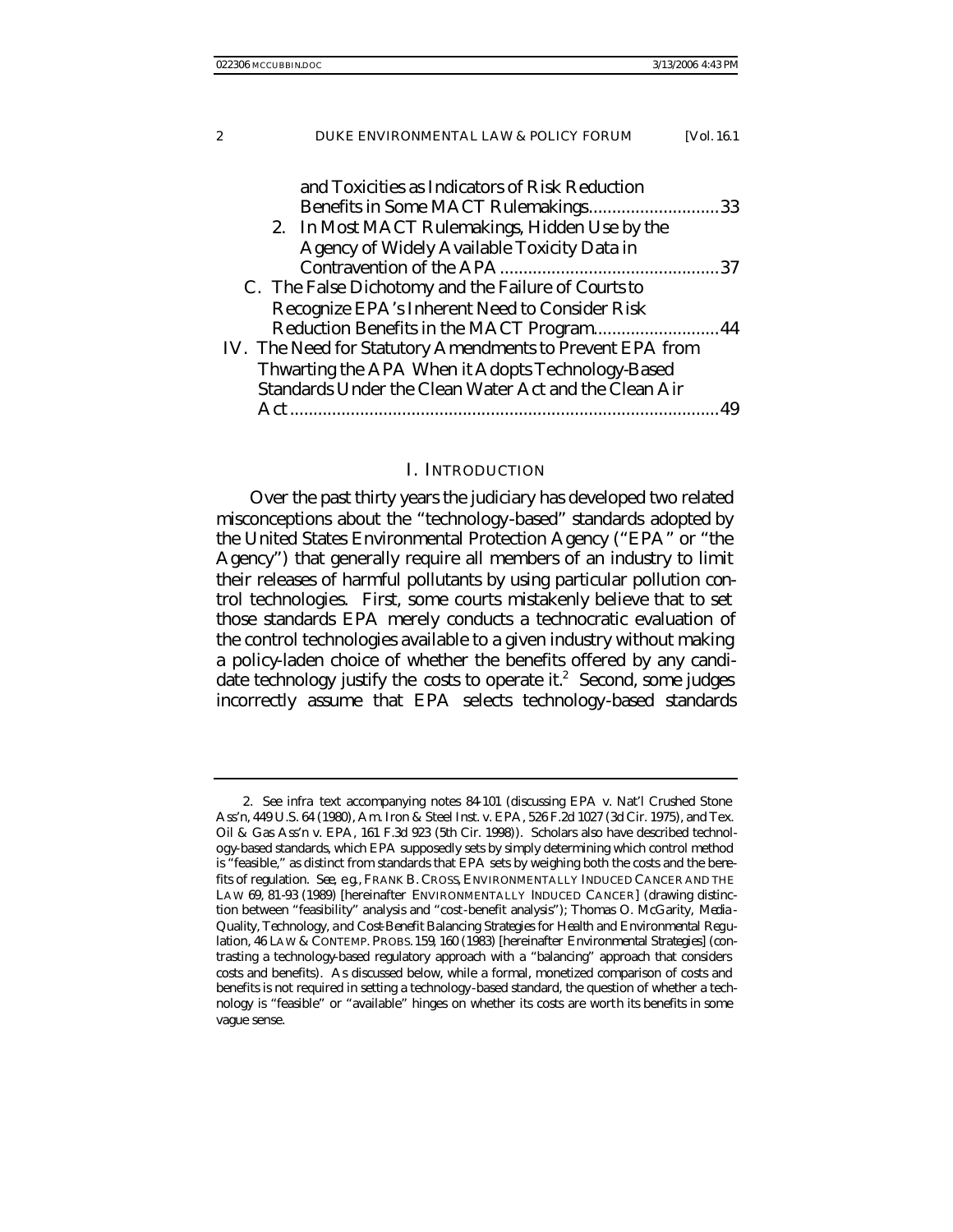without taking into account the public health and environmental risks posed by the industrial facilities to be regulated.<sup>3</sup>

These misconceptions have led to seriously adverse consequences. EPA has been allowed to frustrate the goals of the Administrative Procedure Act ("APA") by shielding key aspects of its standard setting process from the judicial and public scrutiny so vital to maintaining the Agency's accountability.<sup>4</sup> EPA has successfully convinced courts not to give appropriate APA review to the Agency's calculations of a control technology's public health and environmental benefits, even though they were plainly evident in, and inherently necessary to, its rulemakings.<sup>5</sup> In addition, EPA has managed to hide from the citizenry its estimates of one factor—the toxicities of the pollutants at issue—that substantially affects the assessment of those public health and environmental benefits.<sup>6</sup>

Perhaps mirroring EPA's language, scholars similarly have described technology-based standards as not set "on the basis of health risks" and not taking into account "the magnitude of the health risks posed by the pollutant." Joseph M. Feller, *Non-Threshold Pollutants and Air Quality Standards*, 24 ENVTL. L. 821, 876-77 (1994). *See also* Wendy E. Wagner, *The Triumph of Technology-Based Standards*, 2000 U.ILL. L. REV. 83, 106 [hereinafter *Triumph*] (describing technology-based standards as "environment-blind"). These claims by jurists, scholars, and even EPA are accurate, as discussed below, to the extent they suggest EPA does not make full, detailed, and precise assessments of the risks posed by a regulated entity, but overstate the case if they suggest public health and environmental risks are entirely irrelevant to the process of setting technology-based standards. *See infra* text accompanying notes 169-72.

4*. See infra* text accompanying notes 77-82 (discussing 5 U.S.C. §§ 553(b)-(c), 706(2) (2000) and 42 U.S.C. § 307(b), (d) (2000)).

5*. See infra* text accompanying notes 84-106.

6*. See infra* text accompanying notes 140-64. The industrial chemicals and other toxic substances released into the environment by vast numbers of manufacturers, agricultural operations, and other enterprises can cause a wide variety of adverse health effects to humans and to flora and fauna. *See* NATIONAL RESEARCH COUNCIL, RISK ASSESSMENT IN THE FEDERAL GOVERNMENT: MANAGING THE PROCESS 9-10 (1983) (describing the increase, beginning in the late 1960s, of scientific evidence demonstrating that "suspect" chemicals may be causing cancer or other chronic health effects); David L. Eaton, *Scientific Judgment and Toxic Torts—A Primer in Toxicology for Judges and Lawyers*, 12 J.L & POL'Y 5, 5-6, 22-29 (2003) (discussing environmental factors, including exposure to chemical agents, as causes of disease); James Gustave Speth, *EPA Must Help Lead an Environmental Revolution in Technology*, 21 ENVTL. L. 1425,

<sup>3</sup>*. See infra* text accompanying notes 173-85 (discussing Cement Kiln Recycling Coal. v. EPA, 255 F.3d 855 (D.C. Cir. 2001) and Sierra Club v. EPA, 353 F.3d 976 (D.C. Cir. 2004)). EPA's own statements suggest it does not take risk into account when setting technology-based standards. *See, e.g.*, National Emission Standards for Hazardous Air Pollutants for Source Categories and for Coke Oven Batteries, 58 Fed. Reg. 57,898, 57,907 (Oct. 27, 1993) (to be codified at 40 C.F.R. pts. 9 & 63) ("[e]stimates of risk to the surrounding community simply do not play a role in the development of [technology-based standards]"); National Emission Standards for Hazardous Air Pollutants: Generic Maximum Achievable Control Technology (Generic MACT), 64 Fed. Reg. 34,854, 34,860 (June 29, 1999) (to be codified at 40 C.F.R. pt. 63) ("we do not consider health risks" when setting those standards).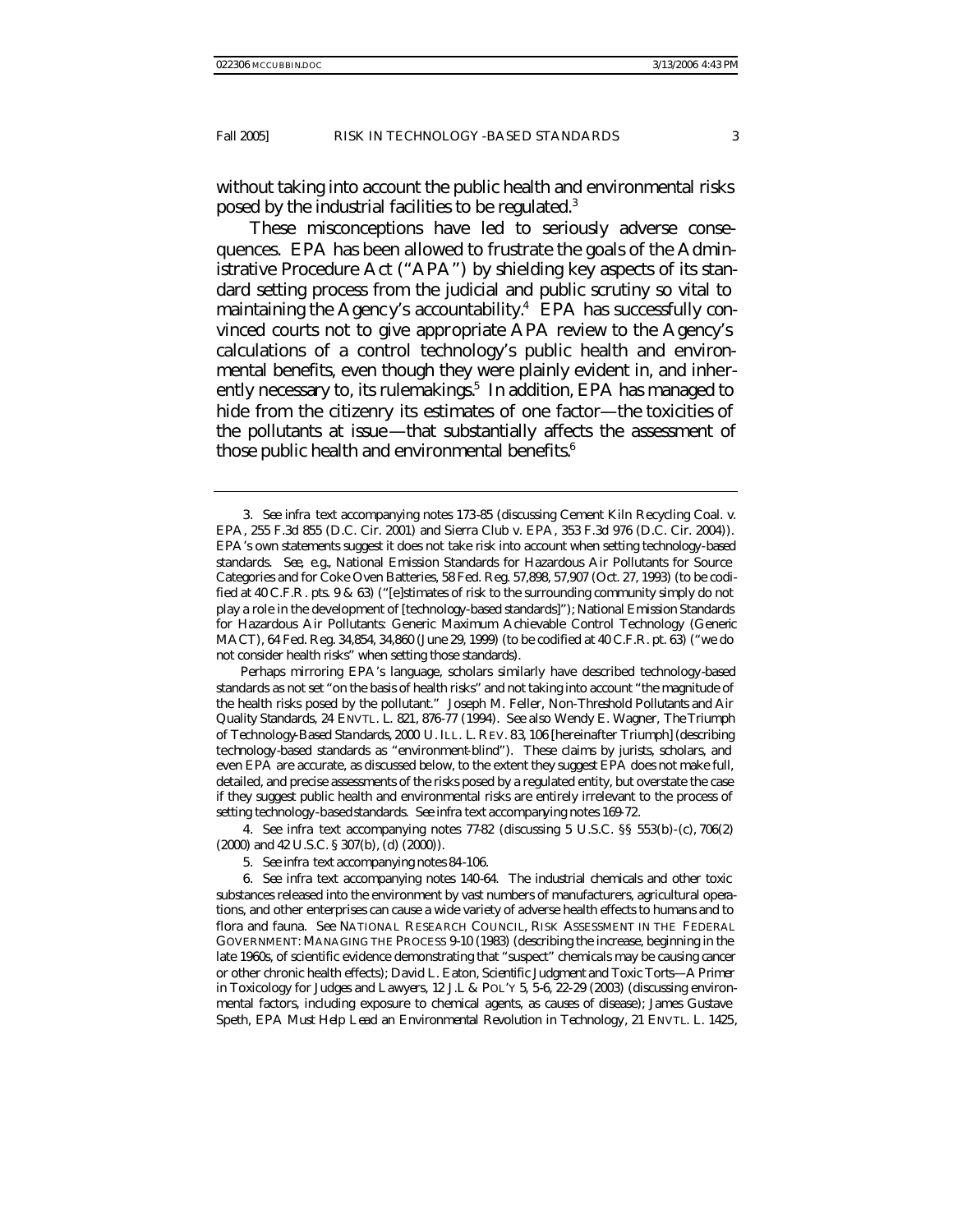This article will examine these issues in the context of two particular types of technology-based standards: the Clean Water Act's "BAT" standards, which require the members of regulated industries to restrict their discharges of water pollutants to levels reflecting the "best available technologies,"7 and the Clean Air Act's "MACT" standards, which similarly limit emissions of air pollutants using the "maximum achievable control technologies."<sup>8</sup> Based on a careful examination of more than 100 regulations, this artic le will document that EPA's methods of selecting BAT and MACT standards contradict the common—but inaccurate—judicial assumptions.<sup>9</sup>

This article will also demonstrate that the judiciary's misunderstandings stem ultimately from the ambiguous statutory provisions and legislative histories of the Clean Water Act and the Clean Air Act, which erroneously imply that technology-based standards are set without regard to the public health and environmental benefits that may flow from pollution control technologies. Some aspects of the Clean Water Act, for example, seem to indicate that EPA need not balance a control technology's benefits against its costs when the Agency selects BAT standards. Yet the overall structure of the Clean Water Act, together with certain congressional statements, makes it

<sup>1427-31 (1991) (</sup>recounting the "huge quantities" of pollutants released by various industrial sectors since World War II and the adverse health effects of same). Assessing the toxicity of a pollutant involves both a qualitative inquiry about "the types of adverse health effects associated with exposure to a chemical" and a quantitative inquiry about the "magnitude of these adverse health effects resulting from specific exposures to the chemical." TOXIC AIR POLLUTION HANDBOOK 57 (David R. Patrick ed., 1994).

<sup>7.</sup> 33 U.S.C. § 1314(b)(2)(A)-(B) (2000) (also known as section 304(b)(2)(A)-(B) of the Clean Water Act). For ease, this article will refer to regulated "industries" when in actuality a wide variety of entities are governed by the technology-based standards under the Clean Water Act and the Clean Air Act, from traditional industries and manufacturers to various commercial enterprises, municipalities, hospitals, and educational facilities. *See, e.g.*, 40 C.F.R. §§ 411.10- 411.37 (2004) (standards for cement manufacturers); *id.* §§ 405.10-405.127 (dairy products processors); *id.* §§ 435.10-435.70 (oil and gas extraction); *id.* §§ 460.10-460.12 (hospitals); *id.* §§ 63.1930-63.1980 (municipal solid waste landfills); *id.* § 63.7575 (boilers at "research centers, institutions of higher education, hotels, and laundries").

<sup>8.</sup> 42 U.S.C. § 7412(d)(2)-(3) (2000) (also known as section 112(d)(2)-(3) of the Clean Air Act). The Clean Water Act and the Clean Air Act are often analyzed together since they share many common features and were adopted at roughly the same time in the early 1970s, when Congress first adopted several different statutes addressing environmental issues. *See, e.g.*, Robert W. Adler, *Integrated Approaches to Water Pollution: Lessons from the Clean Air Act*, 23 HARV. ENVTL. L. REV. 203, 206-09 (1999) (analogizing between Clean Air Act and Clean Water Act for airshed and watershed approache s to regulation); Ann Powers, *Reducing Nitrogen Pollution on Long Island Sound: Is There a Place for Pollutant Trading?*, 23 COLUM. J. ENVTL. L. 137, 153-82 (1998) (comparing the two Acts' provisions with respect to pollutant trading).

<sup>9</sup>*. See infra* text accompanying notes 65-75 and 123-65.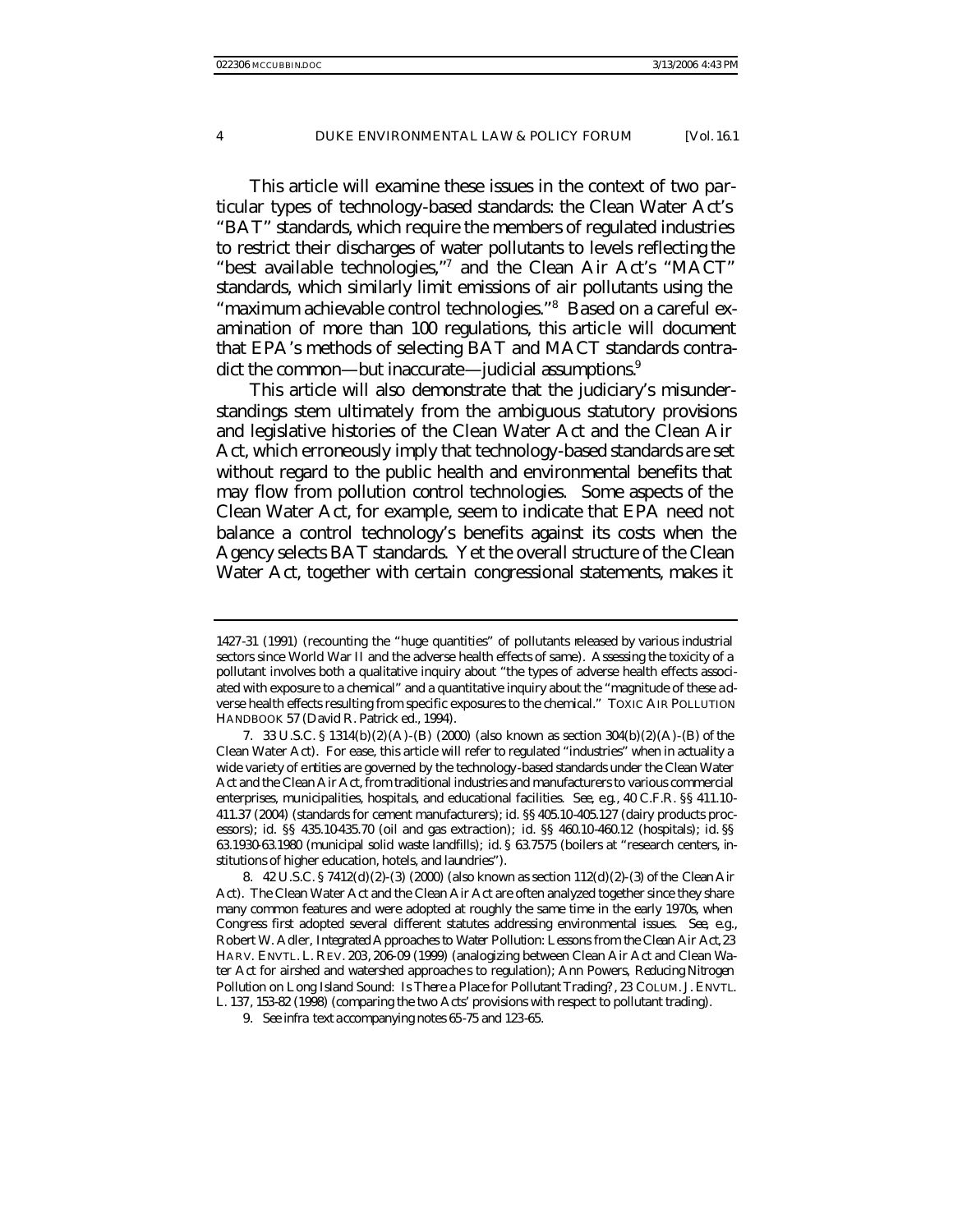clear that such a balancing is compelled by Congress' goals.<sup>10</sup> Likewise, certain elements of the Clean Air Act incorrectly suggest a fundamental dichotomy between technology-based standards, on the one hand, and "health-based" standards, on the other, with only the latter supposedly requiring an evaluation of the public health and environmental risks from the pollutants and facilities under review. The difference, however, between those two types of restrictions is not *whether* EPA considers those risks but *how* it does so. When setting a technology-based standard, the Agency is expected to—and does use far simpler measures of the risks and corresponding public health benefits of regulation than if it were implementing a health-based standard.<sup>11</sup>

Because the judicial misconceptions that allow the Agency to thwart the APA arise from the confusing statutory schemes, legislative changes are needed to correct those misconceptions and to ensure the transparency of EPA's future rulemakings. The Clean Water Act's BAT provision and the Clean Air Act's MACT provision should be amended to expressly require EPA, when setting standards, not only to weigh the costs of operating pollution control technologies (which the statutes already require) but also the benefits of improved public health and environmental quality offered by those technologies.<sup>12</sup> While these statutory amendments might be controversial because they reject the prevalent—though mistaken—notions of BAT and MACT standards, the changes are necessary to ensure that in all its rulemakings EPA reveals to the citizenry and judiciary the public health and environmental risks posed by the regulated industries and the corresponding benefits of pollution controls, which the Agency must logically consider and does, in fact, consider.

<sup>10</sup>*. See infra* text accompanying notes 50-64.

<sup>11</sup>*. See infra* text accompanying notes 167-85.

<sup>12</sup>*. See infra* text accompanying notes 195-208 (explaining how EPA could use simple methods of measuring those public health and environmental benefits). The observations and suggestions made here about these two specific programs would also apply to any future use of technology-based standards in other arenas. Professor Wagner, for instance, has written that such standards would be valuable under:

the Clean Air Act [for regulating] the seven criteria pollutants emitted by many existing sources, the Toxic Substances Control Act for pre-market testing requirements, the Occupational Health and Safety Act for setting worker protection standards, the Comprehensive Environmental Response, Compensation and Liability Act for standardized cleanup requirements. . . specifying limitations on private party interference with endangered species and providing a more predictable and constructive approach to conserving wetlands.

*Triumph*, *supra* note 3, at 109-10.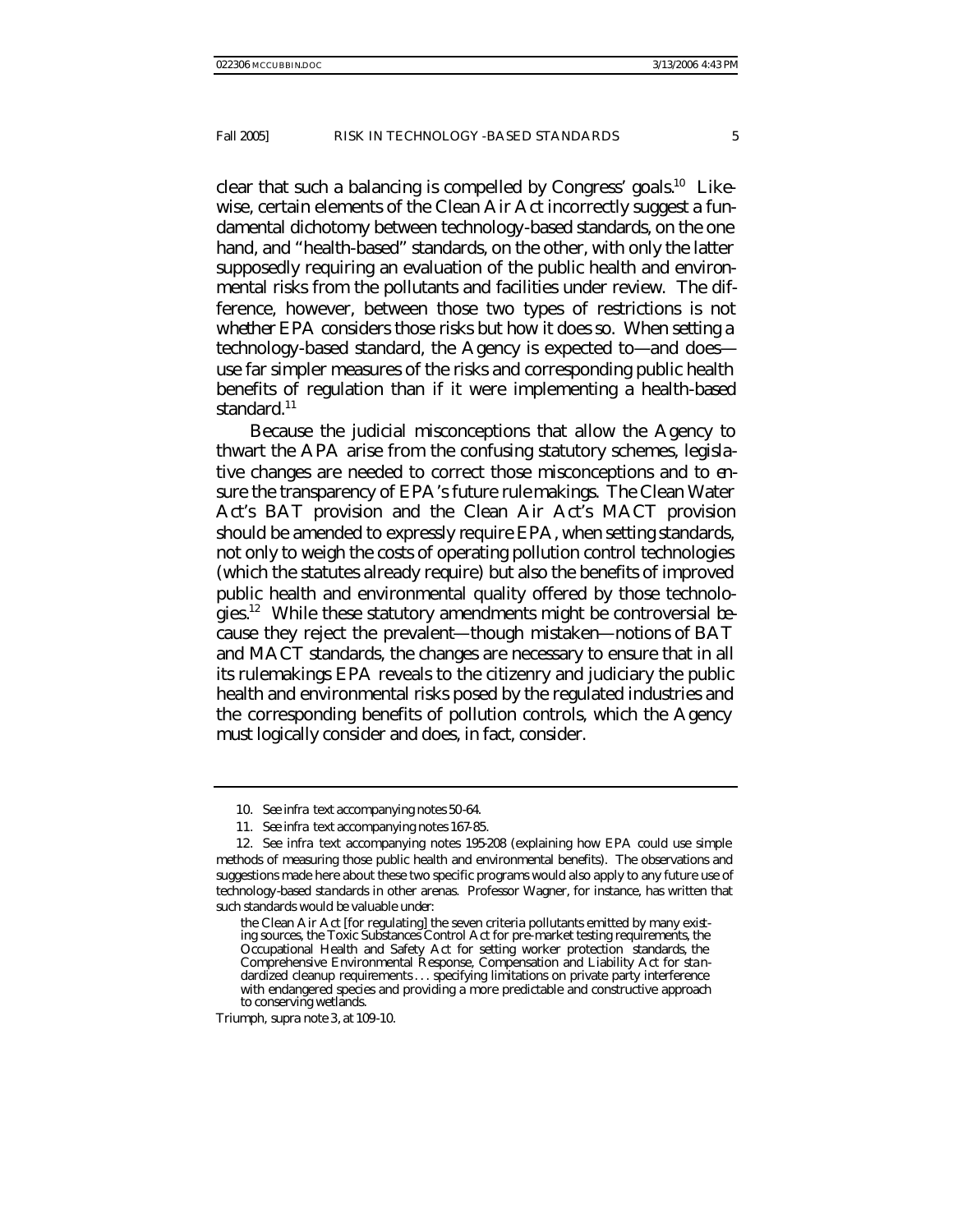#### II. THE CLEAN WATER ACT'S TECHNOLOGY-BASED STANDARDS

### A. *Legislative History: Rejection of Health-Based Programs as the Primary Regulatory Tool*

The technology-based standards of the Clean Water Act originated in 1972 as a response to the failed implementation of an earlier health-based regulatory program that required states to adopt, with EPA oversight, "water quality standards"<sup>13</sup> for all interstate waters to "protect the public health or welfare [and] enhanc e the quality of water."<sup>14</sup> The water quality standards were intended to establish, *inter alia*, the maximum level of pollution that would be safe for individuals who drank from a waterway, fished in it, or boated on it,<sup>15</sup> but few

14. That statutory mandate stemmed from the Water Quality Act of 1965, Pub. L. No. 89- 234, 79 Stat. 903 (1965) (codified at 33 U.S.C. § 466g(c)(3) (1964 ed., Supp. V), *amended by* Pub. L. No. 92-500, § 2, 86 Stat. 816 (1972)). For Congress' rejection of that approach beginning in 1972, see FEDERAL WATER POLLUTION CONTROL ACT AMENDMENTS OF 1972: SENATE PUBLIC WORKS COMMITTEE REPORT TO ACCOMPANY S. 2770, S. REP. NO. 92-414, at 4 (1971), *as reprinted in* 1972 U.S.C.C.A.N. 3668, 3671 (explaining how earlier program required states to "establish the maximum level of pollution allowable in interstate waters" and discussing difficulties of that earlier program). The history of, and difficulties with, the states' efforts to implement the water quality standards have been written about extensively, so only a brief summary will be given here. *See, e.g.*, Weyerhaeuser v. Costle, 590 F.2d 1011, 1042 n.45 (D.C. Cir. 1978) (describing history and citing various earlier law review articles regarding same); William L. Andreen, *The Evolution of Water Pollution Control in the United States*—*State, Local, and Federal Efforts, 1789-1972: Part I*, 22 STAN. ENVTL. L.J. 145, 189-200 (2003) [hereinafter *Andreen Part I*] (discussing reasons for frustrations with state efforts); William L. Andreen, *The Evolution of Water Pollution Control in the United States*—*State, Local, and Federal Efforts, 1789- 1972: Part II*, 22 STAN. ENVTL. L.J. 215, 260-86 (2003) [hereinafter *Andreen Part II*] (discussing federal response, in 1972, to failures of state programs); Jeffrey M. Gaba, *Federal Supervision of State Water Quality Standards Under the Clean Water Act*, 36 VAND. L. REV. 1167, 1180-85 (1983) (discussing same); William F. Pedersen, Jr., *Turning the Tide on Water Quality*, 15 ECOLOGY L.Q. 69, 75-80 (1988) (discussing same).

15*. See* Water Quality Act of 1965, Pub. L. No. 89-234, 79 Stat. 903 (1965) (codified at 33 U.S.C. § 466g(c)(3) (1964 ed., Supp. V)), *amended by* Pub. L. No. 92-500, § 2, 86 Stat. 816 (1972)

<sup>13.</sup> At that time, a water quality standard consisted of three elements: (1) a "designated use" for a particular water body (such as fishing, agriculture, or the like); (2) a "water quality criterion," which identifies the level of contamination that can be permitted in that water body while still supporting the designated use; and (3) a "plan of enforcement." WILLIAM H. RODGERS, JR., ENVIRONMENTAL LAW: AIR AND WATER 242-44 (2d ed. 1986) (describing water quality criteria and designated uses). *See also* Miss. Comm'n on Natural Res. v. Costle, 625 F.2d 1269, 1272 (5th Cir. 1980) (giving examples of "[p]ossible uses" of waterways "for industry, agriculture, propagation and protection of fish and wildlife, recreation, and public water supply"). Congress subsequently dropped the requirement for an enforcement plan as part of the standard itself, so today water quality standards include just two elements: the designated uses of waterways and the water quality criteria. *See* 33 U.S.C. § 1313(c)(2)(A) (2000); Rodgers, *supra*, at 242-43. In a separate provision, the legislature established a key mechanism—total maximum daily loads ("TMDLs")—for implementing the water quality standards. 33 U.S.C. §  $1313(d)(1)(C)$ .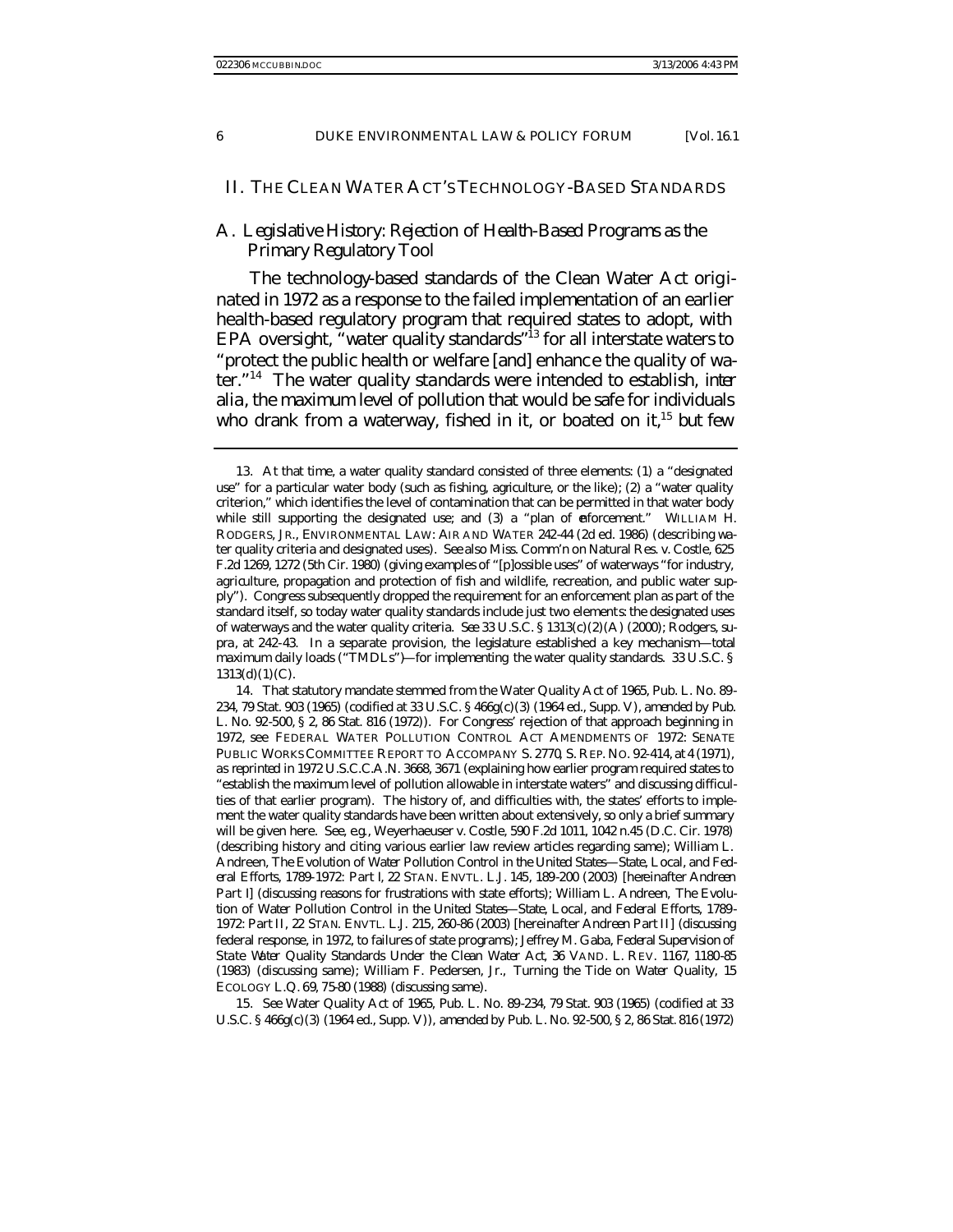states adopted the standards because they lacked both the political will and the resources to do so.<sup>16</sup> Moreover, the pre-1972 law did not authorize the state or federal governments to set specific discharge limits on individual industrial plants, commercial establishments, or municipal wastewater plants to prevent the degradation of a water body.<sup>17</sup> Instead, regulators could only enforce the standards against an individual discharger after showing that it, in fact, was causing a violation of a water quality standard, which involved such a cumbersome process that very few enforcement actions were brought by the state or federal regulatory agencies.<sup>18</sup>

As a result, Congress began shifting the primary means of regulating water pollution from this health-based approach to technology-

17*. See* P.D. Reed, *Industry Effluent Limitations Program in Disarray as Congress Prepares for Debate on Water Act Amendments*, 12 ENVTL. L. REP. 10,033, 10,033 n.2 (1982) (The pre - 1972 law "did not specify how any agency was to translate water quality data into enforceable effluent standards for the diverse facilities discharging into polluted waterways."); *Andreen Part II*, *supra* note 14, at 254 n.249 (noting that pre-1972 law did not include "a statutory provision calling for the establishment of effluent limitations" on individual dischargers). Some states did, in fact, try to adopt permitting schemes to establish discharge limits for polluting facilities; other states declined to do so. *See* EPA v. California *ex rel.* State Water Res. Control Bd., 426 U.S. 200, 203 (1976); *Andreen Part I*, *supra* note 14, at 196.

18. The 1972 Senate Report noted "an almost total lack of enforcement" of the water qua lity standards. S. REP. NO. 92-414, at 5 (1971), *as reprinted in* 1972 U.S.C.C.A.N. 3668, 3672. It also referred to the "great difficulty associated with establishing reliable and enforceable precise effluent limitations on the basis of a given stream quality," and observed that the standards "often cannot be translated into effluent limitations—defendable in court tests [—] . . . because of the imprecision of models for water quality and the effects of effluents in most waters." *Id.* at 3675. *See also* Gaba, *supra* note 14, at 1179 (few enforcement actions were brought because the "1965 Act still required the government to locate a source of pollution and to prove that the particular source had caused the violation of a water quality standard"); *State Water Res. Control Bd.*, 426 U.S. at 202 (referring to "cumbrous enforcement procedures" under the pre-1972 law); *Weyerhaeuser*, 590 F.2d at 1044 n.50 (describing legislators' frustration with \$2 million spent on trying to prove that the discharge of one particular industry would adversely affect the quality of its receiving water and the oysters in that water).

<sup>(</sup>requiring standards that, *inter alia* , "protect the public health or welfare" and "enhance the quality of water. . . tak[ing] into consideration [the water's] use and value for public water supplies, propagation of fish and wildlife, recreational purposes, and agricultural, industrial, and other legitimate uses."). *See also* PUD No. 1 of Jefferson County v. Wash. Dept. of Ecology, 511 U.S. 700, 719 (1994) (describing, under the modern Clean Water Act, protections for waters used for "drinking water, recreation, navigation or. . . as a fishery").

<sup>16</sup>*. See* S. REP. NO. 92-414, at 4 (1971), *as reprinted in* 1972 U.S.C.C.A.N. 3668, 3671 (explaining that many states did not have standards even after five years); *Andreen Part I*, *supra* note 14, at 194 (recounting weak enforcement efforts by states, in part, because of "limited political power"); Khristine L. Hall, *The Control of Toxic Pollutants Under the Federal Water Pollution Control Act Amendments of 1972*, 63 IOWA L. REV. 609, 611-12 (1978) ("Establishing an effective water quality standard was a cumbersome process, and many states resisted implementing effective standards.").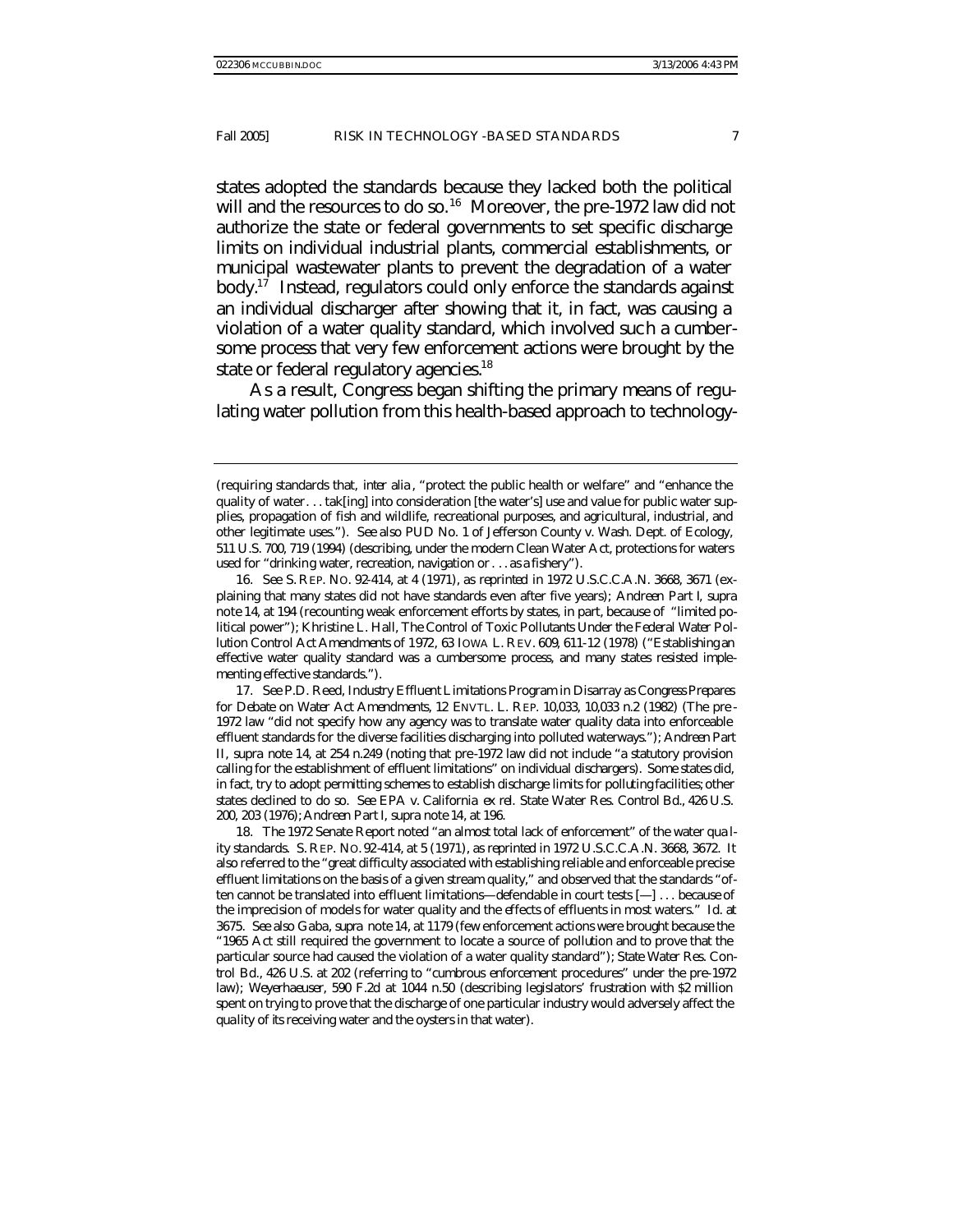based programs.<sup>19</sup> The 1972 Amendments to the Clean Water  $Act^{20}$ directed EPA to set technology-based limits for pollutant discharges from existing industrial "point sources."<sup>21</sup> Those standards, which generally would apply uniformly to all members of an industry across the nation, $22$  depended on the Agency's study of the industry to determine which pollutants it released and which control options, if any, were available to reduce or eliminate those pollutants.<sup>23</sup> The stan-

19*. See* Reed, *supra* note 17, at 10,033 (In 1972, Congress "scrap[ped] an ineffective regulatory system based on water quality in favor of a more workable technology-based system of effluent regulation."); Oliver A. Houck, *Of Bats, Birds and B-A-T: The Convergent Evolution of Environmental Law*, 63 MISS. L.J. 403, 418 (1994) ("[B]est available technology side -stepped the age-old and irresolvable arguments of whether 'significant' harm existed and who was 'causing' it and began to abate the pollution itself."); *State Water Res. Control Bd.*, 426 U.S. at 204-05 (After the 1972 statutory amendments, a "discharger's performance [was] . . . measured against strict technology-based effluent limitations—specif[ing] levels of treatment—to which it must conform, rather than against limitations derived from water quality standards to which it and other polluters must colle ctively conform.").

20. Officially the 1972 amendments were called the Federal Water Pollution Control Act Amendments of 1972, Pub. L. No. 92-500, 86 Stat. 816 (codified as amended at 33 U.S.C. §§ 1251-1387 (2000)).

21. 33 U.S.C. §§ 1311(b), 1314(b). *See* E.I. du Pont de Nemours & Co. v. Train, 430 U.S. 112, 128 (1977) (interpreting 1972 amendments to authorize EPA to adopt binding, industry wide technology-based regulations).

"Point sources" are pipes, channels, or other discrete, identifiable means to convey pollutants into receiving water bodies. 33 U.S.C. § 1362(14). Any point source discharging a pollutant into waters of the United States is required to obtain a permit under the National Pollutant Discharge Elimination System ("NPDES"), which requires compliance, at a minimum, with the technology-based standards set by EPA. *Id.* § 1342. *See* Hall, *supra* note 16, at 612.

Since 1972, EPA has also been required to set technology-based standards for brand new industrial sources, known as "New Source Performance Standards." *See* 33 U.S.C. § 1316. Sources of municipal wastewater, as opposed to industrial dischargers, are regulated under a separate program. *Id.* § 1311(b)(1)(B) (requiring publicly owned treatment works to use "se condary treatment" by 1977); *id.* § 1311(b)(2)(B) (1970 ed., Supp. III) (requiring, by 1983, the use of the best practicable waste treatment technology), *repealed by* Pub. L. No. 97-117, § 21(b), 95 Stat. 1623, 1632 (1981)).

22*. See* Hall, *supra* note 16, at 612 (describing the "nationally uniform" standards). Under limited circumstances, an individual member of a regulated industrial category can be excused from a technology-based standard under a "variance." *See* William Funk, *The Exception that Approves the Rule: FDF Variances Under the Clean Water Act*, 13 B.C. ENVTL. AFF. L. REV. 1, 1-47 (1985) (analyzing three United States Supreme Court decisions that addressed the scope of variances under the Clean Water Act).

23*. See* D. Bruce La Pierre, *Technology-Forcing and Federal Environmental Protection Statutes*, 62 IOWA L. REV. 771, 810-11 (1977). EPA's task of identifying the pollution control technologies that are "available" to an industry actually leaves the Agency with considerable discretion because it must determine, for instance, whether a control method used only on an experimental, pilot project is "available" for the industry as a whole. *Compare* Tanners' Council, Inc. v. Train, 540 F.2d 1188, 1195 (4th Cir. 1976) (EPA may sets standards based on "technologies that have not been applied" yet) *with* Am. Petroleum Inst. v. EPA, 540 F.2d 1023, 1038 (10th Cir. 1976) (EPA's reliance on data from one pilot plant not sufficient basis for standards).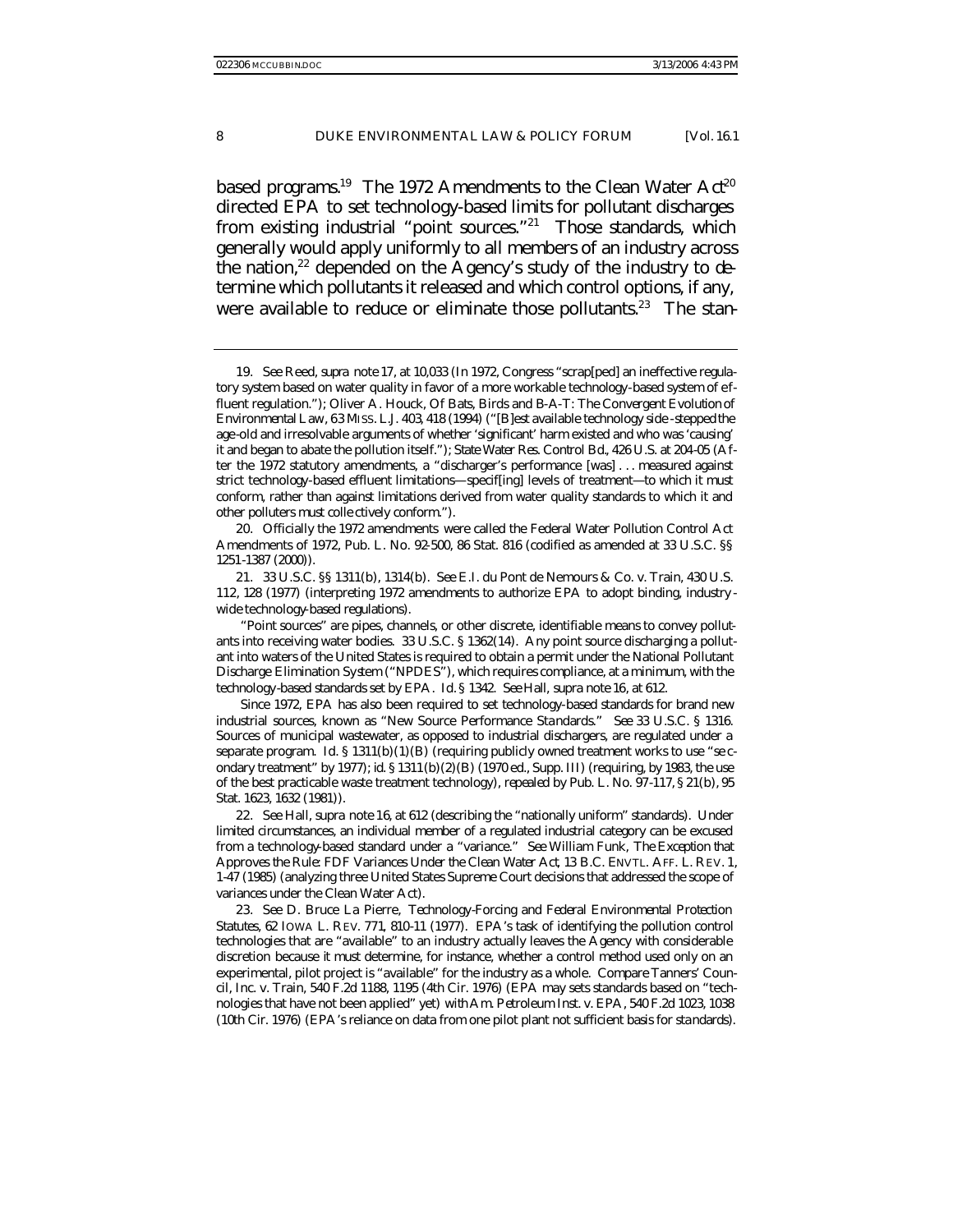dards were to apply in two stages: By 1977 all existing industrial sources of "non-toxic" pollutants<sup>24</sup> would have to meet discharge limits reflecting the "best practicable control technology currently available," called "BPT" standards, $25$  and by 1983 all such sources would have to meet more stringent limits based on the "best available technology economically achievable," called "BAT" standards.<sup>26</sup> Further modifications were enacted in 1977 when the legislature divided the non-toxic pollutants into two subsets and established for the so called

Moreover, the Agency must decide whether a well-established but extraordinarily expensive technology is "available." As Professors Ackerman and Stewart wrote:

Bruce A. Ackerman & Richard B. Stewart, *Reforming Environment Law*, 37 STAN. L. REV. 1333, 1359 n.60 (1985).

24. Examples of so called non-toxic pollutants (a poor choice of words for substances that can cause adverse health and environmental effects) include suspended solids, oil, grease, fecal coliform, ammonia, formaldehyde, and phosphorous. *See, e.g.*, Effluent Limitations Guide lines and New Source Perfomance Standards for the Concentrated Aquatic Animal Production Point Source Category, 67 Fed. Reg. 57,872, 57,874 (proposed Sept. 12, 2002) (to be codified at 40 C.F.R. pt. 451) (listing pollutants in the "conventional" and "non-conventional" subcategories of "non-toxic" pollutants).

25*. See* 33 U.S.C. § 1311(b)(1)(A). While early case law used the more technically correct acronym of "BPCTCA" (*see, e.g.*, Weyerhaeuser v. Costle, 590 F.2d 1011, 1016 (D.C. Cir. 1978), this article will use the more common "BPT" acronym.

26. 33 U.S.C. § 1311(b)(2)(A). *See du Pont*, 430 U.S. at 121 (setting forth the 1977 and 1983 deadlines for the respective technology-based standards). While early case law used the more technically correct acronym of "BATEA" (*see, e.g.*, *Weyerhaeuser*, 590 F.2d at 1016), this article will use the more common "BAT" acronym.

Congress retained water quality standards as a supplement to the technology-based program. *See* Miss. Comm'n on Natural Res. v. Costle, 625 F.2d 1269, 1272 (5th Cir. 1980) (describing legislative history in 1972 with regard to water quality standards). States were required to continue designating uses for water bodies and to adopt water quality criteria to meet those uses, with EPA oversight. *Id.* If an industrial discharger meeting technology-based standards contributed to the degradation of a particular waterway, its permit limits would have to be ratcheted down to help meet the water quality standards. *See* EPA v. California *ex rel.* State Water Res. Control Bd., 426 U.S. 200, 205 n.12 (1976).

This article will refer to a pollution control "technology" to mean not only a postproduction, add-on device that removes pollutants from an air stack or water outfall pipe, but also to work practices that minimize the creation of pollutants before they ever reach the stack or pipe. This article will also refer to the "best" technology in quotations because there is no single, absolute "best" method for any given industry; instead, as discussed below, what EPA calls the "best" technology is a policy judgment about which reasonable persons could disagree. *See infra* text accompanying notes 65-76.

<sup>&</sup>quot;Available technology" is an elastic concept. In many instances, including most cases of water pollution, technology is available in an engineering sense to eliminate pollution entirely. If we were willing to spend hundreds of billions of dollars, we could have drinking water flowing from industrial waste discharge pipes (although disposing of the pollutants removed from waste streams could present serious problems). Accordingly, most decisions about "available" technology must—implicitly or explicitly—take costs into account.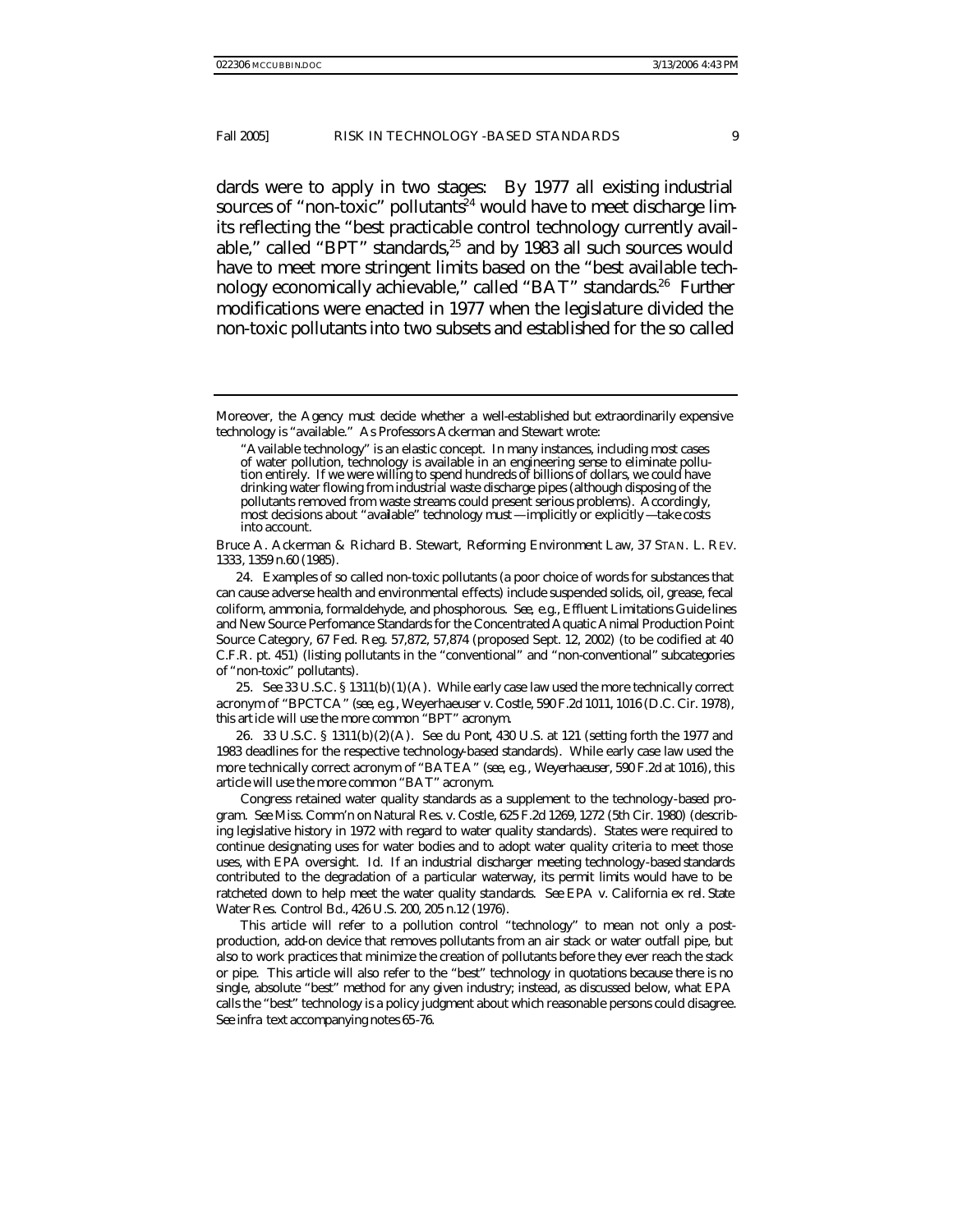"conventional, non-toxic" pollutants<sup>27</sup> the new "BCT" standards, referring to the "best conventional" technology, $28$  while for the "nonconventional but non-toxic" pollutants<sup>29</sup> the compliance deadlines for the BAT standards were extended.<sup>30</sup>

For "toxic pollutants," which include carcinogens, 31 Congress was unwilling in 1972 to abandon the health-based regulatory program, but it did put the onus on EPA rather than the states to implement the scheme.<sup>32</sup> The legislature mandated that the Agency set standards that would provide an "ample margin of safety" to protect public health,<sup>33</sup> which, like water quality standards, required the regulators to try to make a detailed inquiry into the risks posed by a pollutant in a water body to declare a "safe" level.<sup>34</sup> That inquiry proved far too complex to be implemented in a timely fashion, $35$  and after five years

32. Hall, *supra* note 16, at 613 (explaining how Congress "singled out" toxic pollutant in 1972 for regulation by EPA under an "ample margin of safety" standard).

33. 33 U.S.C. § 1317(a)(4).

35. As Howard Latin writes:

<sup>27</sup>*. See* Robert W. Adler, *The Two Lost Books in the Water Quality Trilogy: The Elusive Objectives of Physical and Biological Integrity* , 33 ENVTL. L. 29, 48 n.100 (2003) ("Conventional pollutants include biological oxygen demand, suspended solids, fecal coliform, and pH.").

<sup>28.</sup> 33 U.S.C. §§ 1311(b)(2)(E), 1314(b)(4). *See* Nat'l Wildlife Fed. v. Gorsuch, 693 F.2d 156, 181 (D.C. Cir. 1982) (The 1977 amendments "replac[ed] BAT altogether for 'conventional' non-toxic pollutants with the weaker requirement of 'best conventional pollutant control technology.'").

<sup>29.</sup> Non-conventional but non-toxic pollutants include ammonia, formaldehyde, and phosphorous. *See, e.g.*, Effluent Limitations Guidelines and New Source Performance Standards for the Concentrated Aquatic Animal Production Point Source Category, 67 Fed. Reg. 57,872, 57,874 (proposed Sept. 12, 2002) (to be codified at 40 C.F.R. pt. 451) (listing pollutants in that category).

<sup>30.</sup> Pub. L. No. 95-217, § 56, 91 Stat. 1566 (1977) (amended 1987) (deadlines ranging from 1984 to 1987).

<sup>31.</sup> 33 U.S.C. § 1362(13) (defining pollutants as "toxic" if they will "cause death, disease, behavioral abnormalities, cancer, genetic mutations, physiological malfunctions . . . or physical deformations. . .").

<sup>34.</sup> Reed, *supra* note 17, at 10,037 (standards for toxic water pollutants were to be based on "the toxicity, persistence, and degradability of the pollutants"); Howard Latin, *Ideal v. Real Regulatory Efficiency: Implementation of Uniform Standards and "Fine-Tuning" Regulatory Reforms*, 37 STAN. L. REV. 1267, 1308 (1985) (standards for toxic water pollutants required EPA "to identify safe exposure levels").

Thomas Jorling, the Assistant Administrator for Water and Hazardous Materials, testified before Congress that section 307(a) [33 U.S.C. § 1317(a)] was "technically impractical" because of the requirement "to demonstrate the cause and effect relationship between pollutants and public health." A 1977 legislative report on toxic pollutant regulation observed: "Without exception, witnesses testified to the overall lack of data for setting standards for either water quality or for individual chemicals, and to there being less data available than estimated at the time the FWPCA was enacted." Witnesses also agreed that reliable harm-based determinations were difficult to make and that the EPA possessed insufficient resources to identify safe exposure levels for most toxic substances.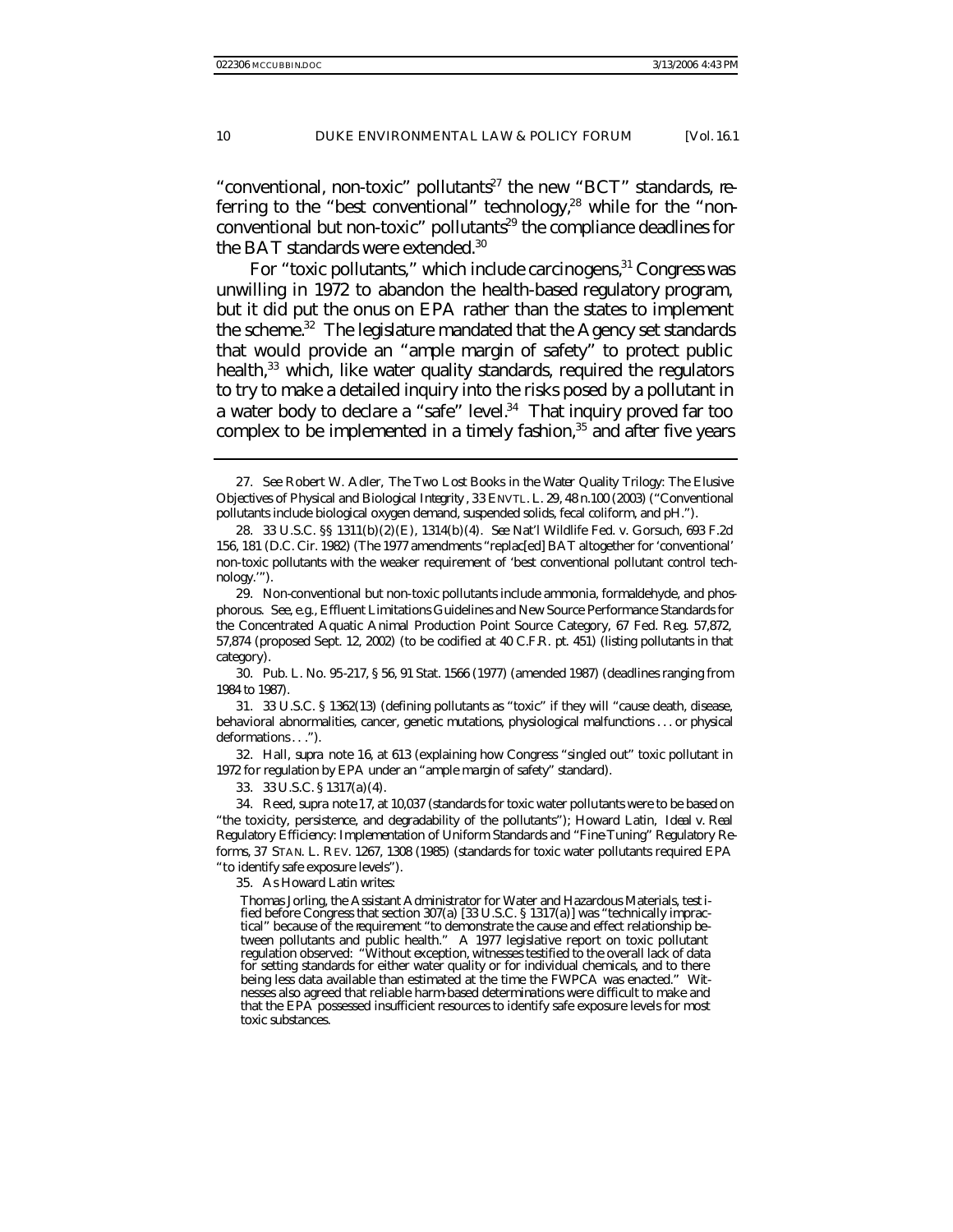EPA had only proposed "ample margin of safety" standards for nine toxic water pollutants, and had finalized none.<sup>36</sup> Consequently, with the 1977 Amendments to the Clean Water Act, Congress required EPA to establish technology-based BAT standards for existing sources of toxic pollutants as well.<sup>37</sup>

Hence, by that year, for both toxic and non-toxic water pollutants, Congress had abandoned its health-based regulatory system that had attempted, but failed, to calculate the precise risks to public health and the environment posed by industrial sources and to restrict discharges of water pollutants to "safe" levels. Instead, the legislature required each regulated source to meet technology-based discharge limits that reflected EPA's selection of the "best" pollution control technology available for that source, given the types of pollutants it released.

## B. *The Necessary Weighing of Costs and Risk Reduction Benefits to Determine the "Best" Technology*

1. Background: The "Best Practicable Technology" Standards and the "Best Conventional Technology" Standards

EPA's implementation of the technology-based programs can best be understood by first examining the statutory provisions for the two, less stringent types of technology-based standards under the Clean Water Act: the "best practicable technology" standards and the "best conventional technology" standards. Both standards require the Agency to consider the costs of reducing pollutants and the "effluent reduction benefits."<sup>38</sup> To set BPT standards, for example, EPA must assess "the total cost of application of technology in relation to the effluent reduction benefits to be achieved from such application."39 To set BCT standards, the Agency must consider "the rea-

Latin, *supra* note 34, at 1308.

<sup>36</sup>*. Id.* at 1307.

<sup>37.</sup> 33 U.S.C. § 1311(b)(2)(C)-(b)(2)(D).

<sup>38</sup>*. Id.* § 1314 (b)(1)(B), (b)(4)(B).

<sup>39</sup>*. Id.* § 1314(b)(1)(B). EPA also must consider certain technical characteristics of the industry and the potential pollution control technology: "the age of equipment and facilities involved, the process employed, the engineering aspects of the application of various types of control techniques, [and] process changes." *Id.* It must also consider the "non-water quality env ironmental impact[s of using a control technology] (including [its] energy requirements)," because Congress wanted to ensure that a technology that reduced water pollutants did not turn around and create substantial solid wastes or air pollutants. *Id. See, e.g.*, 118 CONG. REC. 33,750 (1972) (reporting legislators' intent to have EPA consider non-water quality environmental impacts because "it would be foolhardy to credit one environmental account and debit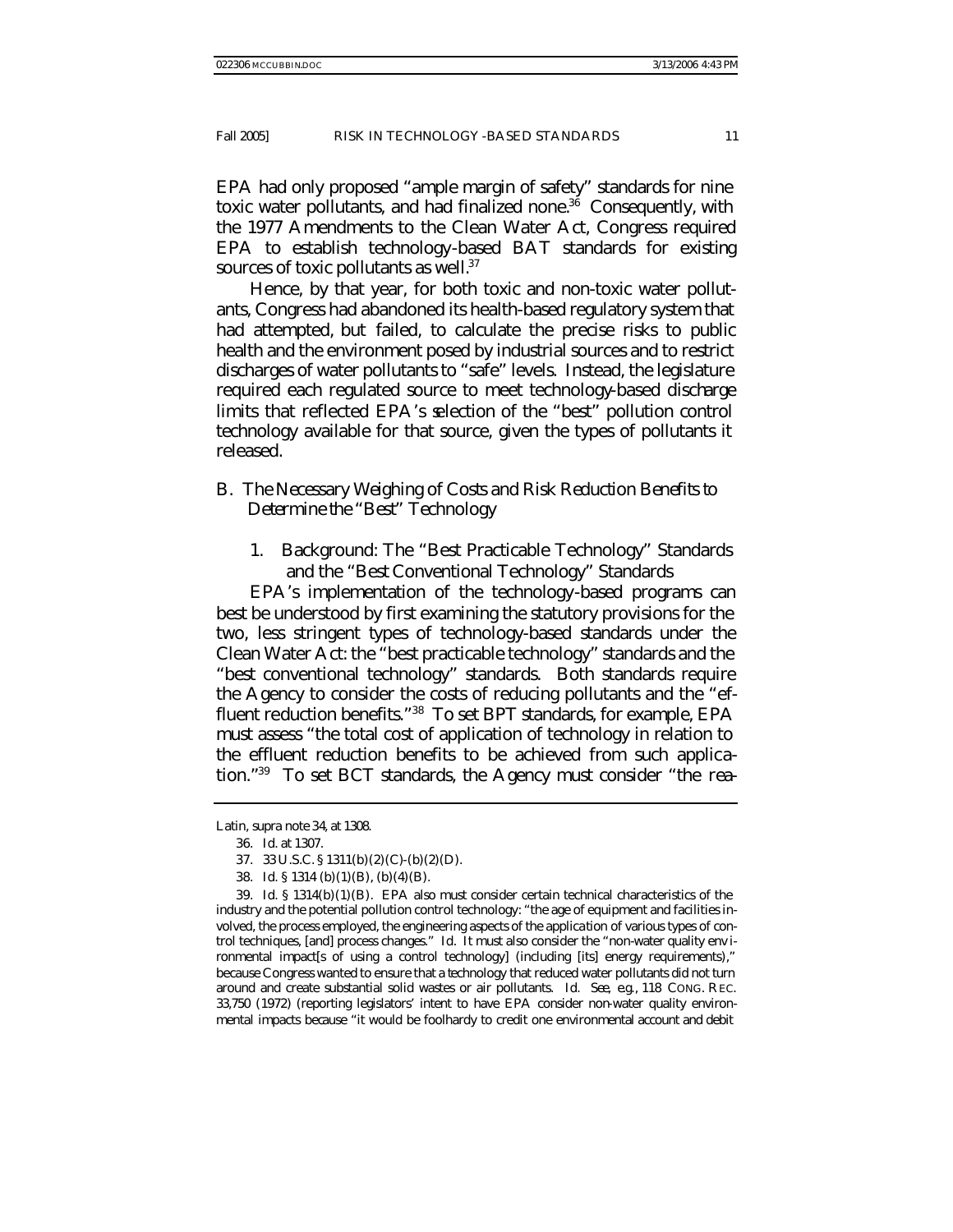sonableness of the relationship between the costs of attaining a reduction in effluents and the effluent reduction benefits derived [therefrom]. $1,40$ 

Congress required EPA to take costs into account to avoid imposing undue burdens on the regulated entities and the nation's economy as a whole.<sup>41</sup> For some industries it is simply not technically possible to eliminate all pollutants without ceasing operations altogether.<sup>42</sup> For other industries, even if it is technically possible, the elimination of pollutants with add-on controls or changes in production methods may be very costly and lead to broader social costs.<sup>43</sup> For instance, products or services may become more expensive,<sup>44</sup> and firms operating on the margin may no longer be able to remain com-

41*. See, e.g.*, Rodgers, *supra* note 13, at 432-33 (describing BPT standards as "costsensitive" and BAT standards as set at the level that is "affordable by most of the industry"). *See also* Ackerman & Stewart, *supra* note 23, at 1335 (showing technology-based standards set at level that "will not cause a shutdown of the plant or industry").

"Cost-sensitive" standards such as BPT or BAT limits are far different than standards justified by formal, monetized cost -benefit analyses, where "every dollar spent on technology must return at least a dollar in enhanced water quality." Rodgers, *supra* note 13, at 432. Indeed, scholars have criticized technology-based standards precisely because they do not depend on a strict cost-benefit analysis, resulting in inefficient demands for pollutant reductions without any showing of environmental benefit. *See, e.g.*, Ackerman & Stewart, *supra* note 23, at 1335; Pedersen, *supra* note 14, at 76, 82-84.

42*. See* PAUL B. DOWNING, ENVIRONMENTAL ECONOMICS AND POLICY 27 (1984) (rela ting how an industry that produces a good or service that generates unwanted byproducts can only do one of three things to avoid releasing that byproduct: cease operations, change operations so as not to produce the byproduct, or install pollution control devices).

43*. See, e.g.*, James E. Krier, *On the Topology of Uniform Environmental Standards in a Federal System—and Why it Matters*, 54 MD. L. REV. 1226, 1232 (1995) ("The costs of pollution control, passed on to consumers, employers and employees, stockholders, and taxpayers are diverted from other worthy objectives. In a world of scarce resources (our world, like it or not) the cost of every benefit is the value of some alternative benefit one could have realized instead.").

44*. See, e.g.*, David M. Driesen, *The Societal Cost of Environmental Regulation: Beyond Administrative Cost-Benefit Analysis*, 24 ECOL. L.Q. 545, 568-70 (1997) (while not always true, sometimes consumer prices rise as environmental standa rds are imposed on an industry, as, for instance, when "consumers may have to pay higher prices" for electricity because of "pollution control requirements" on coal-fired utilities).

another by the same action"); *id.* at 33,763 (requiring EPA, in the context of a related provision, to consider energy requirements so as to make sure "the national interest in an adequate energy supply is expressly recognized").

<sup>40.</sup> 33 U.S.C. § 1314(b)(4)(B). Like the BPT provision, EPA must also consider certain technical issues regarding the regulated entities and the control technologies, as well as the nonwater quality environmental impacts and energy requirements. *Id.* Unlike the BPT provision, the Agency must for the BCT standards also "compare the cost and level of reduction of such pollutants from the discharge from publicly owned treatment works to the cost and level of reduction of such pollutants from a class or category of industrial sources." *Id.*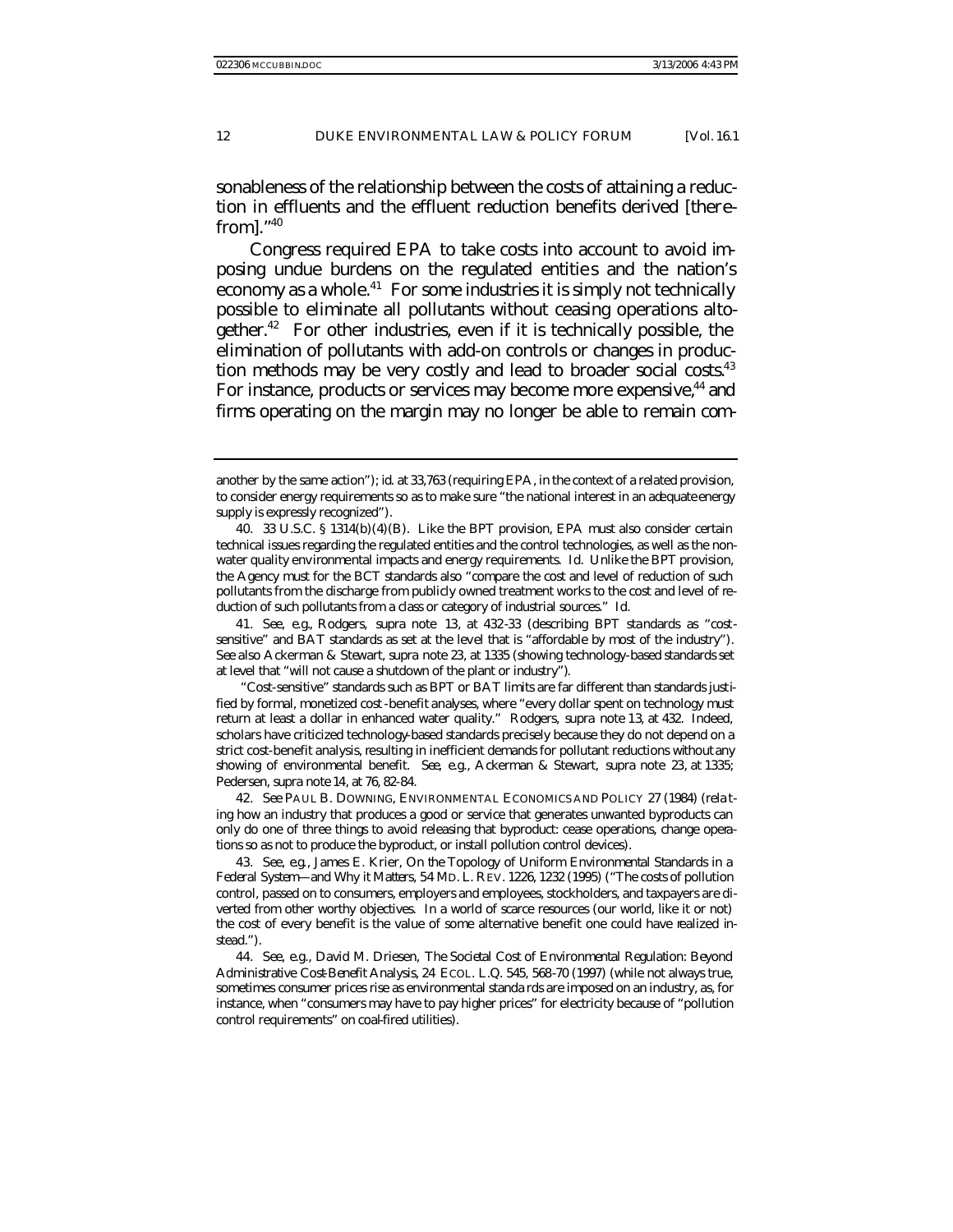petitive, resulting in plant closures and job losses.<sup>45</sup> It is these types of economic disruptions that Congress expected the Agency to avoid when imposing a technology-based standard.<sup>46</sup>

By directing EPA to consider "effluent reduction benefits," rather than referring to a level of "safety," Congress intended to signal that the Agency need not use detailed risk information to pinpoint precisely how using a technology would protect the quality of a particular receiving water and the health of individuals who used that water, since efforts to do so had delayed implementation of the earlier health-based program.<sup>47</sup> Instead, to achieve prompt regulation, the legislature expected EPA to rely on simpler measures of the benefits gained by using a pollution control technology, such as, for example, merely counting the amount of pollutant that the technology could eliminate from a facility's effluent discharge.<sup>48</sup> It is important to recognize, however, that the underlying benefit of reducing pollutant discharges is, of course, a reduction in the risks that the pollutants pose to public health and the environment. Thus, even if EPA estimates the benefits of implementing control technologies by referring to nothing more than the quantities of pollutants they can reduce, the Agency is still regulating based on certain assumptions either implicit or explicit—related to risk. It is assumed, for example,

<sup>45.</sup> William Boyd, *Controlling Toxic Harms: The Struggle Over Dioxin Contamination in the Pulp and Paper Industry*, 21 STAN. ENVTL. L.J. 345, 385-86 (2002) (reporting EPA's estimates that compliance with limits on water and air discharges from the pulp and paper industry would "result in closure of eleven to thirteen mills, and lead to a loss of between 2,880 and 10,700 jobs").

<sup>46</sup>*. See* 118 CONG. REC. 33,749-50 (1972) (explaining that the "total cost of application technology . . . include[s] those internal, or plant, costs sustained by the owner or operator and those external costs such as potential unemployment, dislocation, and rural area economic development").

<sup>47</sup>*. See* Weyerhaeuser v. Costle, 590 F.2d 1011, 1044 n.49 (D.C. Cir. 1978) ("The phrase 'effluent reduction benefits' avoids any suggestion that receiving water quality is an issue."); *id.* at 1042 (for the technology-based standards, Congress rejected any attempt "to assess the benefits to particular bodies of receiving water," because trying to show that precise relationship had so slowed down the prior regulatory scheme). *See also* Sidney A. Shapiro & Thomas O. McGarity, *Not So Paradoxical: The Rationale for Technology-Based Regulation*, 1991 DUKE L.J. 729, 746-47 (describing how Congress rejected the "uncertainties and analytical quagmires concerning risk assessment [that] were bogging down" the earlier regulatory programs in favor of technology-based standards).

<sup>48</sup>*. See, e.g.*, *Weyerhaeuser*, 590 F.2d at 1044 n.49 (effluent reduction benefits "occur[] whenever less effluent is discharged"); Appalachian Power Co. v. EPA, 671 F.2d 801, 809 n.3 (4th Cir. 1982) (when Congress directs EPA to consider "effluent reduction benefits," it means "simply the benefits assumed to result . . . from any reduction in the level of effluents being discharged," not the precise health and environmental benefits that will result from the improved water quality).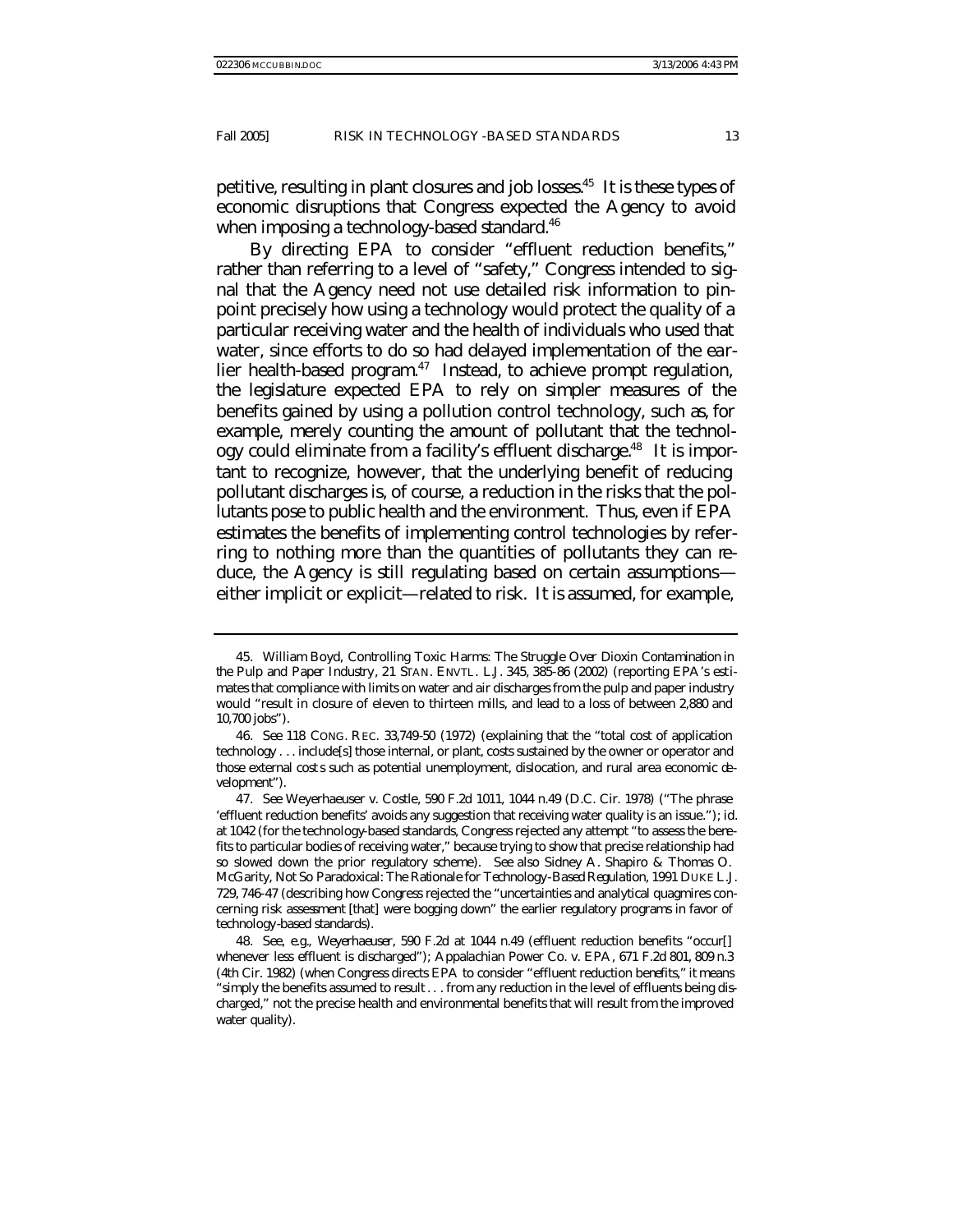that the pollutants being regulated are, in fact, harmful; that they are all equally toxic; and that reductions in the quantities discharged will correspond to reduced risks to public health and the environment.<sup>49</sup> Regardless, then, of the way that the Agency may choose to measure effluent reduction benefits, those benefits ultimately translate into "risk reduction benefits." This article will use that terminology to emphasize that public health and environmental risks remain the driving force—the *raison d'etre*—behind technology-based standards.

In sum, in the BPT and BCT provisions Congress expressly  $\mathfrak{g}$ tablished two goals for EPA: first, to eliminate harmful water pollutants to the extent possible with available control technologies and second, to do so without imposing excessive burdens on the economy. To reflect those dual aims, Congress directed EPA to consider both the costs *and* the risk reduction benefits of candidate technologies when selecting the "best" technology for an industry to implement.

2. The Ambiguity of the "Best Available Technology" Provision

With an understanding of BPT and BCT standards, the more stringent—and more ambiguous—provision of the Clean Water Act requiring industries to use the "best available" technology can better be examined. Unlike the BPT and BCT provisions, the BAT provision does not expressly direct EPA to consider any "benefits" and simply requires the Agency to consider "the cost of achieving [an] effluent reduction."<sup>50</sup> Comparing the BAT provision with the BPT and BCT provisions, some courts have erroneously concluded that Congress intended EPA *not* to consider the benefits of pollution control technologies.<sup>51</sup> An internally contradictory legislative history seems to support that misinterpretation. Senator Edmund Muskie (D-Maine), one of the leaders in the enactment of the modern Clean Water Act, stated:

<sup>49</sup>*. See Triumph*, *supra* note 3, at 92 (technology-based standards "assum[e] that there is pollution, that it is undesirable, and that a strong effort to reduce the pollution is needed").

<sup>50.</sup> 33 U.S.C. § 1314(b)(2)(B) (2000). Like the BPT and BCT provisions, it also directs EPA to take into account certain technical issues, such as the age of the equipment, as well as the non-water quality environmental impacts and energy requirements. *Id.*

<sup>51</sup>*. See, e.g.*, EPA v. Nat'l Crushed Stone Ass'n, 449 U.S. 64, 71 (1980) ("in assessing BAT total cost is [not] to be considered in comparison to effluent reduction benefits"); Rybachek v. EPA, 904 F.2d 1276, 1290-91 (9th Cir. 1990) (in setting BAT standards, EPA "need not compare such cost with the benefits of effluent reduction"); Reynolds Metals Co. v. EPA, 760 F.2d 549, 565 (4th Cir. 1985) (discussing same); Nat'l Ass'n of Metal Finishers v. EPA, 719 F.2d 624, 662 n.64 (3d Cir. 1983) (discussing same).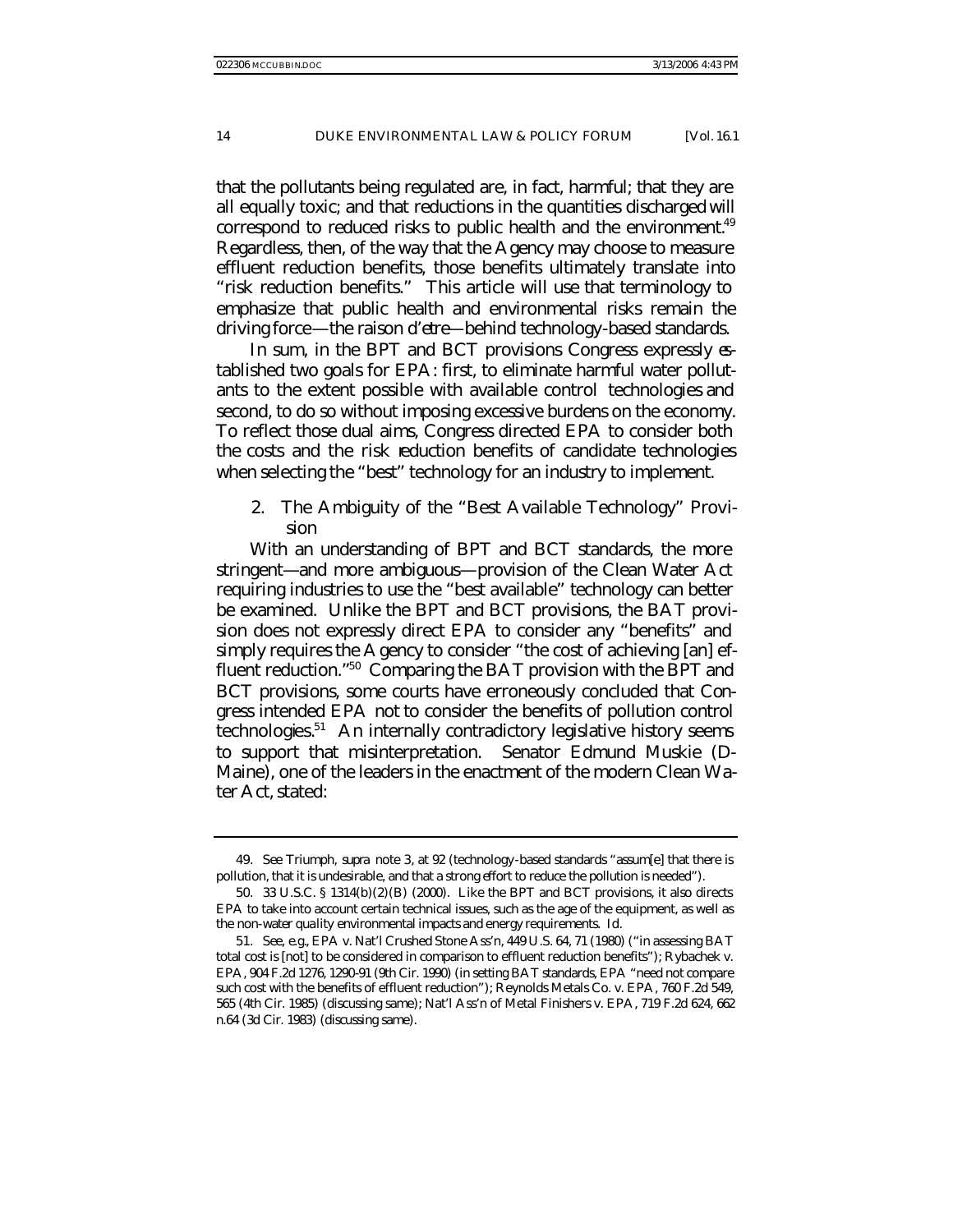In making the determination of "best available" [technology] for a category or class, the [EPA] Administrator is expected to apply the same principles involved in making the determination of [best practicable technology, the lesser standard] *except as to cost-benefit analysis*. . . . While cost should be a factor in the Administrator's judgment, *no balancing test will be required*. The Administrator will be bound by a *test of reasonableness*. In this case, the reasonableness of what is "economically achievable" should reflect an evaluation of what needs to be done to move toward the elimination of the discharge of pollutants and what is achievable through the application of available technology—*without regard to cost*. 52

That statement suffers from various inconsistencies. One is whether costs should be evaluated at all when BAT standards are set. On the one hand, the Senator indicated that "cost should be a factor," but on the other, he emphasized regulation "without regard to cost" (which is contrary to the statutory language).<sup>53</sup> Another internal inconsistency, and one even more important to the discussion at hand, relates to whether EPA should compare costs and benefits. Senator Muskie said that no "cost-benefit analysis" should be done and "no balancing test will be required," which suggests, together with the absence in the BAT provision of any mention of "benefits," that EPA should not weigh a technology's benefits, only its costs.

Such a literal reading of the statute would make no sense. A determination of the "best available" technology based only on its costs would logically lead to the conclusion that *no* technology should be required because, without *any* benefits, the costs of any control technology would be unacceptable. Obviously, given the overarching purpose of the Clean Water Act, which is to "restore and maintain the chemical, physical, and biological integrity of the Nation's wa-

<sup>52.</sup> 118 CONG. REC. 33,696 (1972) (statement of Sen. Muskie) (emphasis added). That quote comes from "exhibit 1" to Senator Muskie's remarks, which includes a "discussion," prepared by the Senator, "of each of the significant provisions of the bill" as reported by the Conference Committee). *See id.* at 33,693. Some courts mistakenly refer to Senator Muskie's statements as the Conference Report itself. *See, e.g.*, Ass'n of Pacific Fisheries v. EPA, 615 F.2d 794, 817 (9th Cir. 1980).

Senator Muskie's role as the manager of the conference bill in 1972 has been well recognized by the courts and, as a result, his comments have been given "significant weight." *See, e.g.*, Chesapeake Bay Found. v. Gwaltney of Smithfield, 791 F.2d 304, 311 n.13 (4th Cir. 1986), *vacated*, 484 U.S. 49 (1987).

<sup>53.</sup> Indeed, that confusion led to a split among the circuits as to whether costs should be considered when selecting BAT standards. *See Pacific Fisheries*, 615 F.2d at 817 (comparing Appalachian Power Co. v. Train, 545 F.2d 1351, 1361 (4th Cir. 1976), with Am. Iron & Steel Inst. v. EPA, 526 F.2d 1027, 1052 (3d Cir. 1975)).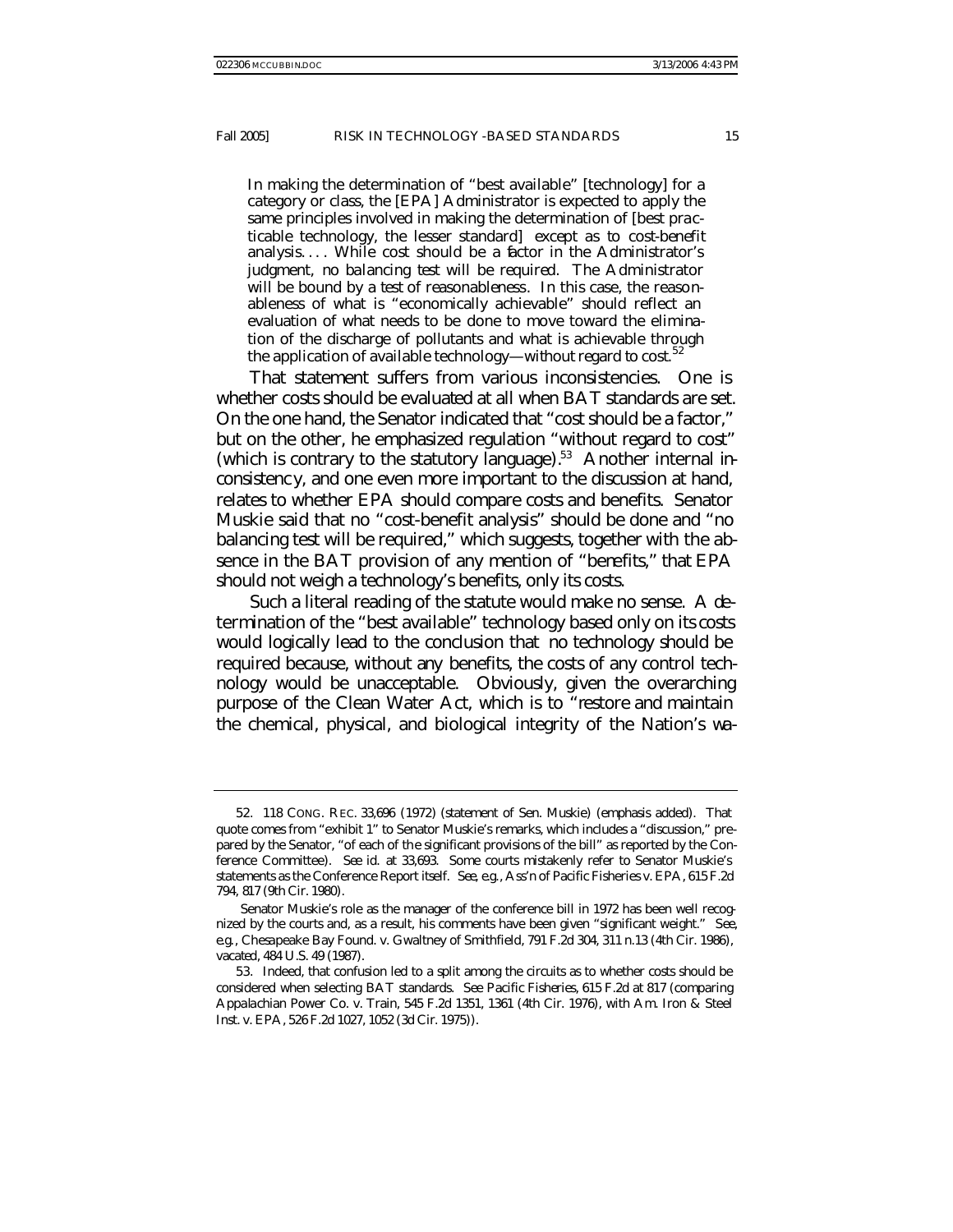ters,"<sup>54</sup> Congress expected dischargers, in fact, to use costly control technologies and to do so to protect the citizenry from harmful pollutants.55 Hence, just as for the BPT and BCT programs, the legislature had not one goal but two for the BAT program: first, to be mindful of the costs of control, but second (and more importantly) to reduce the risks from discharges of toxic pollutants. Implicit, then, in the BAT statutory provision must be a requirement that EPA also consider the extent to which pollution control technologies can offer risk reduction benefits, not just the technologies' costs. $56$ 

Unfortunately, because Senator Muskie indicated that "the [EPA] Administrator will be bound by a test of *reasonableness*" when judging which costs are "economically achievable,"57 some have interpreted this to mean that EPA must establish BAT standards by selecting the most stringent technology that would drive a "reasonable" number of marginal firms into bankruptcy, but not bankrupt an entire industry.58 That view, however, simply shifts the necessary considera-

56*. See, e.g.*, Ackerman & Stewart, *supra* note 23, at 1341 ("A BAT system has an implicit environmental goal. . . ."). In other words, even if one argued that Senator Muskie should be understood to mean that the "best" technology would be the cheapest one that had *any* ability to reduce pollutants, EPA would still have to make sure that a candidate technology at least had that very minimal impact, which is nothing more than a consideration of its benefits. Moreover, that interpretation would elevate concern about the expense of the control method above concern for its environmental impacts—hardly Congress' intent.

Thus, even though no mention is made of benefits in the statute, the provision should not be read literally using the maxim of *exclusio unius est inclusio alterius*. Courts are often willing to reject nonsensical, literal readings of narrow statutory provisions in favor of more logical interpretations based on the overall purposes of statute. *See, e.g.*, U.S. Nat'l Bank of Or. v. Indep. Ins. Agents of Am., Inc., 508 U.S. 439, 455 (1993) ("Over and over we have stressed that '[i]n expounding a statute, we must not be guided by a single sentence or member of a sentence, but look to the provisions of the whole law, and to its object and policy.""); Sullivan v. Hudson, 490 U.S. 877, 890 (1989) (rejecting *exclusio unius* argument in favor of "the most reasonable interpretation of the statute in light of its manifest purpose"). *See also* Karl N. Llewellyn, *Remarks on the Theory of Appellate Decision and the Rules or Canons About How Statutes are to be Construed*, 3 VAND. L. REV. 395, 403 (1950) (noting that for every canon such as *exclusio unius*, an opposite canon of statutory construction can be found).

57. 118 CONG. REC.33,696 (1972) (emphasis added).

58*. See, e.g.*, Am. Iron & Steel Inst. v. EPA, 526 F.2d 1027, 1051-52 (3d Cir. 1975) (quoting Senator Muskie's statement and statement of another Senator to find that EPA has discretion to determine what level of "economic disruption" should be acceptable under a BAT standard, since "Congress clearly contemplated that cleaning up the nation's waters might necessitate the

<sup>54.</sup> 33 U.S.C. § 1251(a). *See* Robert W. Adler, *The Two Lost Books in the Water Quality Trilogy: The Elusive Objectives of Physical and Biological Integrity* , 33 ENVTL. L. 29, 29-31 (2003) (discussing congressional intent to establish Clean Water Act goals of not only protecting the chemical integrity of the nation's waters, but also their physical and biological integrity).

<sup>55</sup>*. See* Daniel C. Esty, *What's the Risk with Risk?* , 13 YALE J. ON REG. 603, 603 (1996) (book review) ("Reducing risk is, almost by definition, the central purpose of environmental regulation.").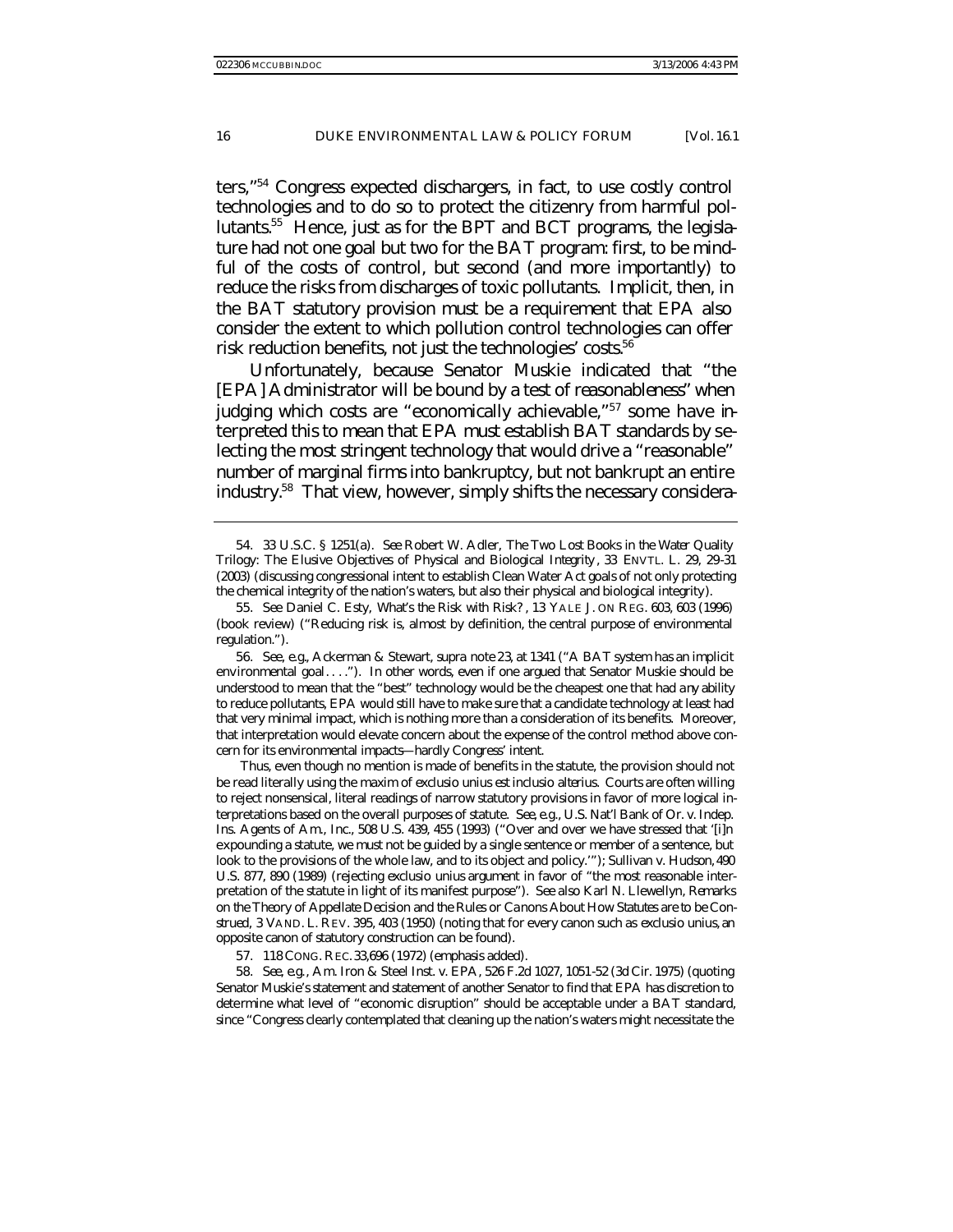tion of risk reduction benefits to the determination of what a "reasonable" number of bankruptcies would be. Certainly Congress could not have intended to allow bankruptcies for their own sake, with no related benefits, but instead was willing to impose the costs of using pollution control technologies, including the loss of marginal firms, to improve public health and the environment by eliminating harmful pollutants. Thus, Senator Muskie's test of "reasonable" costs must be understood to mean "reasonable" *in relation to the benefits derived*. The more risk reduction benefits achieved by adopting a certain control technology, the greater might be the "reasonable" number of firms bankrupted by a BAT standard that relies on that technology.

Indeed, some courts have confirmed that, under the BAT provision, the costs of using a technology must be reasonable compared to its benefits. For instance, the United States Court of Appeals for the Fifth Circuit in *American Petroleum Institute v. EPA* agreed with the industry challengers that extremely costly technologies should not be imposed on the industry for only *de minimis* pollutant reductions.<sup>59</sup> According to the court, "EPA would disserve its mandate were it to tilt at windmills by imposing BAT limitations which removed *de minimis* amounts of polluting agents from our nation's waters, while imposing possibly disabling costs upon the regulated industry."<sup>60</sup> Likewise, the United States Court of Appeals for the Ninth Circuit in *Association of Pacific Fisheries v. EPA* observed that "[a]t some point extremely costly[,] more refined treatment will have a *de minimis* effect on the receiving waters,"<sup>61</sup> suggesting that at that point the Agency could properly declare the extremely costly treatment, even

60*. Id.*

closing of some ma rginal plants"). *See also* ENVIRONMENTALLY INDUCED CANCER, *supra* note 2, at 90-91 (describing "feasibility analysis" as demanding the most stringent, technically feasible controls that will not "close down an entire industry"); David M. Driesen, *Distributing the Costs of Environmental, Health, and Safety Protection: The Feasibility Principle, Cost-Benefit Analysis, and Regulatory Reform*, 32 B.C. ENVTL. AFF. L. REV. 1, 2 (2005) ("The feasibility principle reflects a . . . preference for avoiding widespread plant shutdowns.").

<sup>59.</sup> 787 F.2d 965, 972 (5th Cir. 1986).

<sup>61.</sup> 615 F.2d 794, 818 (9th Cir. 1980). The court also noted that EPA had "concluded that the benefits justified the costs" of the BAT standards. The opinion is confusing, however, because the Ninth Circuit also concluded, because of the "conspicuous absence" of "benefits" in the BAT statutory provision, that "Congress did not intend the Agency . . . to engage in ma rginal cost-benefit analysis." *Id.* at 818. If read broadly, that statement would suggest no weig hing of both costs and benefits is required. The better interpretation, however, given the court's mention of "marginal" costs and benefits, is to understand that EPA need not find a close fit between the incremental benefits of using a technology more stringent than the BPT technology and its incremental costs, as the petitioners wanted. *Id.*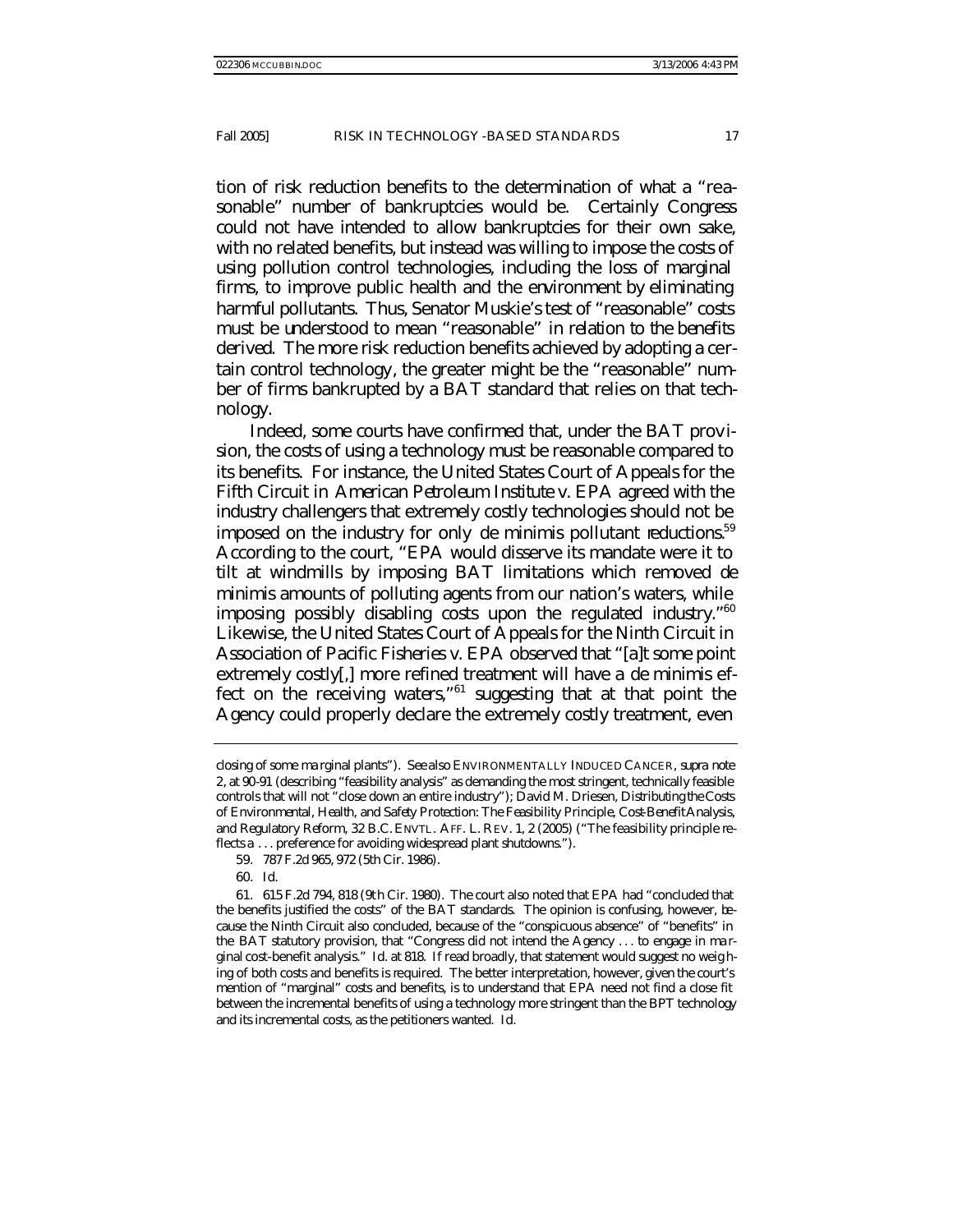though technically achievable, not to be the "best available" technology, given the unreasonableness of the costs in relation to the public health and environmental benefits.<sup>62</sup>

If, even for BAT standards, the costs are to be reasonable in light of the benefits, then what interpretation should be given to Senator Muskie's ambiguous statements that no "cost-benefit analysis" was to be undertaken for a BAT standard and that no "balancing test will be required?" As observed by some jurists, the Senator likely was trying to signal that for BAT standards—which, again, were intended to be the most stringent—EPA does not have to find as close a fit between the costs and benefits of a control technology as it would for a BPT standard.<sup>63</sup> Instead, even a technology whose expense might not justify declaring it the "best practicable" could be declared the "best available."<sup>64</sup>

Thus, even though the risk reduction benefits of using a control technology are not mentioned as a factor in the Clean Water Act's

64*. See* Rodgers, *supra* note 13, at 432 (BAT standards do not require the "balancing calculus" required for BPT standards). The real difference, then, between the BPT and BAT standards lies not in whether benefits are considered at all, but the level of economic disruption Congress was willing to accept for those benefits, with the greater costs being accepted for the more stringent BAT standards. Indeed, Professor Rodgers has described the hierarchy among the various technology-based standards under the Clean Water Act, as follows:

As Congress slices, dices, and refines, we are presented with BPT as an initial standard for industry, BCT a smidgen tougher, [BAT] tougher yet, and the new source standards the toughest of all. Never mind that the first "best" is followed by three "better" yets.

Rodgers, *supra* note 13, at 420. In reality, as Professor Rodgers also notes, EPA has actually softened the lines between those categories by "often equat[ing] the BPT and [BAT] control obligations," so that a technology is declared to be both the "best practicable" and the "best available." *Id.*

<sup>62</sup>*. Id. See also* Appalachian Power Co. v. Train, 545 F.2d 1351, 1361 (4th Cir. 1976) (rejecting claim that "the benefits derived from a particular level of effluent reduction must be quantified in monetary terms," but requiring EPA to consider non-monetized benefits to determine whether a BAT standard would make "reasonable further progress" toward elimination of harmful discharges, as required by 33 U.S.C. § 1311(b)(2)(A) (2000)); American Petroleum Inst. v. EPA, 858 F.2d 261, 265 (5th Cir. 1988) (implying that a BAT standard must at least provide "minimal environmental impact" that is "technologically and economically achievable").

<sup>63.</sup> Am. Iron & Steel Inst. v. EPA, 526 F.2d 1027, 1075 n.15 (3d Cir. 1975) (concurrence by Adams, J.) (noting that even though the BAT provision does not specifically direct EPA to consider costs in relation to benefits, it directs EPA to consider the costs, which implies "some kind of comparison of costs and benefits, although the proportionality between costs and benefits, indicated by section  $304(b)(1)(B)$  [for BPT], would not seem to be required [for BAT]"); Weyerhaeuser v. Costle, 590 F.2d 1011, 1045-46 (D.C. Cir. 1978) ("[A]ll factors, including costs and benefits are consideration[s]" for BAT standards, but the statute requires "more rigorous EPA consideration of cost versus benefit in the 1977 [BPT] standards than in the 1983 [BAT] standards."). *See also* Houck, *supra* note 19, at 462-63 & n.264 (noting *Weyerhaeuser* court's approval of EPA's use of "cost-benefit calculations" to set BAT standards).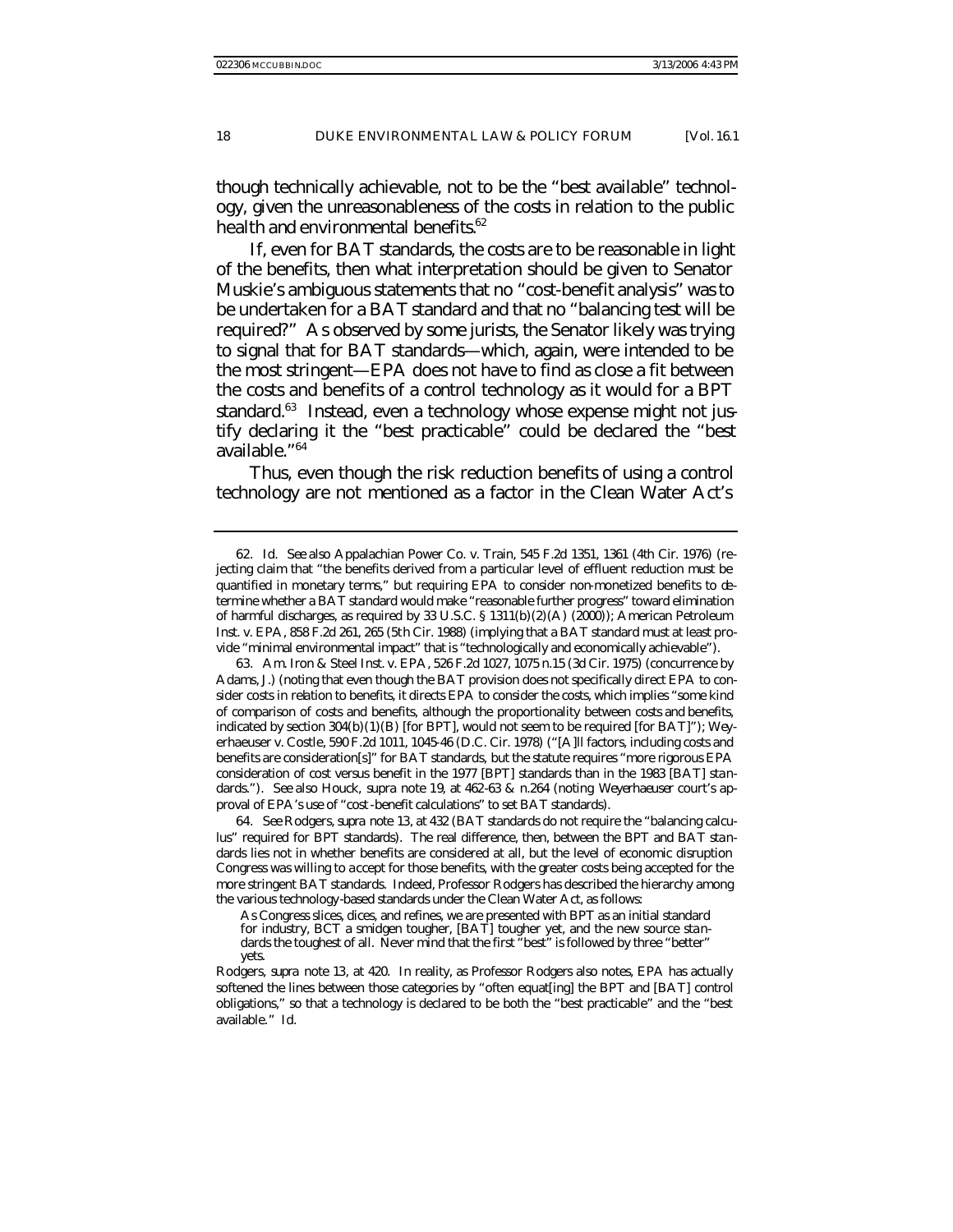BAT provision, and some statements in the legislative history might suggest that EPA is not to consider those benefits when setting a BAT standard, that illogical interpretation is not consistent with Congress' overall goals for the BAT program. The Agency must know a technology's risk reduction benefits—measured, if nothing else, by the amount of pollution it reduces—to determine whether it is the "best available."

3. EPA's Method of Setting BAT Standards: Weighing Costs and Risk Reduction Benefits (Including Pollutant Toxicities)

Consistent with Congress' expectation that EPA seek the maximum public health and environmental protection without imposing excessive burdens on the economy, risk reduction benefits (and obviously costs) have played a central role in EPA's implementation of the BAT program. In rulemakings spanning twenty-five years, the Agency has repeatedly selected as the "best available" those technologies whose costs were, in EPA's judgment, reasonable in light of the benefits of eliminating the harmful pollutants at issue. $65$ 

<sup>65.</sup> As the Agency repeatedly stated in the early rulemakings for toxic pollutants, "in developing [a] proposed BAT [standard] . . . EPA has given substantial weight to the *reasonableness* of costs," with the Agency weighing "the volume and nature of the discharges, [and] . . . the general environmental effects of the pollutants" against "the costs and economic impacts of the required pollution control levels." *See, e.g.*, Inorganic Chemicals Manufacturing Point Source Category Effluent Limitations Guidelines, Pretreatment Standards, and New Source Performance Standards, 45 Fed. Reg. 49,450, 49,454-55 (proposed July 24, 1980) (to be codified at 40 C.F.R. pt. 415) (emphasis added); Porcelain Enameling; Point Source Category Effluent Limitations Guidelines, Pretreatment Standards, and New Source Performance Standards, 46 Fed. Reg. 8860, 8864 (proposed Jan. 27, 1981) (to be codified at 40 C.F.R. pt. 466); Electroplating and Metal Finishing Point Source Categories; Limitations, Guidelines and Standards, 48 Fed. Reg. 32,462, 32,467 (July 15, 1983) (to be codified at 40 C.F.R. pts. 413 & 433); Nonferrous Me tals Forming and Iron and Steel/Copper/Aluminum Metal Powder Production and Powder Me tallurgy Point Source Category Limitations, Guidelines and Standards, 49 Fed. Reg. 8112, 8123 (proposed Mar. 5, 1984) (to be codified at 40 C.F.R. pt. 471); Ore Mining and Dressing Point Source Category; Gold Placer Mining; Effluent Limitations Guidelines and New Source Performance Standards, 50 Fed. Reg. 47,982, 47,995 (Nov. 20, 1985) (to be codified at 40 C.F.R. pt. 440).

After 1985, although EPA did not expressly refer to seeking "reasonable" costs, it certainly continued that notion by seeking, for instance, to "mitigate [the] adverse economic impacts" on the industry under review without sacrificing "the toxic pound equivalents being removed under the proposed rule." Effluent Limitations Guidelines and Standards for the Metal Products and Machinery Point Source Category, 66 Fed. Reg. 424, 460 (proposed Jan. 3, 2001) (to be codified at 40 C.F.R. pts. 413, 433, 438, 463, 464, 467 & 471). Similarly, EPA sought "cost-effective" controls, based on a comparison of costs and risk reduction benefits. *See infra* text accompanying notes 71-74.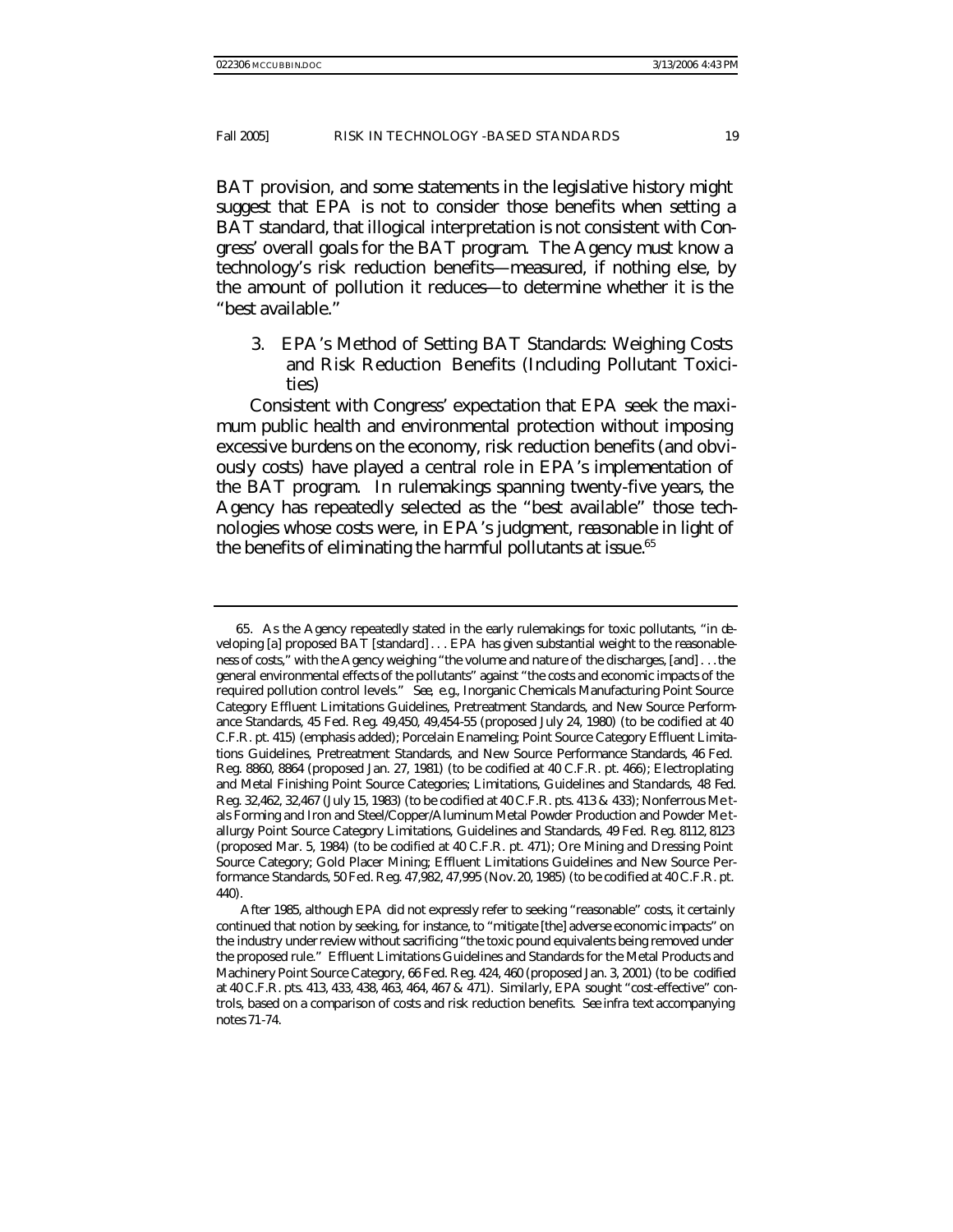EPA could have evaluated the public health and environmental risks and the corresponding risk reduction benefits by considering only the amounts of pollutants candidate technologies could reduce, making the assumption that all pollutants were equally toxic.<sup>66</sup> Instead, EPA has measured those risk reduction benefits in a slightly more sophisticated manner, by considering both the quantity of pollutant a control technology could reduce and the pollutant's "nature"—namely, its relative toxicity compared to other pollutants—as established in prior water quality criteria proceedings.<sup>67</sup>

The costs and economic impacts of the pollution controls—against which EPA explicitly or implicitly compared the risk reduction benefits—were assessed by a number of different measures, including the capital expenses to install a pollution control technology and its annual ope rating costs; the increase in the consumer price of the goods or services provided by the plant; the number of plants or production lines anticipated to close if costs could not be passed on to consumers; and the number of workers that likely would become unemployed. *See, e.g.*, Inorganic Chemicals Manufacturing Point Source Category Effluent Limitations Guidelines, Pretreatment Standards, and New Source Performance Standards, 45 Fed. Reg. at 49,461; Organic Chemicals and Plastics and Synthetic Fibers Category Effluent Limitations Guidelines and Standards, 52 Fed. Reg. 42,522, 42,539 (Nov. 5, 1987) (to be codified at 40 C.F.R. pts. 414 & 416); Pesticide Chemicals Manufacturing Category Effluent Limitations Guidelines and Standards, 57 Fed. Reg. 12,560, 12,572 (proposed Apr. 10, 1992) (to be codified at 40 C.F.R. pt. 455); Centralized Waste Treatment Category Effluent Limitations Guidelines and Standards, 60 Fed. Reg. 5464, 5494 (proposed Jan. 27, 1995) (to be codified 40 C.F.R. pt. 437); Meat and Poultry Products Point Source Category Effluent Limitations and Guidelines, 67 Fed. Reg. 8582, 8608-15 (proposed Feb. 25, 2002) (to be codified 40 C.F.R. pt. 432).

<sup>66</sup>*. See supra* text accompanying notes 48-49.

<sup>67</sup>*. See, e.g.*, Inorganic Chemicals Manufacturing Point Source Category Effluent Limitations Guidelines, Pretreatment Standards, and New Source Performance Standards, 45 Fed. Reg. at 49,454 (considering the "volume and *nature*" of the pollutants at issue) (emphasis added); Porcelain Enameling; Point Source Category Effluent Limitations Guidelines, Pretreatment Standards, and New Source Performance Standards, 46 Fed. Reg. at 8864 (discussing same); Ele ctroplating and Metal Finishing Point Source Categories; Limitations, Guidelines and Standards, 48 Fed. Reg. at 32,467 (discussing same); Nonferrous Metals Forming and Iron and Steel/Copper/Aluminum Metal Powder Production and Powder Metallurgy Point Source Category Limitations, Guidelines and Standards, 49 Fed. Reg. at 8123 (discussing same); Ore Mining and Dressing Point Source Category; Gold Placer Mining; Effluent Limitations Guidelines and New Source Performance Standards, 50 Fed. Reg. at 47,995 (discussing same).

As noted earlier, water quality criteria indicate the amount of a pollutant that could be allowed in a waterway without disrupting the use of the water for drinking, fishing, or other purposes. *See supra* text accompanying notes 13-15. EPA explains that water quality criteria are based on "data and scientific judgments on the relationship between pollutant concentrations and environmental and human health effects." National Recommended Water Quality Criteria, 63 Fed. Reg. 68,354, 68,354 (Dec. 10, 1998) (collecting the latest water quality criteria and describing process for setting same). *See also* NRDC v. EPA, 806 F. Supp. 1263, 1269 (E.D. Va. 1992) ("Numeric water criteria to protect human health [are] based on an assessment of the dose of [the pollutant] that may cause harm and the dose to humans that can be expected as a result of the [pollutant] present in the water.").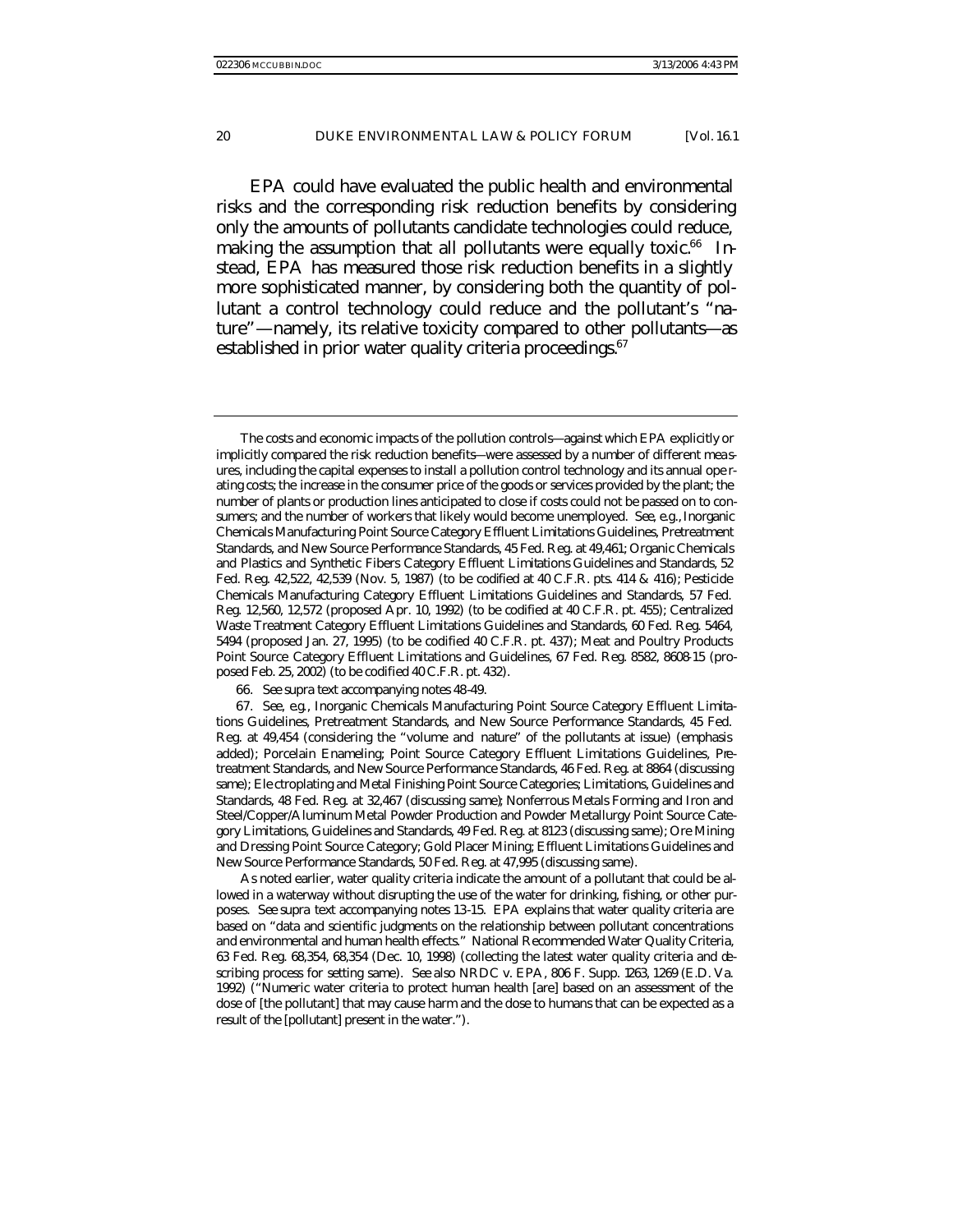Based on the water quality criteria, EPA has created the concept of a "pound-equivalent," which refers to one pound of a substance with the toxicity of a particular reference pollutant—copper—against which other pollutants' toxicities are compared.<sup>68</sup> That notion allows EPA to calculate not simply the absolute amount of pollution that a control technology would reduce but an amount expressed in poundsequivalent that reflected the nature of the pollutant.<sup>69</sup> For instance, a reduction of one pound of a pollutant less toxic than copper would actually be represented by only a fraction of a pound-equivalent, and a reduction of one pound of a more toxic pollutant would be represented by several pounds-equivalent.<sup>70</sup>

With information about the pounds-equivalent that candidate technologies could eliminate, the Agency has then calculated the "cost-effectiveness" of each control technology, which measures its cost to remove one pound-equivalent.<sup>71</sup> That calculation has served as an important factor in EPA's choices of the "best available" technologies. The Agency stated in 2002, for instance, that "in recently promulgated effluent guidelines, EPA has relied primarily on the toxic pollutant cost-effectiveness measure for evaluating BAT."<sup>72</sup> In

<sup>68</sup>*. See, e.g.*, Nonferrous Metals Forming and Metal Powders Point Source Category; Copper Forming Point Source Category; Effluent Limitations and Guidelines, 50 Fed. Reg. 34,242, 34,255 (Aug. 23, 1985) (to be codified at 40 C.F.R. pts. 468 & 471) (describing the process of calculating pounds-equivalent, including the use of copper's water quality criterion as the weighting factor); Industrial Waste Combustor Subcategory of the Waste Combustors Point Source Category, Effluent Limitations and Guidelines, 63 Fed. Reg. 6392, 6411 (proposed Feb. 6, 1998) (to be codified at 40 C.F.R. pt. 444) (describing "toxicity normalized units called 'poundequivalents'").

<sup>69</sup>*. See, e.g.*, Organic Chemicals and Plastics and Synthetic Fibers Category Effluent Limitations Guidelines and Standards, 52 Fed. Reg. at 42,552 ("A pound-equivalent is calculated by multiplying the number of pounds of a pollutant by the toxic weighting factor for that pollutant. The weighting factors give relatively more weight to more highly toxic pollutants."). *See, e.g.*, Iron and Steel Manufacturing Point Source Category Effluent Limitations Guideline and Standards, 67 Fed. Reg. 64,216, 64,249 (Oct. 17, 2002) (to be codified at 40 C.F.R. pt. 420) ("[t]he more toxic the pollutant, the higher will be the pollutant's toxic weighting factor").

<sup>70</sup>*. See, e.g.*, Oil and Gas Extraction Point Source Category Effluent Limitations Guidelines and Standards, 60 Fed. Reg. 9428, 9446 (proposed Feb. 17, 1995) (to be codified at 40 C.F.R. pt. 435) (representing 3.9 million absolute pounds of pollutants that would be reduced as only 1264 toxic pound-equivalents).

<sup>71</sup>*. See, e.g.*, Iron and Steel Manufacturing Point Source Category Effluent Limitations Guideline and Standards, 67 Fed. Reg. at 64,249 ("The analysis compares the total annualized cost incurred for a regulatory option to the corresponding effectiveness of that option in reducing the discharge of pollutants," that is, the estimated pounds-equivalent to be eliminated by this technology, so that the "cost-effectiveness value represents the unit cost of removing an additional pound-equivalent.").

<sup>72.</sup> Meat and Poultry Products Point Source Category Effluent Limitations Guidelines and Standards, 67 Fed. Reg. 8582, 8619 (proposed Feb. 25, 2002) (to be codified 40 C.F.R. pt. 432).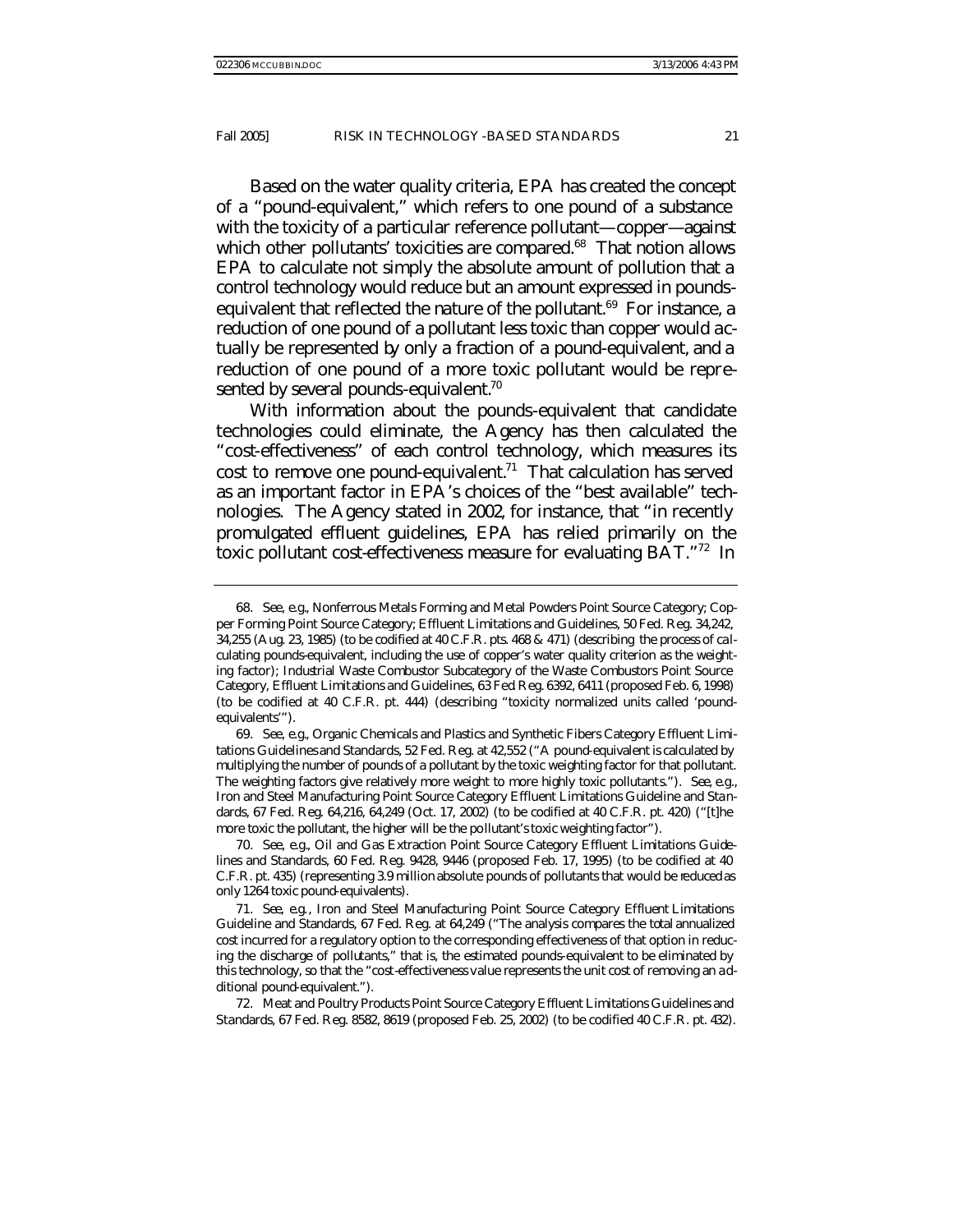another rulemaking it wrote that while a cost-effectiveness analysis is "not required by the Clean Water Act," it is "a useful tool for evaluating regulatory options for the removal of toxic pollutants."73 Indeed, some technologies have not been deemed the "best available" precisely because their costs per pound-equivalent were relatively high. $74$ 

EPA goes so far as to convert the costs into 1981 dollars "so that comparisons of the costeffectiveness among regulated industries can be made." *See, e.g.*, Oil and Gas Extraction Point Source Category Offshore Subcategory Effluent Limitations Guidelines and Standards, 58 Fed. Reg. 12,454, 12,492 (Mar. 4, 1993) (to be codified at 40 C.F.R. pt. 435); Oil and Gas Extra ction Point Source Category, Coastal Subcategory Effluent Limitations Guidelines and Standards, 60 Fed. Reg. 9428, 9466 (proposed Feb. 17, 1995) (to be codified at 40 C.F.R. pt. 435) (similar); Pulp, Paper, and Paperboard Category Effluent Limitations Guidelines and Standards, 63 Fed. Reg. 18,504, 18,583 (Apr. 15, 1998) (to be codified at 40 C.F.R. pts. 3, 261 & 430) (similar).

73. Effluent Limitations Guidelines, Pretreatment Standards, and New Source Performance Standards for the Iron and Steel Manufacturing Point Source Category, 67 Fed. Reg. 64,216, 64,249 (Oct. 17, 2002) (to be codified at 40 C.F.R. pt. 420). *See also* Effluent Limitations Guidelines and Pretreatment Standards for the Industrial Laundries Point Source Category, 64 Fed. Reg. 45,072, 45,077 (proposed Aug. 18, 1999) (to be codified at 40 C.F.R. pt. 441) (emphasizing that it was not required by the Clean Water Act to consider cost-effectiveness when se tting a BAT standard, but the analysis was helpful "to determine which option along a spectrum of options is most efficient").

74*. See, e.g.*, Effluent Limitations Guidelines and New Source Performance Standards for the Metal Products and Machinery Point Source Category, 68 Fed. Reg. 25,686, 25,705 (May 13, 2003) (to be codified at 40 C.F.R. pt. 438) (rejecting a technology as the basis for a BAT standard, even though it would not cause excessive number of bankruptcies, because its costs "are disproportionate to the estimated toxic pollutant reductions. EPA estimates compliance costs of \$0.3 million (2001 [dollars]) with only 186 toxic pound-equivalents (PE) being removed. This equates to a cost-effectiveness value (in 1981 [dollars]) of approximately \$900/PE."); *id.* at 25,707 (similar reasoning for a different subcategory of the industry). *See also* Textile Mills Point Source Category Effluent Limitations Guidelines, Pretreatment Standards and New Source Performance Standards, 47 Fed. Reg. 38,810, 38,814 (Sept. 2, 1982) (to be codified at 40 C.F.R. pt. 410) (rejecting a technology as the basis for a BAT standard after analyzing, *inter alia* , "the cost per pound of pollutant removed by the proposed BAT standard," and finding that cost "significantly higher than that of other industries for which BAT limitations have been established," and ultimately concluding that the "costs of additional removal of [pollutants] and the economic impact do not justify further control").

This is not a new development. The Agency began analyzing the cost -effectiveness of the control options in the early 1980s. *See, e.g.*, Inorganic Chemicals Manufacturing Point Source Category Effluent Limitations Guidelines and Standards, 48 Fed. Reg. 49,408, 49,420 (proposed Oct. 25, 1983) (to be codified at 40 C.F.R. 415); Pesticide Chemicals Manufacturing Category Effluent Limitations Guidelines and Standards, 57 Fed. Reg. 12,560, 12,572 (proposed Apr. 10, 1992) (to be codified at 40 C.F.R. pt. 455) (in setting BAT limits, "the Agency takes into consideration factors such as plant closures, product line closures, and *total cost-effectiveness* (*dollar per pound-equivalent removal*)") (emphasis added). *See also* Reynolds Metals Co. v. EPA, 760 F.2d 549, 565-66 (4th Cir. 1985) (explaining EPA's use in a 1983 BAT rulemaking of poundequivalents, standardized to the toxicity of copper, to determine the "cost-effectiveness" of various control options).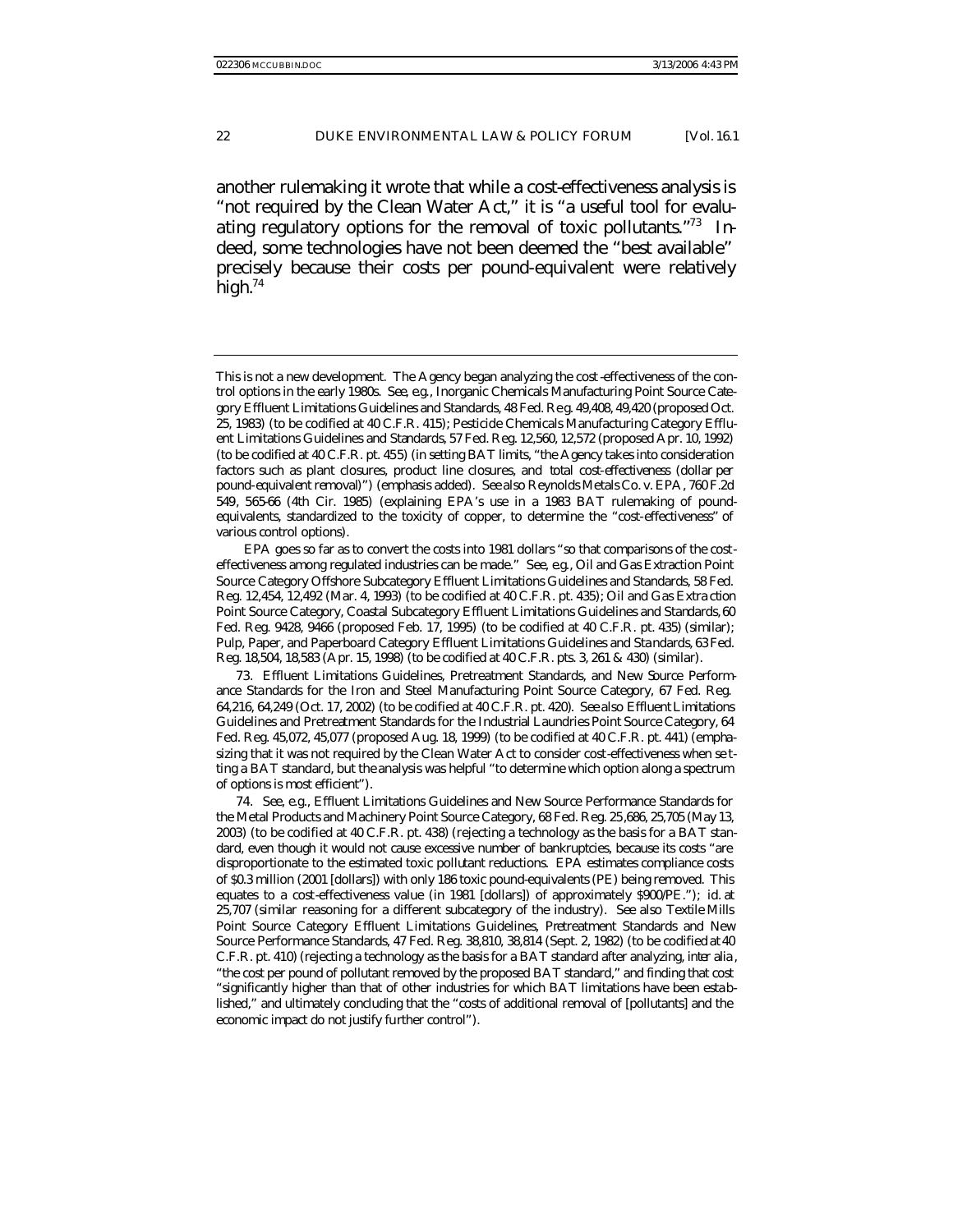Setting a BAT standard, then, should not be seen as merely a technocratic inquiry about which pollution control methods are available to an industry, but a value-laden political judgment to be made by EPA policymakers.<sup>75</sup> The Agency must decide whether to reject a technology that can be implemented as a matter of engineering because, in EPA's view, the costs are unreasonable compared to the risk reduction benefits available from that technology, as reflected by the quantity and toxic nature of the pollutant it would reduce.<sup>76</sup> Where exactly to draw the line between reasonable and unreasonable costs and hence the line between the "best available" technology and other technologies—depends strictly on the Agency's policy preferences.

#### C. *The Failure of Courts to Give APA Review to the Agency's Calculations of Risk Reduction Benefits Under the BAT Program*

The Administrative Procedure Act is designed to ensure the accountability of unelected agency officials by requiring all rulemakings to be transparent to the citizenry, the President, Congress, and reviewing courts, thus facilitating the political and judicial oversight necessary to prevent an agency from violating the mandates of its governing statute or from abusing the discretion left to it by the legis-

<sup>75</sup>*. See, e.g.*, John S. Applegate, *Worst Things First: Risk, Information, and Regulatory Structure in Toxic Substances Control*, 9 YALE J. ON REG. 277, 315-16 (1992) (The selection of technology-based standards is "merely a surrogate, and not necessarily an accurate one, for the underlying tradeoff of health versus cost."); Ada m Babich, *Too Much Science in Environmental Law*, 28 COLUM. J. ENVTL. L. 119, 174 (2003) ("Setting technology-based standards, of course, requires coming to grips with the issue of economic feasibility, . . . [which] implies a value judgment about the point at which risk reduction becomes too expensive to make sense . . . ."); John D. Graham, *The Failure of Agency-Forcing: The Regulation of Airborne Carcinogens Under Section 112 of the Clean Air Act*, 1985 DUKE L.J. 100, 140 ("BAT is inevitably chosen with implicit cost-benefit considerations.").

One policymaker might believe that a technology should be rejected only if its costs are "extremely high" compared to "little" environmental benefit. Another policymaker might agree with that standard but not agree on what counts as "little" environmental benefit or an "extremely high" cost. Other decisionmakers, on the other hand, might believe that the costs should be "proportionate" to the benefits, but amongst themselves not agree on the precise meaning of "proportionate."

<sup>76.</sup> Looking to only limited information about the quantity and nature of the pollutant that a control technology could eliminate was consistent with Congress' intent for the BAT program. The legislature did not want it to bog down in all the ma ny complex questions involved in trying to precisely determine, as under a health-based program, the distance the pollutant traveled from a facility under study, the number of persons living in the vicinity, how they might come into contact with the pollutant, and what likelihood of harm they would face. *See supra* text accompanying notes 47-49.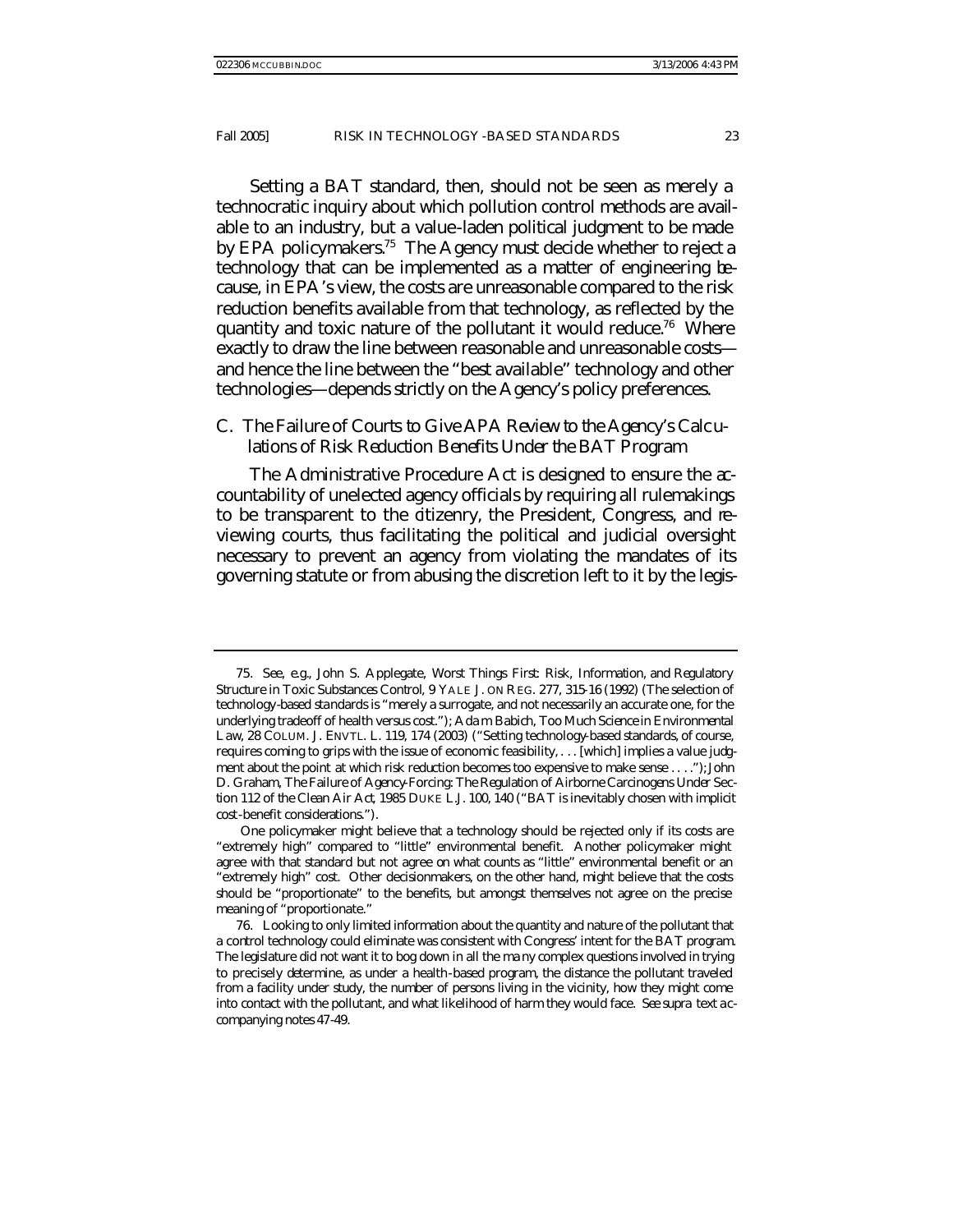lature.<sup>77</sup> Three key aspects of the  $APA$ —as interpreted by hundreds of judicial decisions—are intended to foster agency transparency and accountability.<sup>78</sup> First, an agency must give public notice of its rule, explaining the rule's purposes and the factual and policy bases for it.<sup>79</sup> Second, the agency must receive and respond meaningfully to public

78. The APA has been described as a "procedural constitution" whose details have been filled in—and, some might say, created out of whole cloth—not by the legislature but by revie wing courts. *See, e.g.*, Sidney A. Shapiro, *A Delegation Theory of the APA*, 10 ADMIN. L.J. 89, 90 (1996) (citation and quotation marks omitted).

Technically the APA requirements only apply to legislative rules, as opposed to procedural rules, interpretive rules, and policy statements. *Id.* § 553(b)(3)(A). Technology-based standards clearly constitute legislative rules subject to the publication requirements of the APA. *See* Robert A. Anthony, *Interpretive Rules, Policy Statements, Guidances, Manuals, and the Like*—*Should Federal Agencies Use Them to Bind the Public?*, 41 DUKE L.J. 1311, 1321-27 (1992) (explaining differences among le gislative rules, interpretive rules, and policy statements).

<sup>77.</sup> As Professor McGarity has so aptly stated: "Transparency is a general desiderata for all regulatory decisionmaking because it helps ensure agency fidelity to statutory policies and thereby increases the confidence of affected citizens in the integrity of the decisionmaking process." Thomas O. McGarity, *Politics by Other Means: Law, Science, and Policy in EPA's Implementation of the Food Quality Protection Act*, 53 ADMIN. L. REV. 103, 203 (2001). The need for transparency extends even to those issues in environmental regulation that may ostensibly be "scientific" because they, no less than any other issues, always involve policy choices. *See* A. Dan Tarlock, *Who Owns Science?*, 10 PENN ST. ENVTL. L. REV. 135, 143 (2002) ("Science has no special claim to immunity from public scrutiny . . . ."). Transparency in environmental decisionmaking not only leads to democratically legitimate decisions by "incorporating public values into [those] decisions," but also "increas[es] the substantive quality of [those] decisions," and "resolv[es] conflict among competing interests." *See* Thomas C. Beierle & Jerry Cayford, *Environmental Decision Making: What Does Public Participation Add?* , 28 ADMIN. & REG. L. NEWS 6 (2003). *But see* Samuel R. Bagenstos, *The ADA as Risk Regulation*, 101 COLUM. L. REV. 1479, 1484-87 (2001) (laying out arguments that, in fact, the public has "irrational" perceptions of risks and, thus, risk regulation should be left to the "expert" agencies without much public input).

The APA governs EPA's actions under the Clean Water Act. *See, e.g.*, NRDC v. EPA, 822 F.2d 104, 121 (D.C. Cir. 1987) (citing earlier decisions). The Clean Air Act has its own rulema king and judicial review provisions, modeled on the APA. *See* 42 U.S.C. § 7607(b), (d) (2000). This article will refer to the procedures and judicial review "under the APA" to mean both under the APA and under the analogous provisions of the Clean Air Act.

<sup>79</sup>*. See* 5 U.S.C. § 553(b) (2000) (requiring notice of proposed rule); *id.* § 553(c) (requiring notice of final rule to explain its "basis and purpose"). The requirement to provide a "concise general statement of basis and purpose" for a final rule "has blossomed into a requirement that agencies provide a 'reasoned explanation' for rules." Thomas O. McGarity, *Some Thoughts on "Deossifying" the Rulemaking Process*, 41 DUKE L.J. 1385, 1400 (1992) [hereinafter *Deossifying Rulemaking*]. *See also* Charles H. Koch, Jr., 1 *Administrative Law and Practice* § 4.45 (2d ed. 1997) ("basis and purpose" of rule is understood to mean the Agency's findings of fact and policy judgments). The Clean Air Act specifically requires rulemakings to include "a summary of the factual data on which the proposed rule is based [and] . . . and the major legal interpretations and policy considerations underlying the proposed rule."  $42 \text{ U.S.C.}$  §  $7607\text{(d)}(3)(\text{A})$  & (C).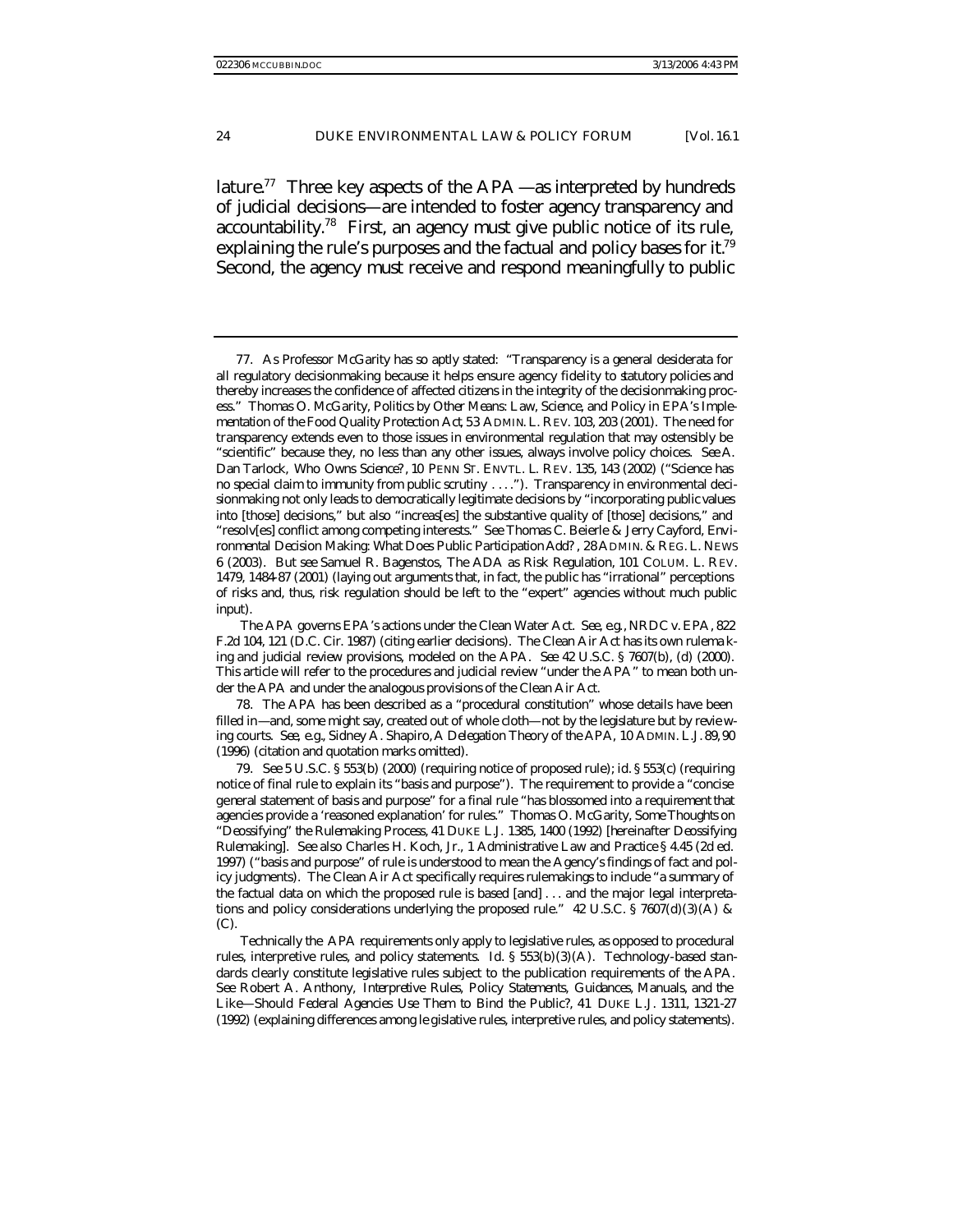comments on the proposed rule.<sup>80</sup> Third, an agency's regulation can be challenged in court,<sup>81</sup> where judges can invalidate the rule if, *inter alia*, the agency failed to follow required rulemaking procedures, exceeded its statutory authority, or made an arbitrary or capricious decision.<sup>82</sup>

Although EPA did, in fact, candidly explain in the preambles for its proposed BAT rules the risk reduction benefits offered by the control technologies under study, and also took and responded to public comments on the Agency's estimations of those benefits,<sup>83</sup> the courts—at EPA's urging and contrary to reason—have failed to give appropriate judicial scrutiny under the APA to those benefits calculations. In *American Iron & Steel Institute* ("*AISI*") *v. EPA*, 84 for instance, decided in the early years of the BAT program, the United States Court of Appeals for the Third Circuit noted that EPA had prepared "cost-benefit diagrams" for the BAT standards for the iron and steel manufacturing industry,<sup>85</sup> and had found, in the Agency's

<sup>80.</sup> 5 U.S.C. § 553(c) (requiring agencies to "give interested persons an opportunity to participate in the rule making through submission of written data, views, or arguments"); *Deossifying Rulemaking* , *supra* note 79, at 1400 (agencies "must rationally respond to outside comments passing a threshold requirement of materiality") (quote marks and citations omitted).

<sup>81.</sup> A petitioner must overcome several different hurdles to be heard. For instance, the agency action must not be entirely committed to the agency's discretion. *See* 5 U.S.C. § 701(a)(2). The petitioner must have standing. Lujan v. Defenders of Wildlife, 504 U.S. 555, 578 (1992). It must have exhausted all mandatory administrative remedies. Darby v. Cisneros, 509 U.S. 137, 147 (1993). The agency action must be final and ripe for review. Abbott Labs. v. Gardner, 387 U.S. 136, 148-49 (1967); 5 U.S.C. § 704. And the case must not be moot. Friends of the Earth v. Laidlaw, 528 U.S. 167, 189-90 (2000). In addition, the court can only hear issues that were first brought to the agency's attention during the public comment period. Etelson v. OPM, 684 F.2d 918, 923 (D.C. Cir. 1982).

<sup>82</sup>*. See* 5 U.S.C. § 706(2)(A), (C), (D). While this article assumes for the sake of argument that judicial review serves the valuable purpose of reigning in otherwise unchecked agencies, many scholars have long debated whether judicial review of agency action actually serves the public good either in theory or in practice. *See, e.g.*, Frank B. Cross, *Shattering the Fragile Case for Judicial Review of Rulemaking* , 85 VA. L. REV. 1243 (1999) (disputing theoretical justifications for such judicial review); Frank B. Cross, *Pragmatic Pathologies of Judicial Review of Administrative Rulemaking*, 78 N.C. L. REV. 1013 (2000) (documenting adverse, pragmatic consequences of judicial review of agency action); Ronald M. Levin, *Understanding Unreviewability in Administrative Law*, 74 MINN. L. REV. 689, 690 (1990) ("Today, some of the most respected commentators in the field offer pointed and often biting criticisms of the courts' place in the administrative process"); KENNETH CULP DAVIS & RICHARD J. PIERCE, JR., ADMINISTRATIVE LAW TREATISE 106 (3d. ed. 1994) (describing judicial review as a part of the "problem" of governance). Those important arguments are beyond the scope of this article and are reserved for another day.

<sup>83</sup>*. See supra* text accompanying notes 65-74.

<sup>84.</sup> 526 F.2d 1027 (3d Cir. 1975).

<sup>85</sup>*. Id.* at 1053.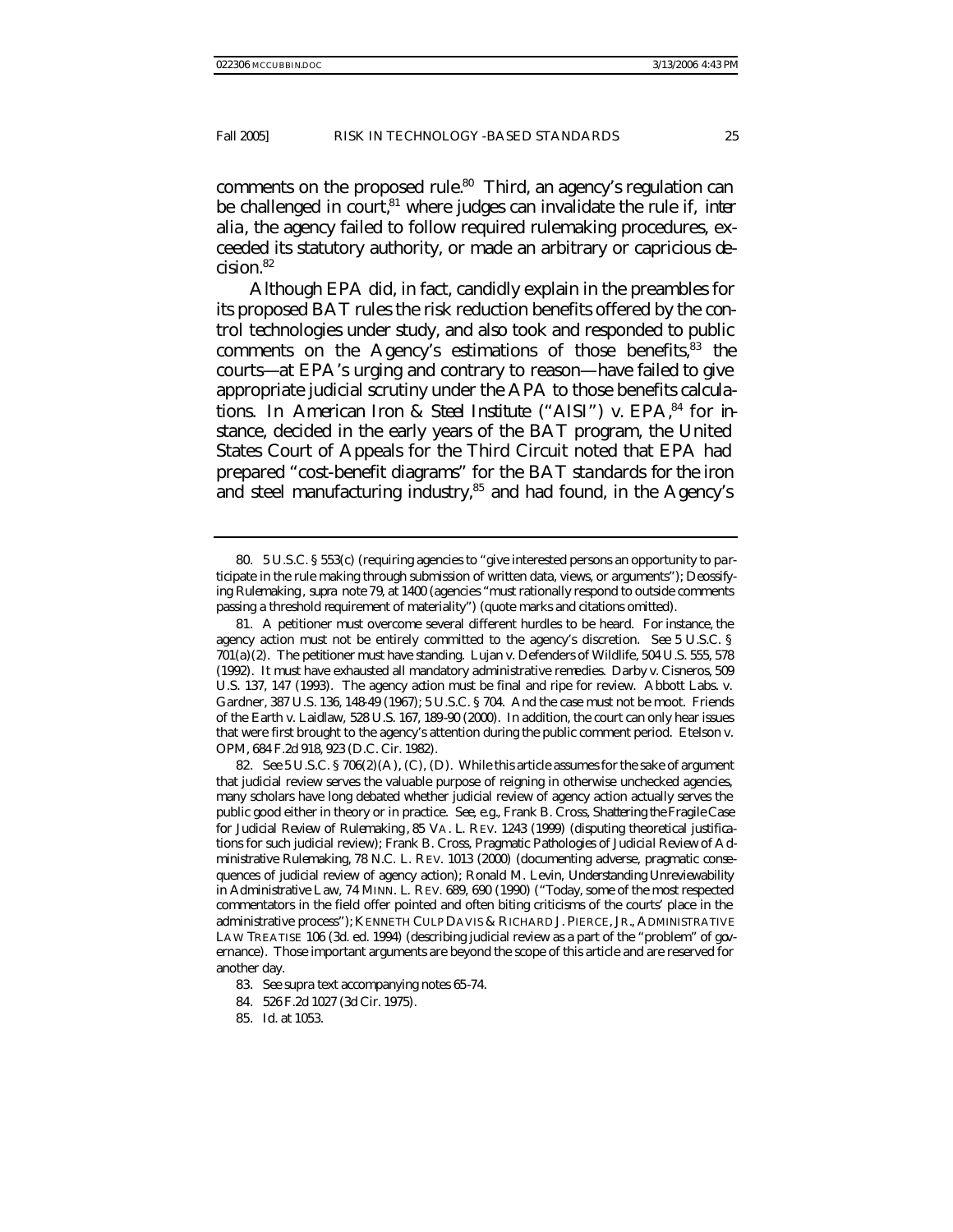words, that the "benefits of thus reducing the pollutants discharged justiffied] the associated costs" of those standards. $86$  The petitioners sought to challenge the Agency's calculations of the benefits as "inadequate and conclusory," but the court—based on the flawed presumption that those benefits calculations were not "required" to select a BAT standard—refused to address the petitioners' claim.<sup>87</sup> If the benefits calculations were not "required," the court reasoned, then EPA certainly was not compelled to perform them in any particular fashion, and hence, the court would not review the Agency's methodology.<sup>88</sup>

The *AISI* court not only failed to recognize the inherent need for EPA to consider risk reduction benefits when setting a BAT standard, but also ignored the fact that the Agency *had* considered them as a basis for these particular standards. To be fair, at the time of this early decision, jurists were just beginning to make sense of the very complex technology-based provisions of the Clean Water Act and the confusing legislative history, which seemed to support the court's conclusion.<sup>89</sup> No subsequent court, however, has ever reversed the *AISI* error by correctly ruling that EPA must consider a technology's risk reduction benefits and the courts must review those benefits considerations under the APA. In fact, the same faulty analysis of *AISI*

<sup>86</sup>*. Id.* (quoting Iron and Steel Manufacturing Point Source Category, 39 Fed. Reg. 24,114, 24,118 (June 28, 1974) (to be codified at 40 C.F.R. pt. 420)).

<sup>87</sup>*. Id.* at 1052 n.54. That view matches the position of some scholars who distinguish technology-based standards from cost-benefit regulatory schemes, suggesting that for the former EPA simply determines which pollution control technology is "feasible," which does not depend on any weighing of the costs and benefits of using a technology. *See, e.g.*, *Environmental Strategies*, *supra* note 2, at 160 (distinguishing the "technology-based approach" from the "'balancing' approach that weights media-quality considerations against technological and economic considerations"); JOHN D. GRAHAM, LAURA C. GREEN & MARC J. ROBERTS, IN SEARCH OF SAFETY: CHEMICALS AND CANCER RISK 96-100, 105-08 (1988) (contrasting concepts of "lowest feasible risk" and "balancing of costs and benefits"); Driesen, *supra* note 58, at 3 (setting up a "comparison between CBA [cost-benefit analysis] and the feasibility principle"). To be sure, a formal, monetized comparison of costs and benefits is not required in selecting the "best" technology whether "best practicable," "best available," or "best" anything else—but the question of whether a technology is "feasible" (or, similarly, "available") necessarily hinges, at least in some vague way, on whether its costs are worth its benefits. *Cf.* Ackerman & Stewart, *supra* note 23, 1359 n.60 (almost any technology would be "available" if we were willing to spend "hundreds of billions of dollars," but we are not so inclined).

<sup>88</sup>*. AISI*, 526 F.2d at 1052 n.54.

<sup>89.</sup> The *AISI* court, for instance, quoted Senator Muskie's ambiguous statements about the BAT program. 526 F.2d at 1051-52. *See supra* text accompanying notes 52-64 for a discussion of the confusion created by his remarks.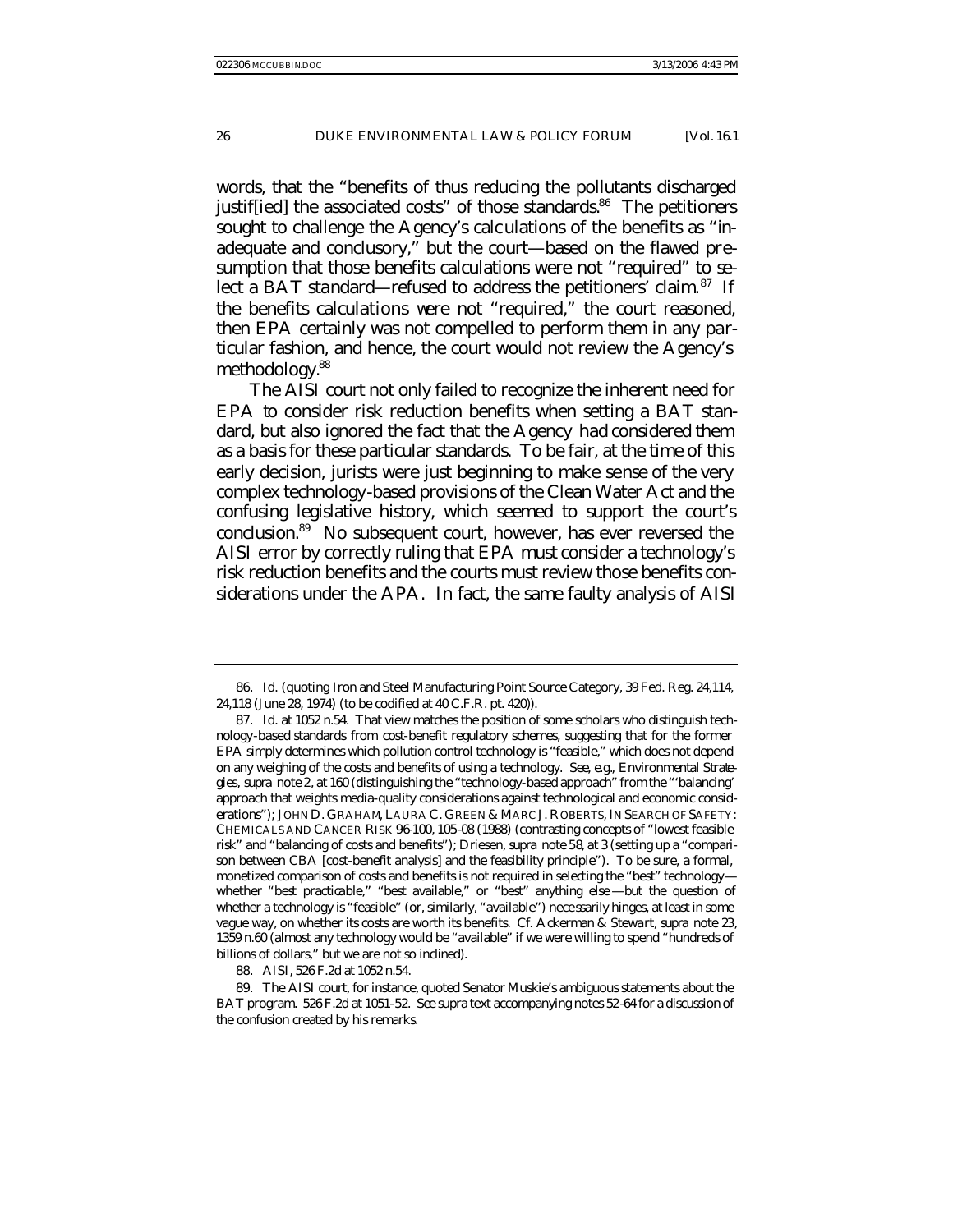was repeated in a more recent Fifth Circuit case, suggesting the judiciary's continuing confusion about the BAT program.<sup>90</sup>

In *Texas Oil & Gas Ass'n v. EPA*,<sup>91</sup> which involved challenges to the BAT standards for coastal oil and gas producers, the Court of Appeals for the Fifth Circuit recognized that EPA had conducted a "10-Facility Study to estimate [the] pollution reduction benefits" of various options to minimize effluent dischargers from those sources. $92$ The Agency had calculated the amount of pollution each control option would reduce annually and converted those quantities into "toxic pounds-equivalent."<sup>93</sup> EPA's analysis of the cost-effectiveness of each option—the cost to remove one pound-equivalent of toxic discharge—clearly served as part of the basis for its choice of the BAT standards.<sup>94</sup>

In court the industry petitioners sought to challenge EPA's calculations of the benefits, arguing that the 10-Facility Study had used information from sources that did not represent the industry as a whole.<sup>95</sup> The Agency claimed, however, that the benefits calculations served no role in EPA's selection of the BAT standards and were included in the rulemaking for an entirely different purpose.<sup>96</sup> The *Texas Oil* court—despite the evidence and logic to the contrary—

94*. See, e.g.*, *id.* (in the proposed rule, raising doubts about control options because of, *inter alia*, "the high cost-effectiveness results" for the controls and soliciting comment on same). In EPA's language "high cost-effectiveness" is not, as one might think, a good thing, as in "highly cost-effective;" rather, EPA means that the cost to remove one pound-equivalent was relatively high. *Id.* at 9447 ("The \$3.9 million annually incurred by industry to remove the 3760 pounds of priority toxic pollutants indicates that this option is not cost-effective."). In the final rule, EPA also considered the ratio of costs to pounds-equivalent removed, though at that time, interestingly, it found the control options cost-effective. Final Effluent Limitations Guidelines and Standards for the Coastal Subcategory of the Oil and Gas Extraction Point Source Category, 61 Fed. Reg. 66,086, 66,110 (Dec. 16, 1996) (to be codified at 40 C.F.R. pt. 435).

95*. Tex. Oil*, 161 F.3d at 935-36.

96. EPA argued that it had calculated the benefits, not to help it choose the "best" technology, but because the statute requires the Agency to identify the "degree of effluent reduction attaina ble through the application of BAT." *Id.* at 936 (citing 33 U.S.C. § 1314(b)(2)(A) (2000)).

<sup>90.</sup> Tex. Oil & Gas Ass'n v. EPA, 161 F.3d 923 (5th Cir. 1998).

<sup>91</sup>*. Id.*

<sup>92</sup>*. Id.* at 936.

<sup>93</sup>*. See, e.g.*, Effluent Limitations Guidelines, Pretreatment Standards, and New Source Performance Standards: Oil and Gas Extraction Point Source Category, Coastal Subcategory, 60 Fed. Reg. 9428, 9446-47 (proposed Feb. 17, 1995) (to be codified at 40 C.F.R. pt. 435) (explaining that one control option "would result in the removal of approximately 3.9 million pounds of pollutants being discharged per year (*or 1264 pounds in toxic equivalents*)" and another option would remove "23 million pounds of pollutants. . . (*or 7375 toxic pounds equivalent*)") (emphasis added).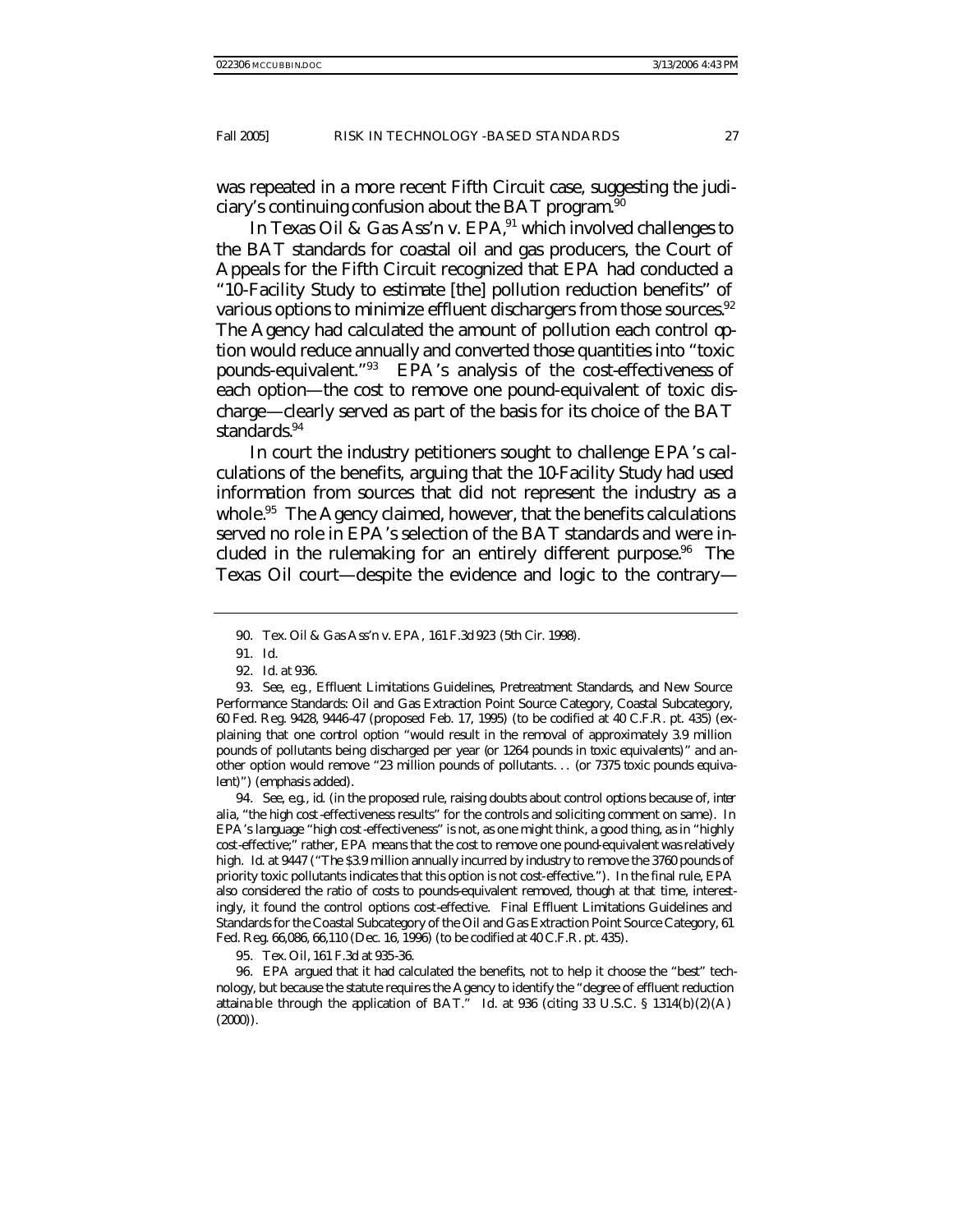adopted EPA's position, and ruled, like the *AISI* court, that it would not hear any challenge to the benefits calculations because they were not "required" for the BAT determination and, thus, could not serve as a reason to overturn the BAT standards.  $97$ 

The Fifth Circuit relied on two lines of cases to reach its erroneous conclusion. First, it cited *EPA v. National Crushed Stone Ass'n*, <sup>98</sup> in which the United States Supreme Court noted that Congress did not list "effluent reduction benefits" as a factor to be evaluated by EPA when it identifies the "best available" technology, but did specify that factor for the Agency to use when identifying the "best practicable" technology.<sup>99</sup> From this, the high court suggested in *dictum* that a technology's benefits do not play a role in the selection of BAT standards.<sup>100</sup> However, as noted earlier, such a literal reading of the statute is inappropriate since the "best" technology—whether it is the "best available" or the "best practicable" or "best" anything else—by definition cannot be identified without knowing the risk reduction benefits it offers.<sup>101</sup>

Second, *Texas Oil* cited *American Petroleum Institute* ("*API*") *v.*  EPA,<sup>102</sup> which is one of several earlier cases that addressed a slightly different issue than the one before the *Texas Oil* court. In *API*, the industry challengers claimed that the Agency should have calculated precisely how a BAT standard would improve water quality, because they believed the discharge that EPA was seeking to regulate "pose[d] no environmental threat when discharged in . . . relatively small volumes."<sup>103</sup> The court disagreed, finding that the exact "impact of a particular discharge upon the receiving water is not an issue to be considered in setting technology-based limitations."<sup>104</sup> *API* and similar cases are consistent with the legislative history of the Clean Water

102. 858 F.2d 261 (5th Cir. 1988), *cited in Tex. Oil*, 161 F.3d at 936.

103*. Id.* at 265.

<sup>97</sup>*. Id.*

<sup>98.</sup> 449 U.S. 64 (1980), *cited inTex. Oil*, 161 F.3d at 936.

<sup>99</sup>*. Id.* at 70-71 (observing differences between sections 304(b)(1)(B) and 304(b)(2)(B) of the Clean Water Act).

<sup>100</sup>*. Id.* It was *dictum* because the case did not involve BAT standards and instead only dealt with the question of whether, for BPT standards, EPA had to provide a variance for certain facilities. *Id.* at 72. Nevertheless, that statement has been given considerable weight by lower courts. *See, e.g.*, Rybachek v. EPA, 904 F.2d 1276, 1290-91 (9th Cir. 1990); Nat'l Ass'n of Metal Finishers v. EPA, 719 F.2d 624, 662 n.64 (3d Cir. 1983).

<sup>101</sup>*. See supra* text accompanying notes 54-56.

<sup>104</sup>*. Id.* at 266. Other cases likewise have held that EPA "need not document specifically the benefits to society from the curtailment of pollutants from a particular point source." Cal. & Hawaiian Sugar Co. v. EPA, 553 F.2d 280, 289 (2d Cir. 1977).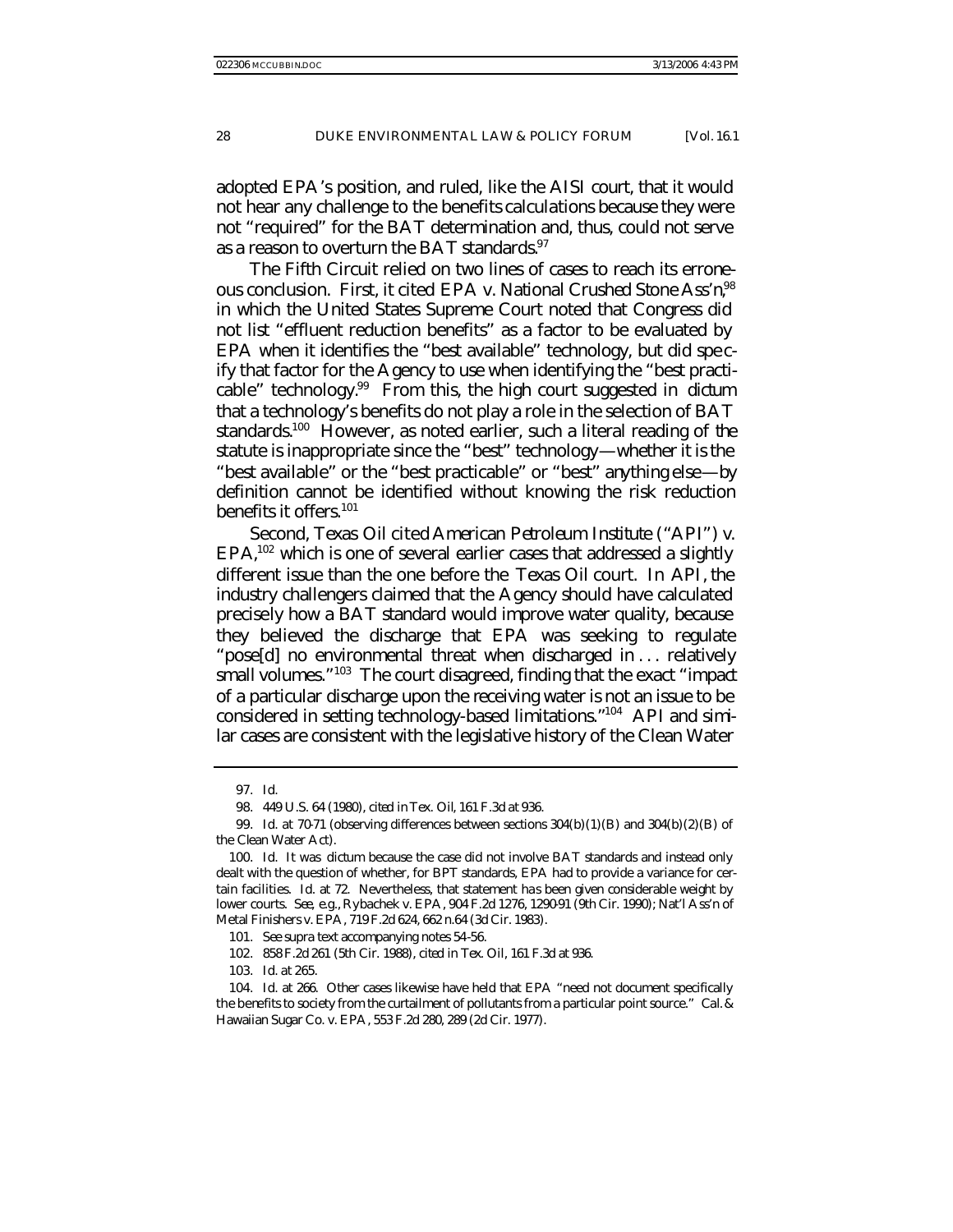Act's technology-based standards because Congress rejected earlier, prolonged efforts to assess exactly how a given pollution level would affect water quality or the health of the individuals that relied on that water.<sup>105</sup> That EPA need not determine the risk reduction benefits *precisely* says nothing, however, about whether the Agency must have even a *general* sense of those benefits, as indicated, for instance, by the quantity and nature of the pollutant that a control technology will reduce. Thus, the *Texas Oil* opinion's reliance on *API* was misplaced.

Decisions such as *AISI* and *Texas Oil* have plainly frustrated the goals of the APA by failing to review EPA's estimations of the risk reduction benefits, thereby leaving the Agency with unfettered discretion in the BAT standard setting process where—without the threat of judicial scrutiny—it can make arbitrary assessments of the control technologies' benefits. Moreover, *AISI* and *Texas Oil* create the opportunity for EPA, in future BAT rulemakings, to entirely withhold from the public its evaluations of those risk reduction benefits. After all, if judges mistakenly believe that a benefits calculation is not required for BAT standards, then the courts will not police EPA's behavior, requiring it to openly explain that factor in its *Fed*eral Register notices or take and respond to public comments on it.<sup>106</sup> Fortunately, it appears that EPA has continued to disclose its considerations of the risk reduction benefits offered by candidate technologies in its BAT rules under the Clean Water  $Act.^{107}$  However, the potential for abuse under that program remains. In fact, as discussed in the next section, that very real potential has been realized in a similar program under the Clean Air Act, with EPA withholding from the citizenry and the judiciary key information about the risk reduction benefits of its technology-based standards.

<sup>105.</sup> As one court said, EPA does not have to pinpoint the health and environmental benefits because "Congress, in its legislative wisdom, has determined that the many intangible benefits of dean water justify vesting the Administrator with broad discretion" to impose costly technologies on industries. FMC Corp. v. Train, 539 F.2d 973, 978-79 (4th Cir. 1976). *See also* Reed, *supra* note 17, at 10,035 (summarizing cases that "erased any doubt about whether water quality impact is relevant" to one particular context, the "BPT variance proceedings").

<sup>106.</sup> Indeed, these types of decisions might even create an incentive for EPA to do so because it might be hesitant to include its benefits calculations in a rulemaking when the language and legislative history of the Clean Water Act, as interpreted by the courts, not only suggest those benefits considerations are not *required* but might suggest they are not *permitted*.

<sup>107</sup>*. See, e.g.*, Effluent Limitations Guidelines and New Source Performance Standards for the Concentrated Aquatic Animal Production Point Source Category, 67 Fed. Reg. 57,872, 57,912 (proposed Sept. 12, 2002) (to be codified at 40 C.F.R. pt. 451) (presenting the Agency's "environmental benefits analysis").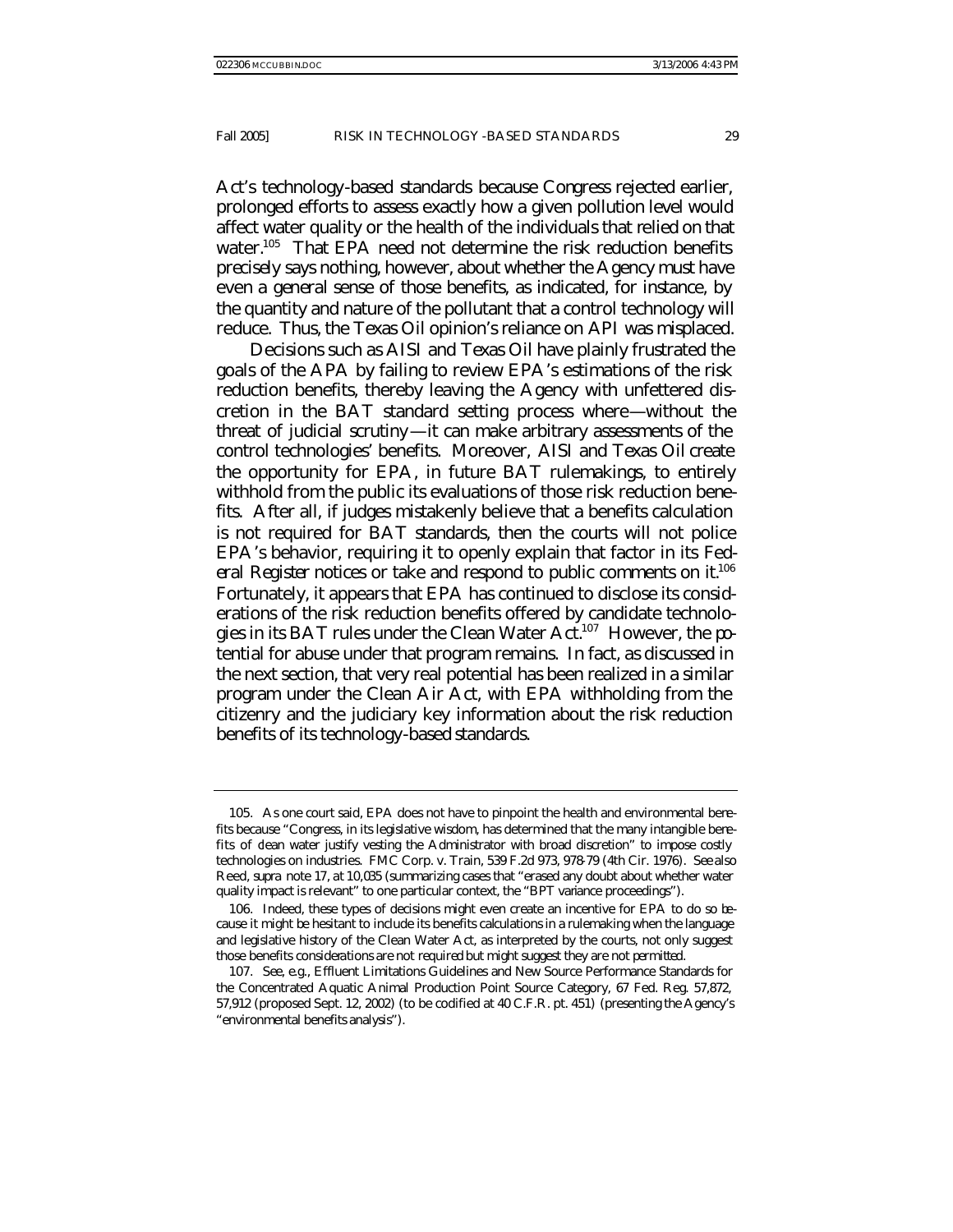#### III. THE CLEAN AIR ACT'S TECHNOLOGY-BASED STANDARDS

# A. *Legislative History: A Similar Shift from Health-Based to Technology-Based Standards*

EPA failed miserably in its efforts to regulate hazardous air pollutants under the early health-based scheme of the Clean Air Act, which required the Agency not only to identify the pollutants that were likely to cause an increase in death or serious illness, but also to set emission limits for those pollutants at a level that would provide an "ample margin of safety" to protect public health.<sup>108</sup> In twenty years, the Agency only identified eight hazardous air pollutants and adopted "ample margin of safety" standards for a small fraction of the industries emitting those pollutants.<sup>109</sup> The delays were due in large part to EPA's difficulty in deciding, as a matter of public policy, which level of pollution should be deemed "safe."<sup>110</sup> They were also caused by the great deal of time and resources it took to calculate the exact risks from regulated sources, with the Agency relying on complex quantitative risk assessments that attempted to determine the dose-response curves for the pollutants, the distances and directions the pollutants traveled in the air, the population densities in the paths of the pollutants and the likely exposure routes.<sup>111</sup> As Senator Steven

111. Graham, *supra* note 75, at 118-19 (noting EPA's reliance on lengthy, quantitative risk assessments). The National Research Council, an arm of the National Academy of Sciences, issued a seminal report in 1983 identifying "dose -response assessment" and "exposure assessment" as two of the key elements of a risk assessment. NATIONAL RESEARCH COUNCIL, RISK ASSESSMENT IN THE FEDERAL GOVERNMENT: MANAGING THE PROCESS 3 (1983). A doseresponse assessment is typically determined by extrapolating from studies of laboratory animals exposed to the pollutant at doses far higher than usual human exposures. Mark Eliot Shere, *The Myth of Meaningful Environmental Risk Assessment*, 19 HARV. ENVTL. L. REV. 409, 432-40 (1995). An exposure assessment considers the dispersion of the pollutants under study and the numbers and chara cteristics of persons living in that trajectory. *Id.* at 441.

The science of risk assessment has been described (and criticized) extensively in other literature. *See, e.g.*, Donald T. Hornstein, *Reclaiming Environmental Law: A Normative Critique* 

<sup>108.</sup> 42 U.S.C. § 1857c-7(b)(1)(A)-(B) (1970) (recodified in 1977) (current version at 42 U.S.C. § 7412(b)(1)(A)-(B)(2000)).

<sup>109</sup>*. See* S. REP. NO. 101-228, at 131 (1989), *as reprinted in* 1990 U.S.C.C.A.N. 3385, 3516 (describing EPA's delays).

<sup>110</sup>*. See* John P. Dwyer, *The Pathology of Symbolic Legislation*, 17 ECOLOGY L.Q. 233, 252- 62 (1990); Sanford E. Gaines, *Science, Politics, and the Management of Toxic Risks Through Law*, 30 JURIMETRICS J. 271, 278-90 (1990) (analyzing the scientific, legal, and political uncertainties that hindered EPA's regulation of hazardous air pollutants); Patricia Ross McCubbin, *Amending the Clean Air Act to Establish Democratic Legitimacy for the Residual Risk Program*, 22 VA.ENVTL. L.J. 1, 8-10 (2003).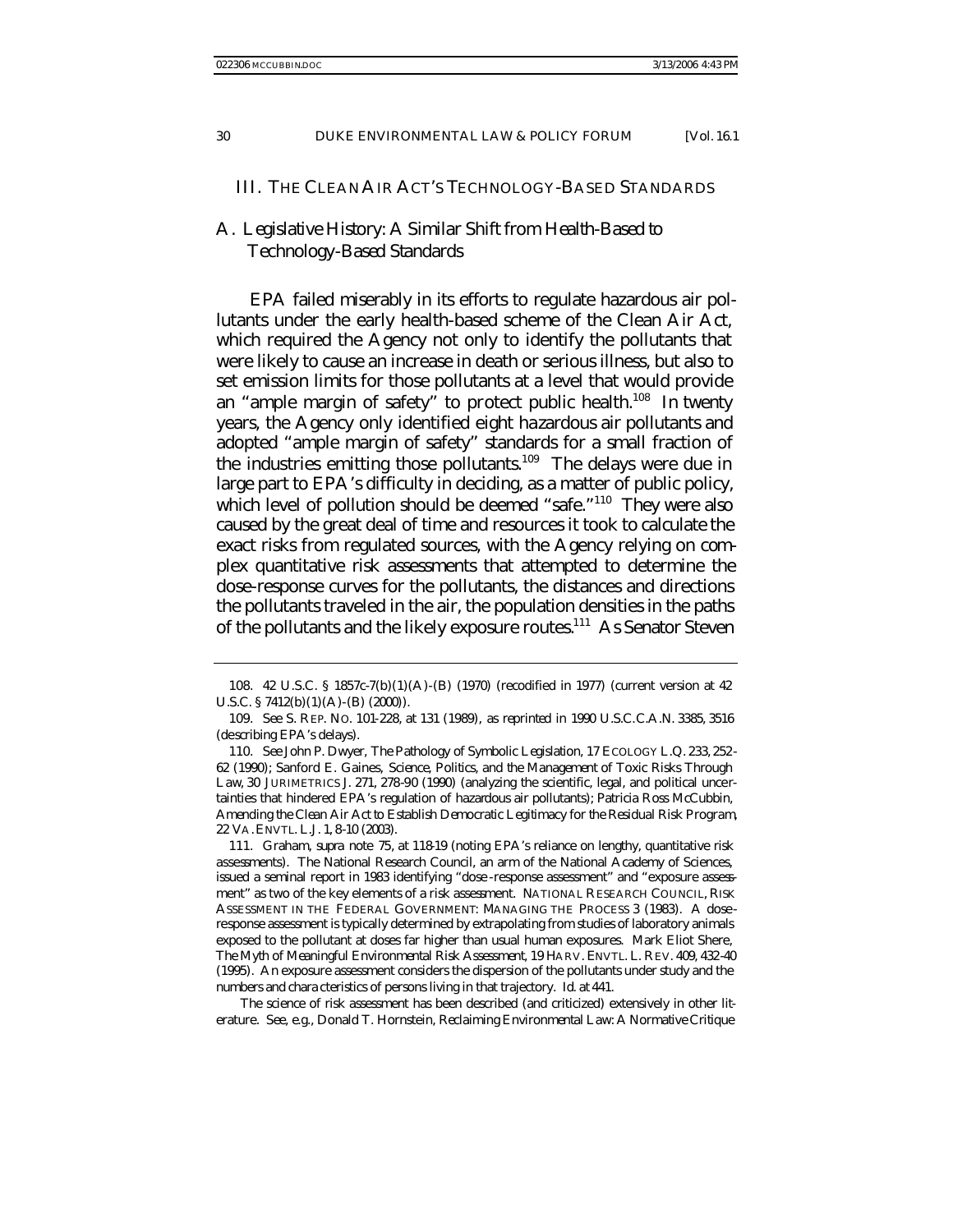D. Symms (R-Idaho) explained, the Clean Air Act "has regulated air toxics [also called hazardous air pollutants] under the health-based standards . . . . But because the health risks from these kinds of pollutants are so vague and ill-defined, writing a standard that was soundly based in science has taken an extraordinary amount of time. $"^{112}$ 

Frustrated by EPA's slow pace, in 1990 Congress directed the Agency to establish technology-based standards—modeled on the Clean Water Act's provisions—as the main tool to regulate hazardous air pollutants.<sup>113</sup> The legislature anticipated that the technologybased program could be implemented more expeditiously than the prior health-based program, primarily because EPA would not need to rely on cumbersome quantitative risk assessments.<sup>114</sup> In addition, Congress itself identified the 189 hazardous air pollutants to be regulated, rather than requiring the Agency to spend the time and resources to identify them.<sup>115</sup> Finally, the legislature eased EPA's administrative burden by declaring a minimum standard that all

*of Comparative Risk Analysis*, 92 COLUM. L. REV. 562 (1992); Robert R. Kuehn, *The Environmental Justice Implications of Quantitative Risk Assessment*, 1996 U. ILL. L. REV. 103; Howard Latin, *Good Science, Bad Regulation, and Toxic Risk Assessment*, 5 YALE J. ON REG. 89 (1988).

<sup>112.</sup> 136 CONG. REC. 3495 (1990) (statement of Rep. Symms). *See also* S. REP. NO. 101-228, at 171 (1989), *as reprinted in* 1990 U.S.C.C.A.N. 3385, 3556 (explaining that the legislators rejected "the kind of lengthy study and debate" involved in quantitative risk assessments because they have "crippled the current program").

<sup>113.</sup> Pub. L. No. 101-549 § 301, 104 Stat. 2399 (codified as amended at 42 U.S.C. § 7412(d) (2000)). *See* S. REP. NO. 101-228, at 155 (1989), *as reprinted in* 1990 U.S.C.C.A.N. 3385, 3540 (describing EPA's delays, observing that there is "now a broad consensus" to authorize EPA to use technology-based standards, and explaining analogy to the Clean Water Act). As a supplement to the new technology-based standards, Congress established the "Residual Risk" program, which would continue to require health-based "ample margin of safety" standards to address any emissions remaining after sources complied with the technology-based standards. 42 U.S.C. § 7412(f); McCubbin, *supra* note 110, at 34-35 (describing relationship between the technology-based standards and the "safety net" of the Residual Risk program). *See also infra* notes 168, 204 (discussing the Residual Risk program).

<sup>114</sup>*. See* 136 CONG. REC. 6465 (1990) (statement of Sen. Breaux) ("Rather than continuing to allow the current situation of endless debates over the health effects of exposure to particular pollutants before controls go into place, this legislation will ensure technology controls are applied to control these pollutants.").

<sup>115</sup>*. See* Pub. L. No. 101-549 § 301, 104 Stat. 2399 (codified as amended at 42 U.S.C. § 7412(b)) (listing 189 substances as hazardous air pollutants). In 1996, EPA, acting under authority of section 112(b)(3)(C), delisted one pollutant (caprolactam). *See* Hazardous Air Pollutant List; Modification, 61 Fed. Reg. 30,816 (June 18, 1996) (to be codified at 40 C.F.R. pt. 63). In 2004, EPA also delisted ethylene glycol monobutyl ether, bringing the total to 187. *See* List of Hazardous Air Pollutants, Petition Process, Lesser Quantity Designations, Source Category List; Petition To Delist of Ethylene Glycol Monobutyl Ether, 69 Fed. Reg. 69,320 (Nov. 29, 2004) (to be codified at 40 C.F.R. pt. 63).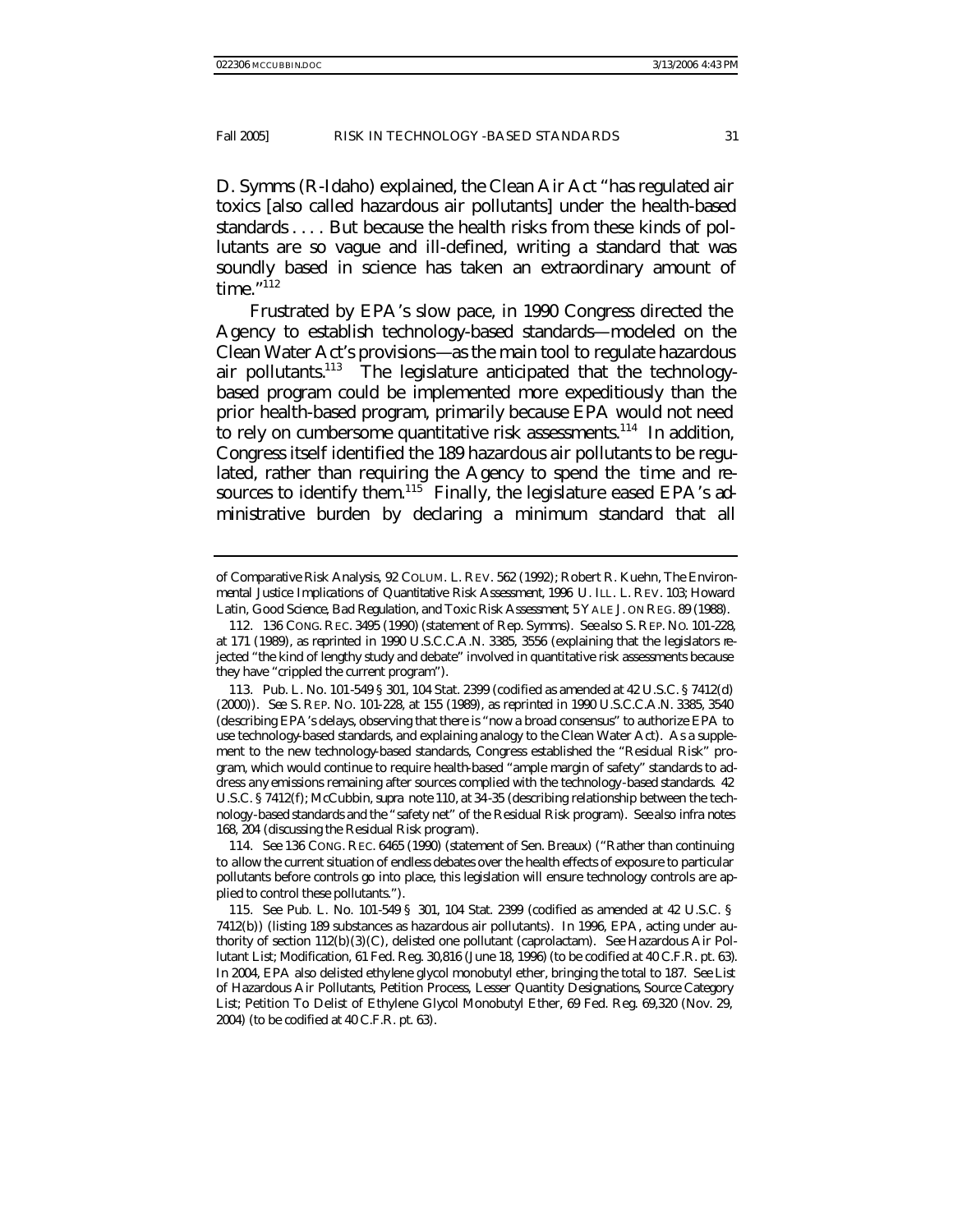facilities in the same industry would have to meet the so called "floor."<sup>116</sup> The floor for new "major" sources was set at the level of "emission control that is achieved in practice by the best controlled similar source,"<sup>117</sup> and for existing "major" sources the floor represented the "average emission limitation achieved by the best performing 12 percent" of sources in the same industrial category.<sup>118</sup> By mandating a floor, Congress eliminated any need for EPA to evaluate, at least at this stage of the regulatory process, the costs associated with any available pollution control technology or the risk reduction benefits offered by that technology. Nor would the Agency have to decide whether the costs were worth the benefits; the legislature had made that policy choice already.

Congress, however, did not eliminate all policy choices for the Agency. EPA still must decide if technology-based standards more stringent than the floors would be appropriate for regulated entities standards that have come to be known as the "maximum achievable control technology" or "MACT" standards.<sup>119</sup> In particular, section 112(d)(2) of the Clean Air Act requires EPA to determine the "maximum degree of reduction in emissions" that can be achieved using any available technologies, "taking into consideration the cost of achieving such emission reduction."<sup>120</sup> With that statutory mandate Congress established similar goals for the MACT program and for the Clean Water Act's BAT program: to protect public health and the environment from the risks posed by hazardous air pollutants to the extent possible without imposing undue burdens on the nation's

<sup>116.</sup> As the D.C. Circuit said in a related context, the "nomenclature can be confusing" because references to the floor actually "establish maximums on the emissions that EPA's standards may permit." Sierra Club v. EPA, 167 F.3d 658, 660 (D.C. Cir. 1999) (reviewing technology-based standard under section 129 of the Clean Air Act, which is very similar to section 112).

<sup>117.</sup> 42 U.S.C. § 7412(d)(3). A source is "major" if it "emits, or has the potential to emit . . . 10 tons per year or more of any hazardous air pollutant or 25 tons per year or more of any combination of hazardous air pollutants." *Id.* § 7412(a)(1).

<sup>118</sup>*. Id.*

<sup>119</sup>*. See, e.g.*, Mossville Envtl. Action Now v. EPA, 370 F.3d 1232, 1235 (D.C. Cir. 2004) (describing "MACT standards"). Officially the MACT standards are listed in the *Federal Register* as National Emission Standards for Hazardous Air Pollutants ("NESHAPs"), which is also the pre-1990 terminology for the "ample margin of safety" standards. *See, e.g.*, National Emission Standards for Hazardous Air Pollutants for Primary Aluminum Reduction Plants, 68 Fed. Reg. 12,645 (proposed Mar. 17, 2003) (to be codified at 40 C.F.R. pt. 63).

<sup>120.</sup> 42 U.S.C. § 7412(d)(2). Congress also directed the Agency, as under the Clean Water Act, to consider two other factors that represent the "costs" of using a pollution control technology in the broader sense of the word: "the non-air quality health and environmental impacts" of the technology and its "energy requirements." *Id.*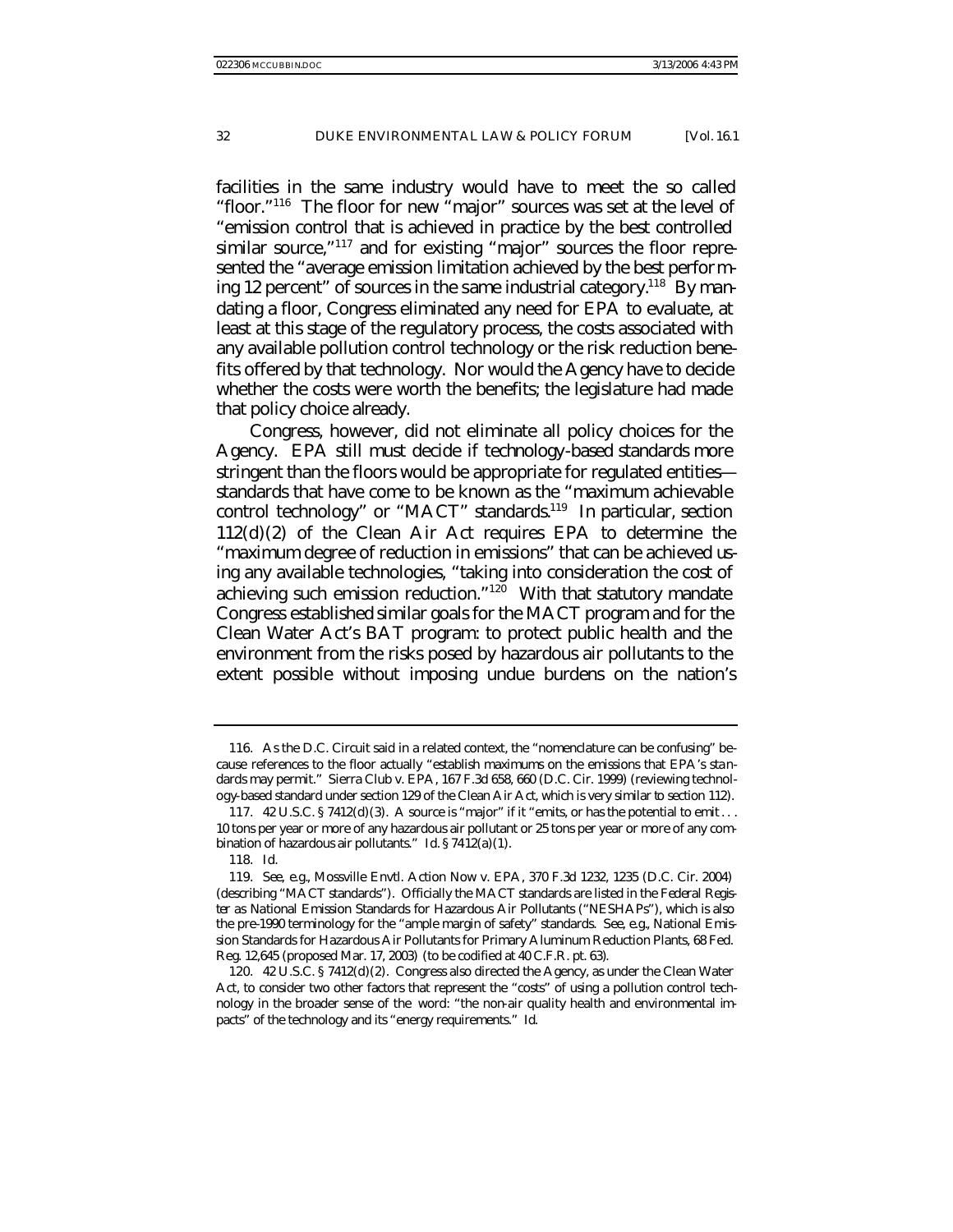economy.121 Thus, although the MACT standards rely on the "maximum achievable" technology, whereas the BAT standards require the "best available" technology, in both cases the Agency's task is essentially the same: to seek those risk reduction benefits from a candidate technology that, in the Agency's policy judgment, justify the control  $costs.<sup>122</sup>$ 

## B. *EPA's Method of Setting MACT Standards: Limited Compliance with the APA*

1. Transparent Consideration of Pollutant Quantities and Toxicities as Indicators of Risk Reduction Benefits in Some MACT Rulemakings

Understanding the twin goals that Congress established for the MACT program, EPA correctly recognized early on that to choose whether to impose a standard more stringent than the floor it would have to consider not only the costs of a candidate technology, but also the risk reduction benefits it offered. As the Agency stated in its first major MACT rule: "As a matter of general policy in decisions to select control levels above the floor, EPA believes that the costeffectiveness of controls and a comparison of *benefits*, both quantifiable and nonquantifiable, and costs are primary considerations."<sup>123</sup> Throughout the nearly 100 rulemakings in which EPA has adopted MACT standards for different industrial sectors, the Agency has repeatedly analyzed the risk reduction benefits of available technologies and rejected certain controls because the costs, compared to

<sup>121</sup>*. See, e.g.*, S. REP. NO. 101-228, at 168 (1989), *as reprinted in* 1990 U.S.C.C.A.N. 3385, 3553 (in setting the MACT standards, EPA should select a control "configuration or calibration which provides the greatest protection to human health " and the "maximum protection of human health shall be the objective test" for EPA in selecting MACT standards); Clean Air Act Amendments of 1989, 136 CONG. REC. S3748, 1990 CAA Leg. Hist. 6946, 7197 (Lexis) (statement of Senator Domenici) ("[T]he basic concept of technology requirements is a necessary first step to assure the public that measures are being taken *to address this serious public health threat*.") (emphasis added).

<sup>122.</sup> EPA, in fact, refers to its regulatory actions under the MACT program as "serv[ing] the risk reduction purposes of the [Clean Air] Act." National Emission Standards for Hazardous Air Pollutants; Availability: Draft Schedule for the Promulgation of Emission Standards, 57 Fed. Reg. 44,147, 44,149 (proposed Sept. 24, 1992) (to be codified at 40 C.F.R. pt. 63).

<sup>123.</sup> National Emission Standards for Hazardous Air Pollutants for Source Categories;

Organic Hazardous Air Pollutants from the Synthetic Organic Chemical Manufacturing Industry and Seven Other Processes, 57 Fed. Reg. 62,608, 62,631 (proposed Dec. 31, 1992) (to be codified at 40 C.F.R. pt. 63) (emphasis added).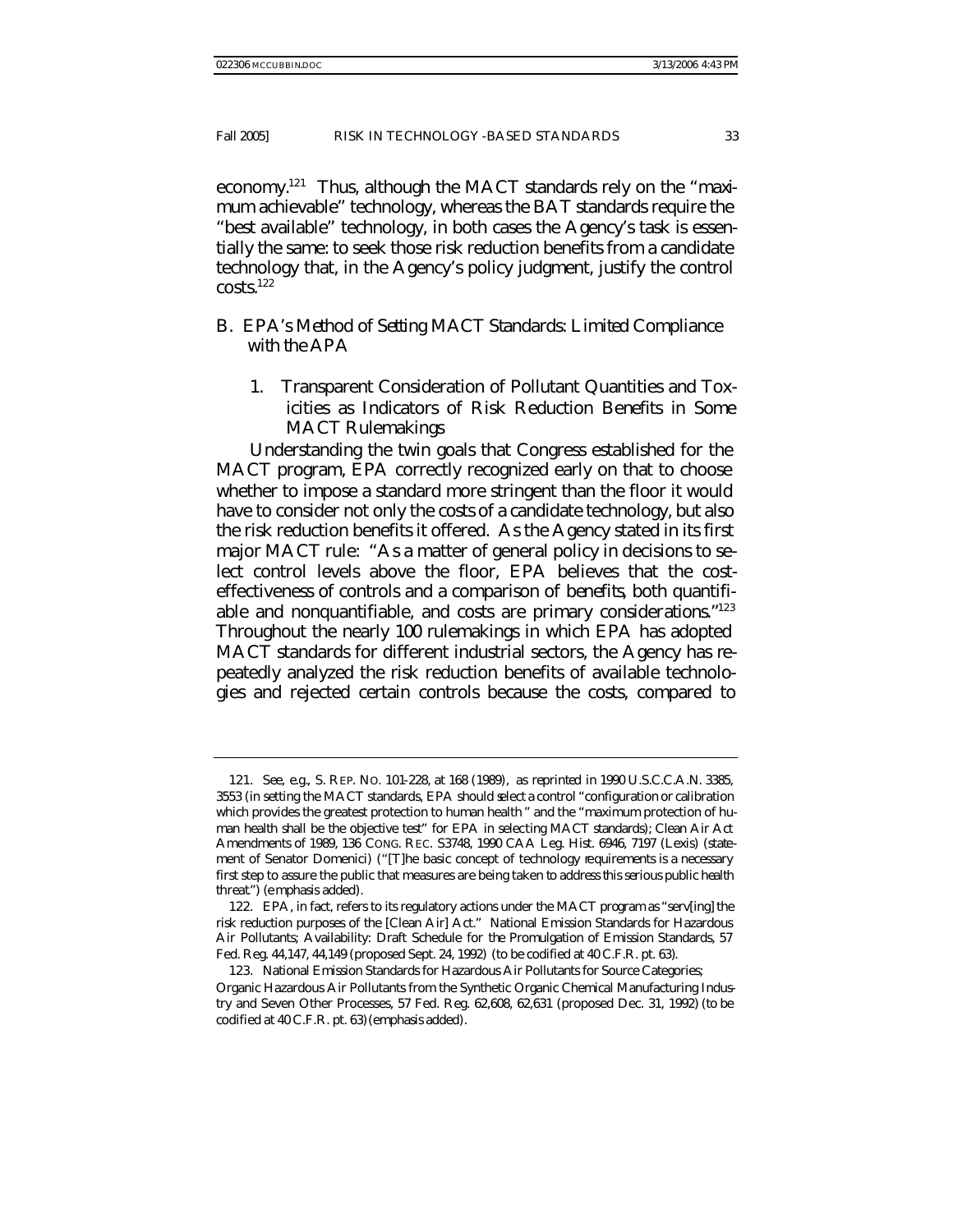those benefits, were in its judgment "unreasonable,"<sup>124</sup> "excessive,"<sup>125</sup> or "disproportional."<sup>126</sup>

Periodically the Agency has explicitly characterized a control technology's risk reduction benefits in terms of both the quantity of pollutant that would be reduced and its relative toxicity. In one of its first regulations, for example, EPA expressly cited the relatively high toxicity of chromium to justify more stringent—and therefore more costly—regulation of large chromium electroplaters.<sup>127</sup> Although the technology on which it planned to base the emission standards had "very high costs of control compared to the associated chromium emission reductions," those high costs of control were "reasonable" according to the Agency when weighed against, among other things, the "high toxicity of chromium," which was 1500 times more toxic than benzene. $128$ 

<sup>124</sup>*. See, e.g.*, National Emission Standards for Hazardous Air Pollutants Phosphoric Acid Manufacturing and Phosphate Fertilizers Production, 64 Fed. Reg. 31,358, 31,369 (June 10, 1999) (to be codified at 40 C.F.R. pts. 9 & 63) (declining to impose stringent technology because "the costs would be unreasonable"); Effluent Limitations Guidelines, Pretreatment Standards, and New Source Performance Standards: Pulp, Paper, and Paperboard Category; National Emission Standards for Hazardous Air Pollutants for Source Category: Pulp and Paper Production, 58 Fed. Reg. 66,078, 66,141 (proposed Dec. 17, 1993) (to be codified at 40 C.F.R. pts. 63 & 430) ("The cost-effectiveness of [a particular technology] is thus unreasonable for the additional [hazardous air pollutant] emission reductions achieved, and EPA rejected this option from further consideration."); National Emission Standards for Hazardous Air Pollutants; Proposed Standards for Hazardous Air Pollutant Emissions from Magnetic Tape Manufacturing Operations, 59 Fed. Reg. 11,662, 11,677 (proposed Mar. 11, 1994) (to be codified at 40 C.F.R. pt. 63) (similar); National Emission Standards for Hazardous Air Pollutants (Secondary Lead Smelters), 59 Fed. Reg. 29,750, 29,763 (proposed June 9, 1994) (to be codified at 40 C.F.R. pt. 63) (similar); National Emission Standards for Hazardous Air Pollutants for Wet-Formed Fibe rglass Mat Production, 65 Fed. Reg. 34,278, 34,286 (proposed May 26, 2000) (to be codified at 40 C.F.R. pt. 63) (similar).

<sup>125</sup>*. See, e.g.*, National Emission Standards for Hazardous Air Pollutants for Source Categories; National Emission Standards for Hazardous Air Pollutants for Steel Pickling Facilities— HCl Process, 62 Fed. Reg. 49,052, 49,062 (proposed Sept. 18, 1997) (to be codified at 40 C.F.R. pt. 63).

<sup>126</sup>*. See, e.g.*, National Emission Standards for Hazardous Air Pollutants: Oil and Natural Gas Production and Natural Gas Transmission and Storage, 63 Fed. Reg. 6288, 6306 (proposed Feb. 6, 1998) (to be codified at 40 C.F.R. pt. 63).

<sup>127.</sup> National Emission Standards for Hazardous Air Pollutants; Proposed Standards for Chromium Emissions from Hard and Decorative Chromium Electroplating and Chromium Anodizing Tanks, 58 Fed. Reg. 65,768, 65,790 (proposed Dec. 16, 1993) (to be codified at 40 C.F.R. pt. 63).

<sup>128</sup>*. Id. See also* National Emission Standards for Chromium Emissions from Hard and Decorative Chromium Electroplating and Chromium Anodizing Tanks, 60 Fed. Reg. 4948, 4954 (Jan. 25, 1995) (to be codified at 40 C.F.R. pts. 9 & 63) ("Although [the] costs may seem high, the EPA believes the toxicity of chromium justifies these costs.").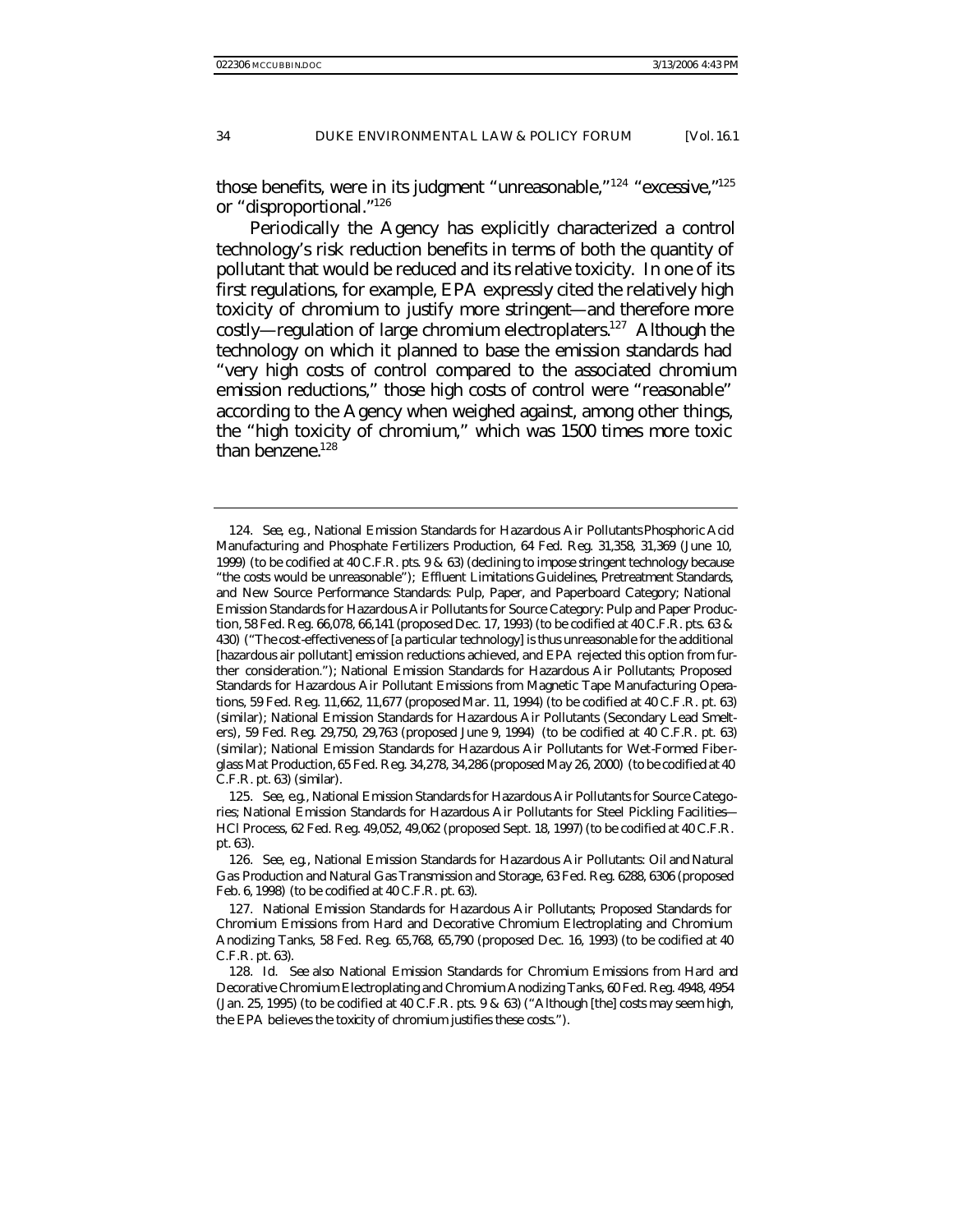The Agency also cited the high toxicities of cadmium and lead as justification for more stringent and costly regulation of cement kilns fueled with hazardous wastes.<sup>129</sup> EPA stated in its proposed rule that the "primary factor" in its decision to impose a technology more stringent than the mandatory floor was "cost-effectiveness," explaining that if "the Agency's economic analysis suggested that [beyondthe-floor] levels could be cost-effectively achieved (*particularly if significant health benefits would result from a lower emission level*), then an applicable [beyond-the-floor] emission level control technology was identified to achieve that level."<sup>130</sup> Consequently, in its final determination, EPA indeed imposed a technology more stringent and costly than the floor because even though the cost-effectiveness was "relatively poor," the reduced "lead and cadmium emissions . . . are particularly toxic."<sup>131</sup>

Similarly, EPA has relied on a pollutant's toxicity, or rather the lack of it, to justify *less* stringent regulation, rejecting available but expensive technologies if their risk reduction benefits were judged to be relatively low compared to their costs. For phosphoric acid manufacturers, for example, the Agency found the "estimated health risks" from hydrogen fluoride to be "minimal," and concluded that "[n]one of the health impact analyses for existing sources indicated a need to control emissions beyond the levels corresponding to the MACT floors."<sup>132</sup> Likewise, in a proposed rule for endocrine disruptors emitted by manufacturers of the active ingredients in pesticides, EPA indicated "that the existing information on emissions and health effects" of those pollutants did not appear to "justify the additional cost of more stringent standards."<sup>133</sup>

<sup>129.</sup> National Emission Standards for Hazardous Air Pollutants: Final Standards for Ha zardous Air Pollutants for Hazardous Waste

Combustors, 64 Fed. Reg. 52,828, 52,882 (Sept. 30, 1999) (to be codified at 40 C.F.R. pts. 60, 63, 260, 261, 264, 265, 266, 270 & 271).

<sup>130.</sup> Revised Standards for Hazardous Waste Combustors, 61 Fed. Reg. 17,358, 17,368 (proposed Apr. 19, 1996) (to be codified at 40 C.F.R. pts. 60, 63, 260, 261, 264, 265, 266, 270 & 271) (emphasis added).

<sup>131.</sup> National Emission Standards for Hazardous Air Pollutants: Final Standards for Ha zardous Air Pollutants for Hazardous Waste

Combustors, 64 Fed. Reg. at 52,882. *See infra* text accompanying notes 175-77 for a discussion of subsequent judicial challenges to this rule, including, perhaps, a challenge to these very toxicity considerations.

<sup>132.</sup> National Emission Standard for Hazardous Air Pollutants Phosphoric Acid Manufacturing and Phosphate Fertilizers Production, 61 Fed. Reg. 68,430, 68,437 (proposed Dec. 27, 1996) (to be codified at 40 C.F.R. pt. 63).

<sup>133.</sup> National Emission Standards for Hazardous Air Pollutants Pesticide Active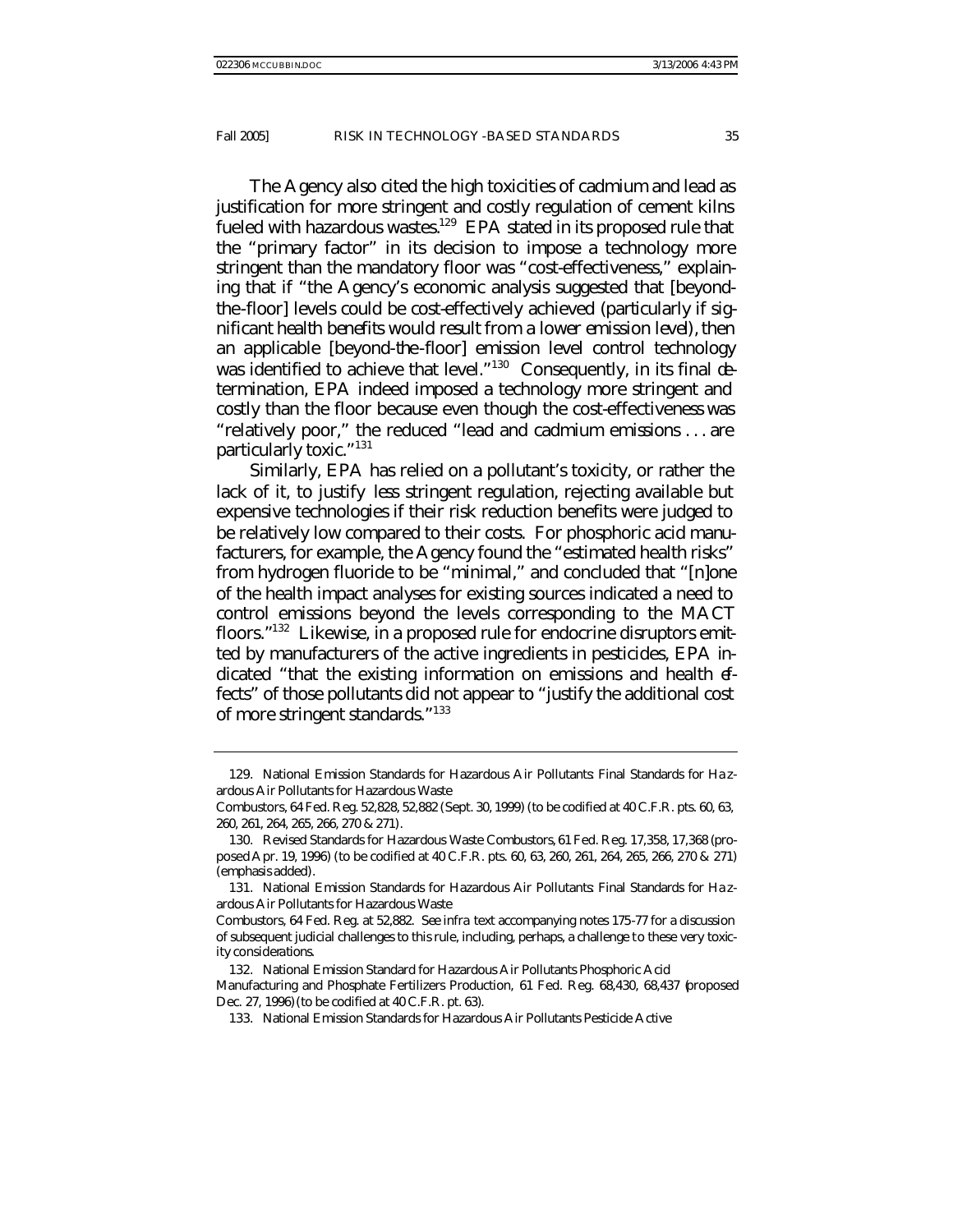To help determine how a pollutant's toxicity should affect the Agency's assessment of a technology's risk reduction benefits, EPA also specifically solicited relevant comments from interested parties. For example, in the proposed rule just mentioned, the Agency requested "comments on whether the risk posed by endocrine disruptors warrants more stringent requirements,"<sup>134</sup> and in its final rule, having received no comments urging tighter controls, EPA reconfirmed its preliminary decision not to impose emission limits beyond the mandatory floor.<sup>135</sup> Moreover, in a rule for cement kilns that burned nonhazardous wastes, the Agency proposed only the mandatory floor for emissions of dioxins and furans, but "solicit[ed] comments on whether a [beyond-the-floor] standard would be appropriate" for those pollutants because they "are some of the most toxic compounds known due to their bioaccumulation potential and wide range of health effects at exceedingly low doses, including carcinogenesis."<sup>136</sup> The Agency also asked commenters whether stringent standards were warranted for emissions of mercury, another highly toxic pollutant, from those kilns. $137$  In the final rule, after receiving and evaluating comments both for and against more stringent limits, the Agency declined to set beyond-the-floor standards for those three pollutants.<sup>138</sup>

In the selected rules discussed above, the Agency's consideration of the technologies' risk reduction benefits conformed to the letter and spirit of the APA. Pursuant to the APA, to ensure EPA's accountability through transparent rulemaking, the Agency must explain the factors on which it bases a rule, and it must solicit and respond meaningfully to public comments.<sup>139</sup> EPA fulfilled those

138. National Emission Standards for Hazardous Air Pollutants for Source Categories; Portland Cement Manufacturing Industry, 64 Fed. Reg. 31,898, 31,917 (June 14, 1999) (to be codified at 40 C.F.R. pt. 63) (for dioxins and furans); *id.* at 31,918 (for mercury).

139*. See supra* text accompanying notes 77-80. *See also* 42 U.S.C. § 7607(d)(3)(A), (C) (2000) (procedures for rulemaking under the Clean Air Act requiring the Agency to include "a

Ingredient Production, 62 Fed. Reg. 60,566, 60,569 (proposed Nov. 10, 1997) (to be codified at 40 C.F.R. pt. 63).

<sup>134</sup>*. Id.*

<sup>135.</sup> National Emission Standards for Hazardous Air Pollutants: Pesticide Active Ingredient Production, 64 Fed. Reg. 33,550, 33,586 (June 23, 1999) (to be codified at C.F.R. pts. 9 & 63).

<sup>136.</sup> National Emission Standards for Hazardous Air Pollutants; Proposed Standards for Hazardous Air Pollutants Emissions for the Portland Cement Manufacturing Industry, 63 Fed. Reg. 14,182, 14,201 (proposed Mar. 24, 1998) (to be codified at 40 C.F.R. pt. 63).

<sup>137</sup>*. Id.* at 14,202 ("Mercury is one of the more toxic metals known due to its bioaccumulation potential and the adverse neurological health effects at low concentrations especially to the most sensitive populations at risk (i.e., unborn children, infants and young children).").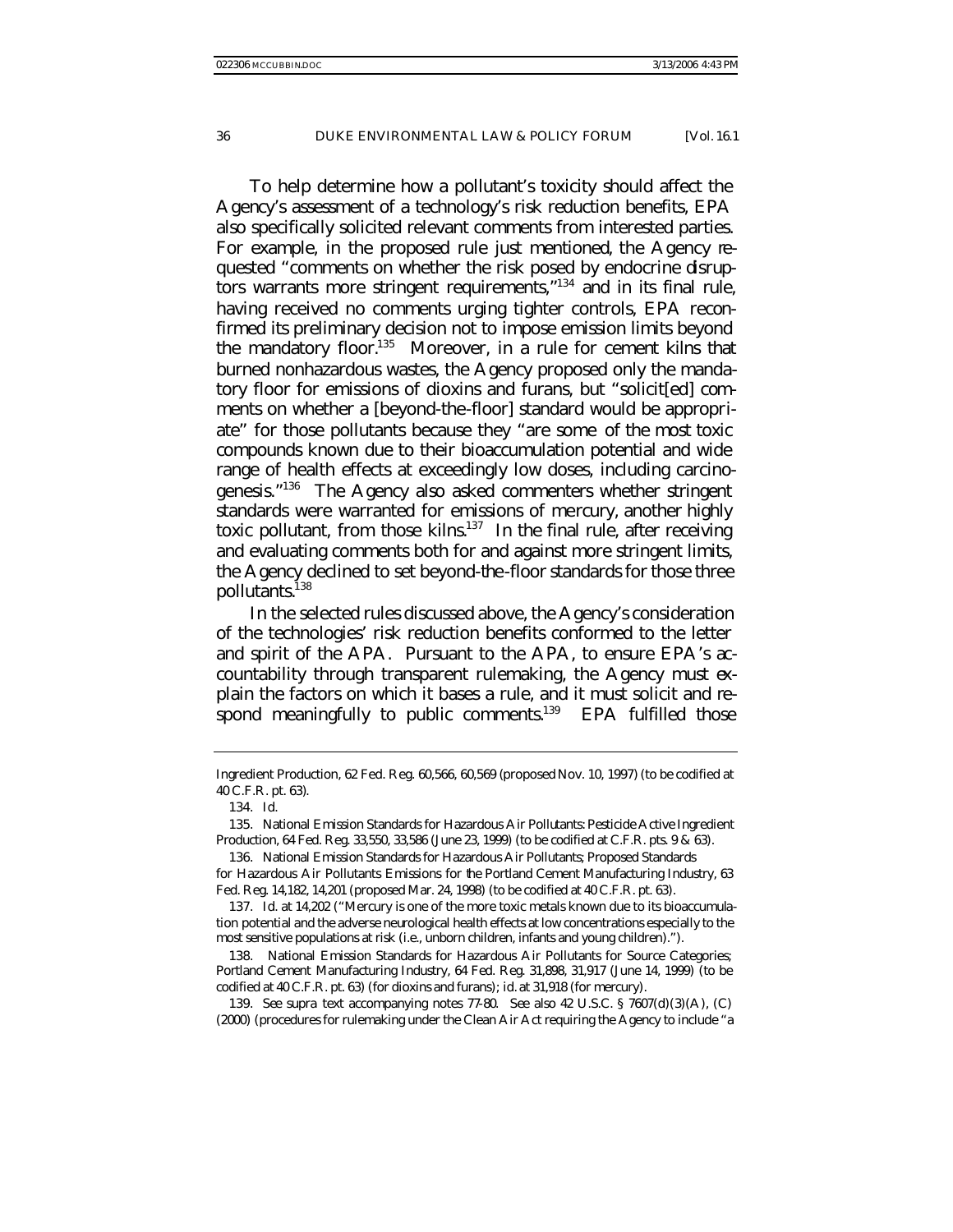obligations by (1) explaining in the *Federal Register* notices the toxicities of the pollutants at issue and how the risks they posed affected the Agency's choice of MACT standards for the industries under review, and (2) seeking and responding to public comments on these issues.

2. In Most MACT Rulemakings, Hidden Use by the Agency of Widely Available Toxicity Data in Contravention of the APA

The Agency's openness in the above examples stands in sharp contrast to its approach for the majority of the MACT rules, in which it did not explicitly discuss pollutant toxicities as a factor in its decisionmaking and yet almost certainly took them into account. The Agency had at its disposal a wealth of information about the harms caused by the hazardous air pollutants regulated under the MACT program, and while Congress had directed EPA to gather much of that information for other purposes, it is difficult to believe that the Agency did not rely on the data at all when determining the risk reduction benefits of the technologies studied in all its MACT rules.

Section 112(e)(2)(A) of the Clean Air Act, for instance, required EPA to consider "the known or anticipated adverse effects of such [hazardous air] pollutants" emitted by all the different regulated industries when deciding which industrial sectors should be given higher priority in the standard setting process.<sup>140</sup> To implement that mandate EPA developed a "Source Category Ranking System" based primarily on two elements: (1) estimates of the quantity of emissions from an industry; and (2) estimates of the toxicity of its hazardous air pollutants.<sup>141</sup> For the latter, EPA relied on toxicity information available from several databases that collect the results of laboratory animal studies or epidemiological analyses of workers or residents ex-

summary of the factual data on which the proposed rule is based. . . and the major legal interpretations and policy considerations underlying the proposed rule"); *id.* § 7607(d)(6)(B) (requiring EPA to respond "to each of the significant comments, criticisms, and new data submitted. . . during the comment period").

<sup>140.</sup> 42 U.S.C. § 7412(e)(2)(A).

<sup>141.</sup> National Emission Standards for Hazardous Air Pollutants; Availability: Dra ft Schedule for the Promulgation of Emission Standards, 57 Fed. Reg. 44,147, 44,150-53 (proposed Sept. 24, 1992) (to be codified at 40 C.F.R. pt. 63) (describing the "exposure score" and the "health effects score"); National Emission Standards for Hazardous Air Pollutants Schedule for the Promulgation of Emission Standards Under Section 112(e) of the Clean Air Act Amendments of 1990, 58 Fed. Reg. 63,941, 63,943 (Dec. 3, 1993) (final schedule).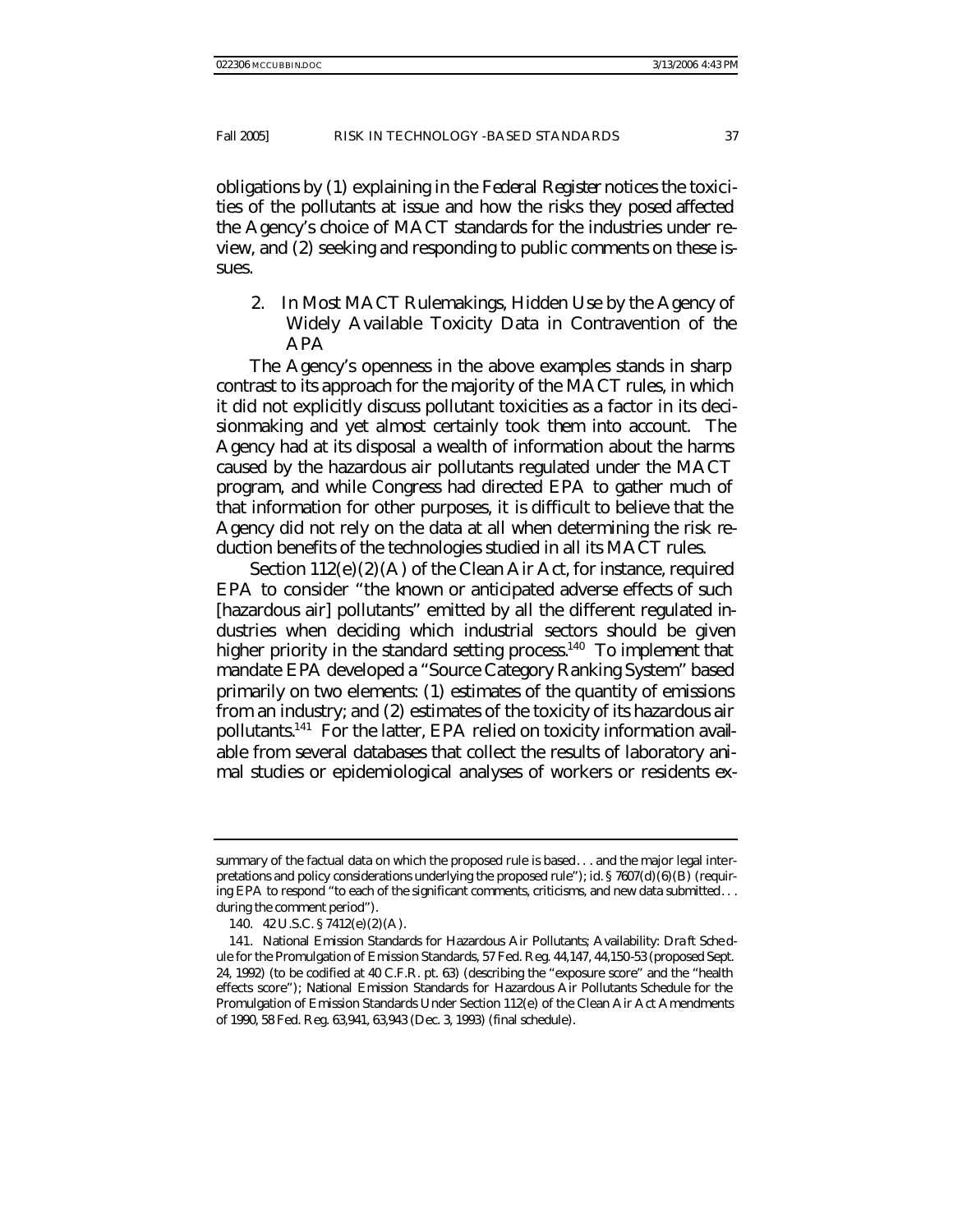posed to a pollutant.<sup>142</sup> Data estimating reproductive toxicity, acute lethality and other noncarcinogenic adverse health effects, for instance, are available from the Registry of Toxic Effects of Chemical Substances, maintained by the National Institute of Occupational Safety and Health.<sup>143</sup>

EPA used similar toxicity data to identify nearly 50 "high-risk pollutants" as part of the "early reductions" program under section  $112(i)(5)(E)$  of the Clean Air Act.<sup>144</sup> That program allowed a facility to avoid MACT regulations for a certain number of years if it substantially reduced its emissions voluntarily by an early deadline, but facilities received less credit for reducing emissions of those high-risk pollutants.145 Not only did the Agency identify the high-risk pollutants, but it also ranked their toxicities relative to each other, assigning numerical indicators that signified whether the pollutant posed a high, medium, or low risk.<sup>146</sup>

Even more extensive risk information was gathered by EPA to implement two special statutory provisions that excused sources from the MACT standards under certain limited circumstances. Under section  $112(c)(9)(B)$  of the Clean Air Act, EPA could choose not to set MACT standards for an industry if, *inter alia*, its hazardous air pollutants did not "cause a lifetime risk of cancer greater than one in one million to the individual in the population who is most exposed to emissions" from that type of source. $147$  Likewise, under section

<sup>142.</sup> National Emission Standards for Hazardous Air Pollutants; Av ailability: Draft Sche dule for the Promulgation of Emission Standards, 57 Fed. Reg. at 44,153.

<sup>143</sup>*. Id.* While EPA insists that the prioritization does not indicate relative risk, *id.* at 44,150, that is an overstatement; it would be more accurate to say tha t the prioritization does not indicate *precisely* the relative risks of the pollutants, given the limited nature of the data that was used.

<sup>144.</sup> 42 U.S.C. § 7412(i)(5)(E). *See* National Emission Standards for Hazardous Air Pollutants; Compliance Extensions for Early Reductions, 57 Fed. Reg. 61,970, 61,980-85 (Dec. 29, 1992) (to be codified at 40 C.F.R. pt. 63).

<sup>145.</sup> 42 U.S.C. § 7412(i)(5)(A), (E).

<sup>146.</sup> National Emission Standards for Hazardous Air Pollutants; Compliance Extensions for Early Reductions, 57 Fed. Reg. at 61,980 (a ssigning "weighting factor" of 10, 100, or 1000 to each "high risk" pollutant). *See also* National Emission Standards for Hazardous Air Pollutants for Source Categories: Proposed Regulations Governing Compliance Extensions for Early Reductions of Hazardous Air Pollutants, 56 Fed. Reg. 27,338, 27,354-55 (proposed June 13, 1991) (to be codified at 40 C.F.R. pt. 63) (explaining the weighting factors in proposed early reductions rule).

<sup>147. 42</sup> U.S.C. § 7412 $(c)(9)(B)(i)$  (allowing an industry to be deleted from EPA's list of regulated entities if it meets this test). For sources emitting noncarcinogens, the Agency could delist an industry if, *inter alia* , its emissions do not "exceed a level which is adequate to protect public health with an ample margin of safety." *Id.* § 7412(c)(9)(B)(ii).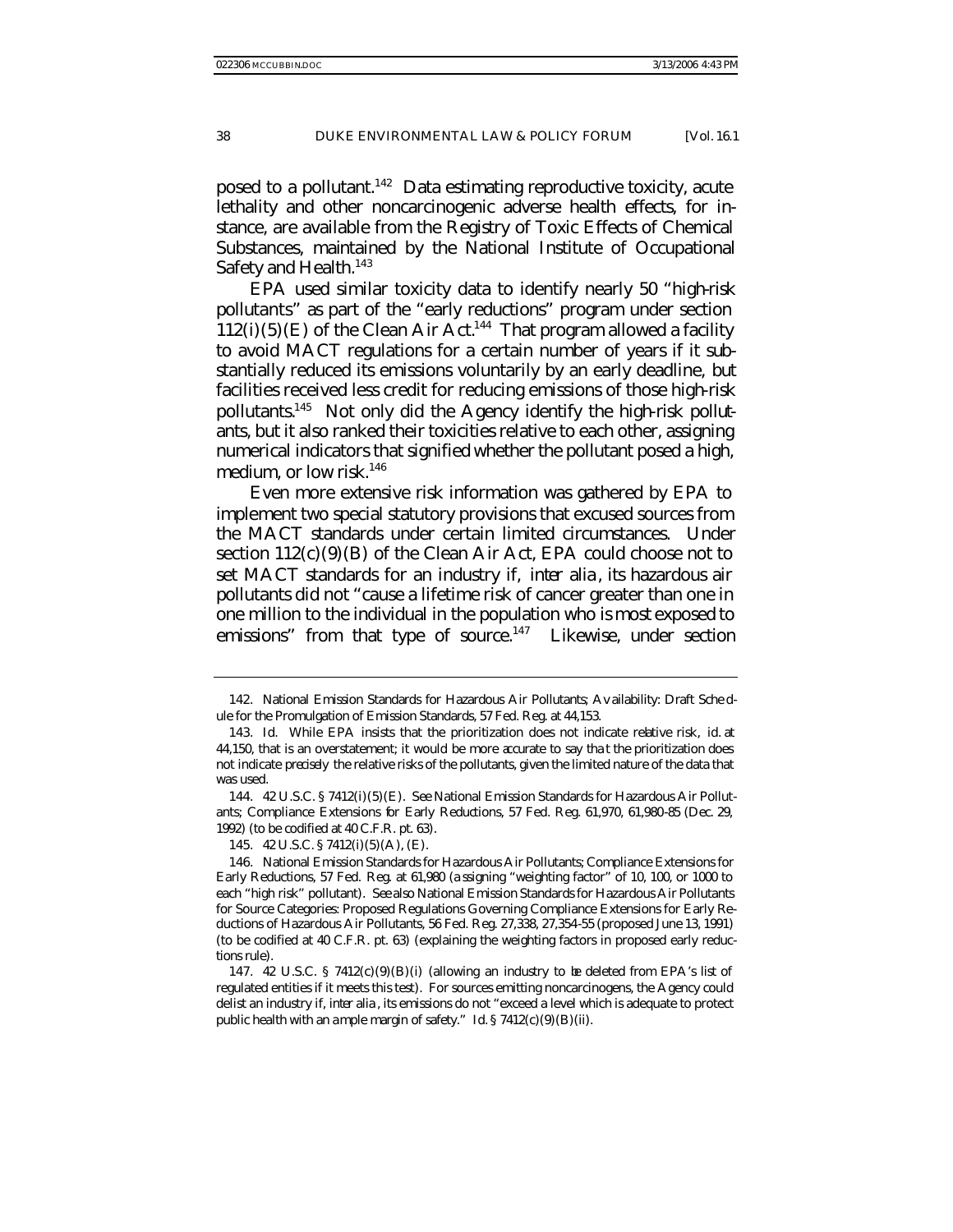$112(d)(4)$  it could set limits for an industry's noncarcinogenic emissions to levels below the "health thresholds" for those pollutants.<sup>148</sup> To implement both those provisions, EPA conducted quantitative risk assessments that gathered data on the toxicities of the pollutants under study and on many other variables.<sup>149</sup> If, after conducting those analyses for a given industry, the Agency concluded that the exemptions were not available, and MACT standards would be necessary, that risk information would have been available for EPA's use in selecting the "maximum achievable" technology for those sources.

The Agency also had the need to use quantitative risk assessments under section  $112(c)(3)$  to regulate "area sources"—those facilities that emit less than 10 tons per year of any single hazardous air pollutant or 25 tons per year of a combination of those pollutants, making them the smaller industrial facilities under EPA's authority.<sup>150</sup> They are distinguished from "major" sources, which are the large facilities exceeding those threshold emission levels, and an industry might be comprised of both sizes of sources.<sup>151</sup> While the Agency generally had to set MACT standards for all major sources, it was required to regulate area sources only if it found that they presented "a threat of adverse effects to human health or the environment," as determined by quantitative risk assessments.<sup>152</sup> That information—

150. 42 U.S.C. § 7412(c)(3); *id.* § 7412(a)(2) (defining "area" source as not a "major" source); *id.* § 7412(a)(1) (defining "major" source).

151*. Id.* § 7412(a)(1) (defining "major" source). *See* Initial List of Categories of Sources Under Section 112(c)(1) of the Clean Air Act Amendments of 1990, 57 Fed. Reg. 31,576, 31,586 (July 16, 1992) (describing industrial categories as containing both area and major sources).

<sup>148</sup>*. Id.* § 7412(d)(4) (allowing EPA to set risk-based standards for pollutants "for which a health threshold has been established" if the standard achieves an "ample margin of safety").

<sup>149</sup>*. See, e.g.*, National Emission Standards for Hazardous Air Pollutants; Proposed Standards for Hazardous Air Pollutants from Chemical Recovery Combustion Sources at Kraft, Soda, Sulfite, and Stand-Alone Semichemical Pulp Mills, 63 Fed. Reg. 18,745, 18,765-67 (proposed Apr. 15, 1998) (to be codified at 40 C.F.R. pt. 63) (explaining how the Agency proposed to implement the authority of section  $112(d)(4)$  for hydrochloric acid emissions from one particular industry); National Emission Standards for Hazardous Air Pollutants: Plywood and Composite Wood Products, 68 Fed. Reg. 1276, 1297 (proposed Jan. 9, 2003) (to be codified at 40 C.F.R pt. 63) (conducting "rough" risk assessment for plywood industry to delist a low-risk subcategory pursuant to section 112(c)(9)(B)). *See also* National Emission Standards for Hazardous Air Pollutants for Source Categories: General Provisions, 58 Fed. Reg. 42,760, 42,771-72 (proposed Aug. 11, 1993) (to be codified at 40 C.F.R. pts. 60, 61 & 63) (explaining process for delisting industries under section  $112(c)(9)(B)$ , including the use of risk assessments).

<sup>152</sup>*. See* 42 U.S.C. § 7412(c)(3); Initial List of Categories of Sources Under Section 112(c)(1) of the Clean Air Act Amendments of 1990, 57 Fed. Reg. at 31,587 ("In the findings accompanying the area source listings in today's notice, quantitative assessments of risk are an important consideration . . . ."). EPA initially chose to list and regulate five area source categories. *Id.* at 31,586. Then, as it proceeded to consider MACT standards for various major source categories,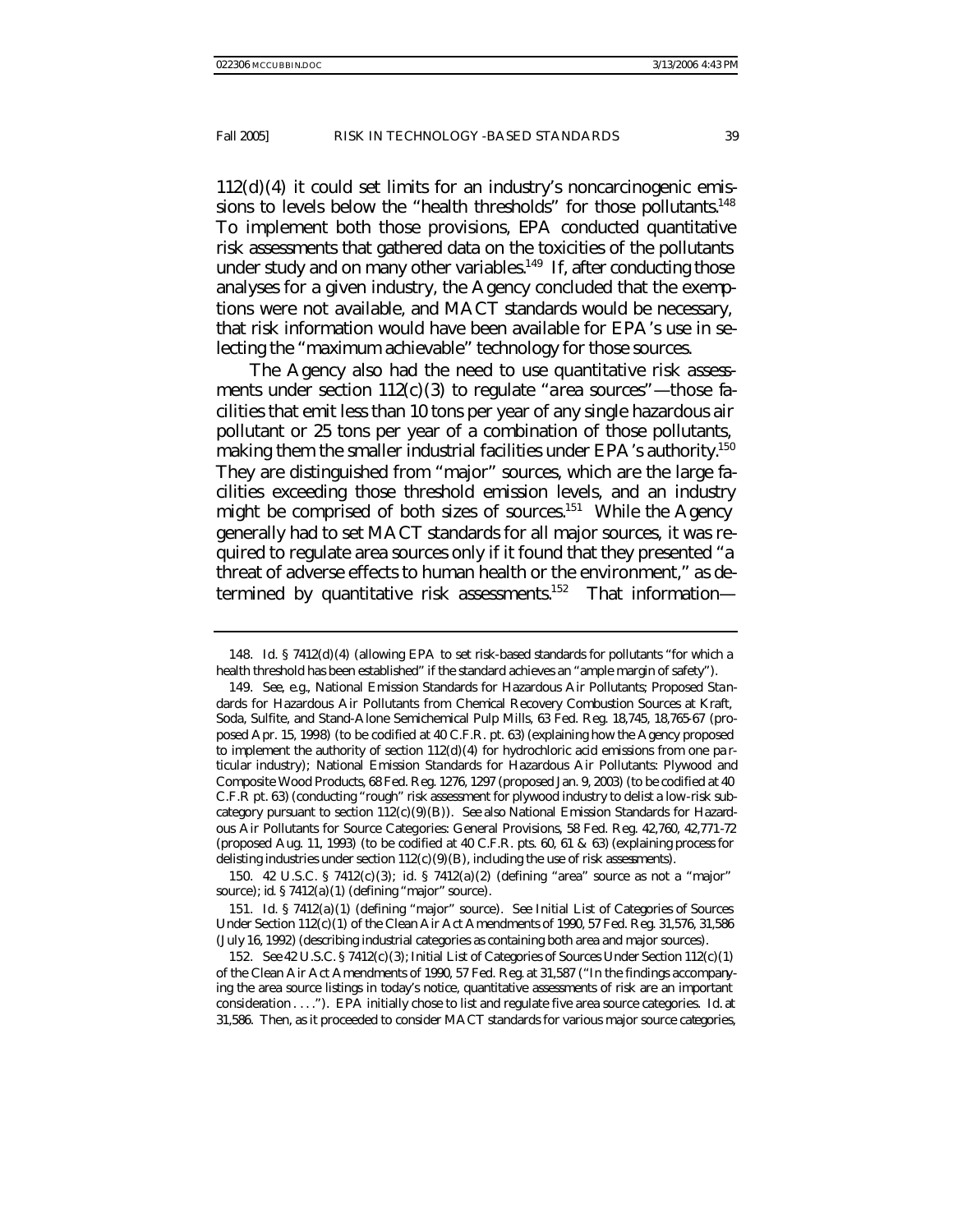while perhaps technically related solely to the area sources within an industrial category—would no doubt have been available for EPA's selection of the MACT standards for the major sources within the same category.

It is certainly reasonable to conclude that the Agency would have used this extensive information about the hazardous air pollutants' adverse health effects to inform its assessment of the risk reduction benefits available through regulation, especially when EPA had candidly acknowledged in some of its earliest MACT rules (and later ones as well) that a pollutant's relative toxicity influenced the Agency's choice of the "maximum achievable" technology for an industry.<sup>153</sup> Weighing a pollutant's toxicity in the MACT program also would have been consistent with the Agency's approach under the similarly structured BAT program of the Clean Water Act, where it tailored the standard setting process to demand more stringent (and

it decided now and then to add other area source categories to the list of regulated entities. *See, e.g.*, National Emission Standards for Hazardous Air Pollutants from Secondary Lead Smelting, 60 Fed. Reg. 32,587, 32,592 (June 23, 1995) (regulating area sources engaged in secondary lead smelting).

<sup>153</sup>*. See supra* text accompanying notes 123-38. That EPA was likely considering the toxicities of the pollutants emitted by regulated entities when determining whether to impose beyond-the-floor MACT standards is also suggested by the controversial proposals in some of the most recent MACT standards to exempt individual "low-risk" facilities. *See EPA Approves Brick, Clay Emission Limits Without Exemption for Low-Risk Facilities*, 34 ENV'T REP. 518 (BNA) (Mar. 7, 2003) (summarizing proposals for the brick and structural clay industry and for five other industrial categories). The proposals were fiercely criticized as contrary to the Agency's statutory authority. *Id.* EPA subsequently finalized the MACT standards for the brick and structural clay industry without including the exemption for low-risk facilities. National Emission Standards for Hazardous Air Pollutants for Brick and Structural Clay Products Manufacturing; and National Emission Standards for Hazardous Air Pollutants for Clay Cera mics Manufacturing, 68 Fed. Reg. 26,690, 26,694-96 (May 16, 2003) (to be codified at 40 C.F.R. pt. 63). However, it published a final rule for industrial boilers, exempting low-risk facilities, that has been challenged by environmental organizations. National Emission Standards for Hazardous Air Pollutants for Industrial, Commercial, and Institutional Boilers and Process Heaters, 69 Fed. Reg. 55,218 (Sept. 13, 2004) (to be codified at 40 C.F.R. pt. 63). *See Coalition's Lawsuit Charges EPA Too Lax on Toxic Standards for Industrial Boilers*, 35 ENV'T REP. 2384 (BNA) (Nov. 19, 2004). EPA also published a final rule for plywood manufacturers that delists a lowrisk subcategory of that industry pursuant to section  $112(c)(9)(B)$  of the Clean Air Act. National Emission Standards for Hazardous Air Pollutants: Plywood and Composite Wood Products; Effluent Limitations Guidelines and Standards for the Timber Products Point Source Category; List of Hazardous Air Pollutants, Lesser Quantity Designations, Source Category List, 69 Fed. Reg. 45,944, 45,984 (July 30, 2004) (to be codified at 40 C.F.R. pts. 63 & 429). *See supra* text accompanying note 153 (discussing that delisting authority). That rule also has been challenged by environmental groups. *See EPA Sued Over Risk-Based Exemption in Air Toxics Emissions Limits for Plywood*, 35 ENV'T REP. 2048 (BNA) (Oct. 1, 2004).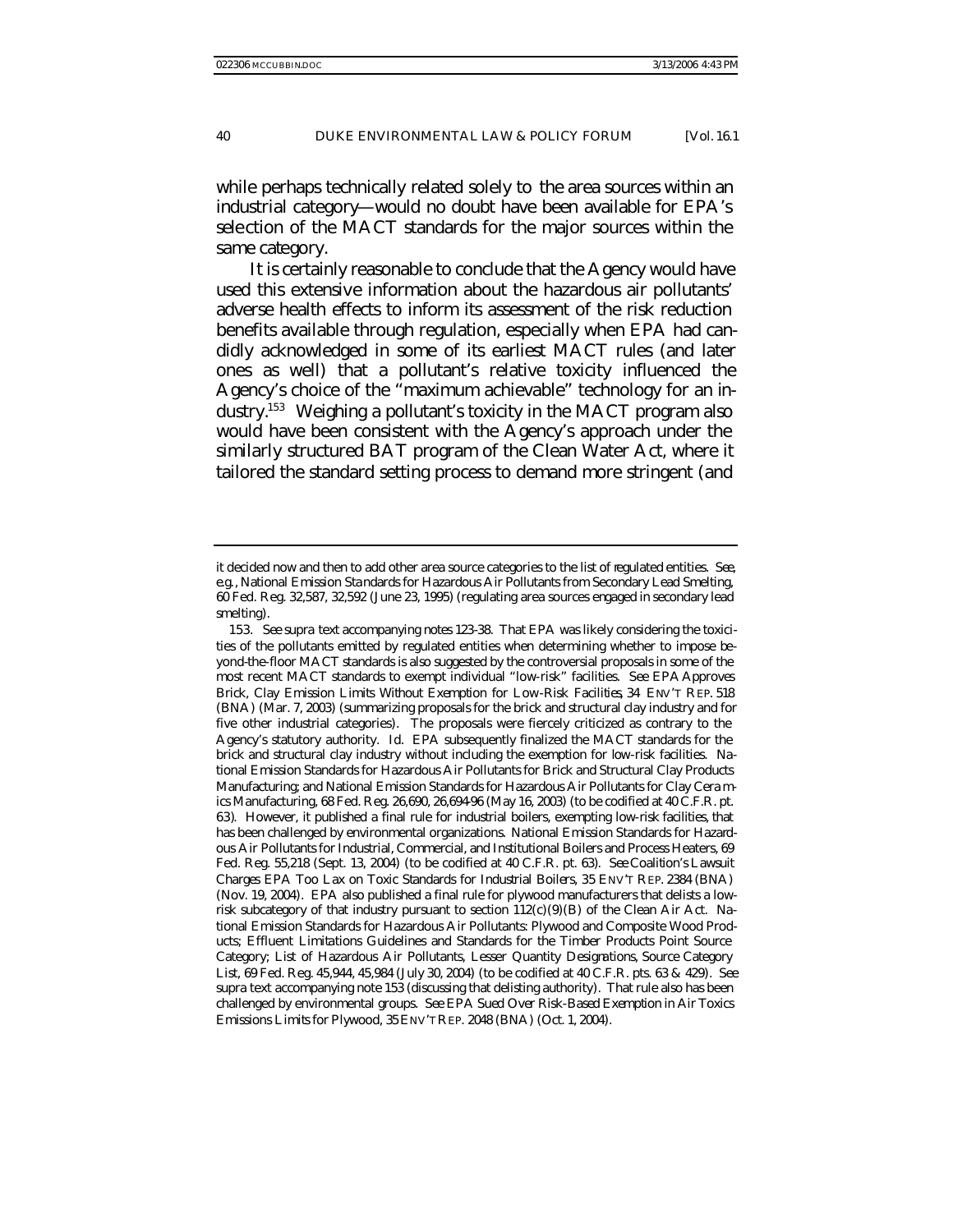more costly) technology for the more serious harms and less stringent technology (at less cost) for the less serious harms. 154

The conclusion that this risk information was informing EPA's MACT decisions is further supported by a handful of statements in the *Federal Register* in which EPA admitted that it considered the harms caused by the pollutants at issue when selecting MACT standards.<sup>155</sup> Those statements arose not in the context of EPA explaining the bases for its MACT decisions, but rather in the Agency's discussions of its compliance with the administrative requirements imposed by Executive Order 13045.<sup>156</sup> That Executive Order, adopted in April 1997, required EPA to analyze the "environmental health or safety effects" of any "economically significant" rule that "concern[s] an environmental health risk or safety risk that . . . may disproportionately affect children."<sup>157</sup> Initially, after the Executive Order was issued, EPA simply asserted that the Order was inapplicable because the MACT program is not based "on health or safety risks," mimicking the Order's language.<sup>158</sup> Later, however, in seven *Federal Register* notices scattered throughout the years between 1999 and 2002, EPA explained that while the floor was set without regard to risk, "a decision to increase the stringency beyond this floor can be partly based on risk considerations,"<sup>159</sup> and "the Agency may consider *the inherent toxicity* of a regulated pollutant."<sup>160</sup>

158*. See, e.g.*, Effluent Limitations Guidelines and New Source Performance Standards for Synthetic-Based and Other Non-Aqueous Drilling Fluids in the Oil and Gas Extraction Point Source Category, 64 Fed. Reg. 5488, 5529 (proposed Feb. 3, 1999) (to be codified at 40 C.F.R. pt. 435) (claiming that the program is merely technology-based, as if that answers the question of whether health risks are considered at all).

159*. See* National Emission Standards for Hazardous Air Pollutants for Source Category: Pulp and Paper Production, 64 Fed. Reg. at 17,562; National Emission Standards for Hazardous Air Pollutants for Polyether Polyols Production, 64 Fed. Reg. 29,420, 29,437 (June 1, 1999) (to be codified at 40 C.F.R. pt. 63); National Emission Standards for Hazardous Air Pollutants for Source Category: Pulp and Paper Production, 65 Fed. Reg. 3907, 3920 (proposed Jan. 25, 2000) (to be codified at 40 C.F.R. pt. 63); National Emission Standards for Ha zardous Air Pollutants: Group I Polymers and Resins; Group IV Polymers and Resins, 65 Fed. Reg. 38,030, 38,035 (June 19, 2000) (to be codified at 40 C.F.R. pt. 63); National Emission Standards for Hazardous Air Pollutants for Polyether Polyols Production; Sy nthetic Organic Chemical Manufacturing Industry; Epoxy Resins Production and Non-Nylon Polyamides Production; and Petroleum Re-

<sup>154</sup>*. See supra* text accompanying notes 65-76.

<sup>155</sup>*. See, e.g.*, National Emission Standards for Hazardous Air Pollutants for Source Category: Pulp and Paper Production, 64 Fed. Reg. 17,555, 17,562 (Apr. 12, 1999) (to be codified at 40 C.F.R. pt. 63).

<sup>156.</sup> Exec. Order No. 13,045, 62 Fed. Reg. 19,885 (Apr. 23, 1997).

<sup>157.</sup> *Id.* at 19,887 (§ 5-501) (applying to any "covered regulatory action"); *id.* at 19,885 (§ 2- 202) (defining a "covered regulatory action"). An "economically significant" rule is, *inter alia*, one "that has an annual effect on the economy of \$100 million or more." *Id.* (§ 2-202(a)).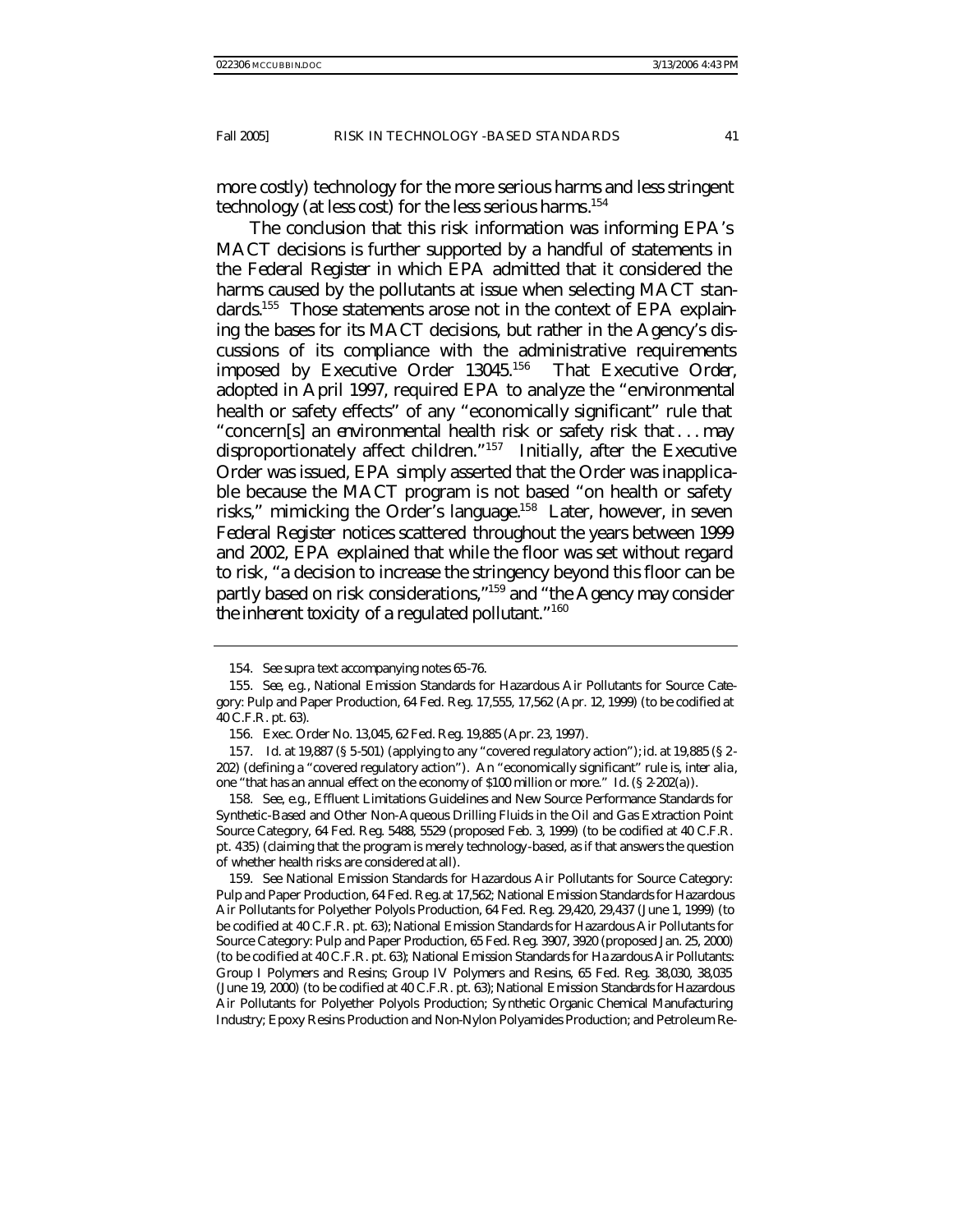Because this evidence strongly suggests that EPA considered the toxicities of the relevant pollutants in all its MACT rulemakings, it is then also reasonable to conclude that the Agency has violated the APA by failing to reveal those considerations to the public. While the APA requires an agency to explain all the factual and policy bases for its rules,  $161$  in the bulk of its MACT rules EPA described the risk reduction benefits of the control technologies only in terms of the quantity of pollutants that could be reduced without explaining how the particular health and environmental hazards caused by the pollutants informed its decisionmaking.<sup>162</sup> In most rules, the Agency was simply silent on that issue. It is unclear why EPA chose not to disclose that important aspect of its decisionmaking, although one can surmise that it would generally be easier for the Agency to have one less factor to explain in the *Federal Register*. Whatever the reason, the Agency's failure to reveal the pollutants' relative toxicities as an element of its MACT decisions conflicted with the basic requirements

of the APA.

Moreover, EPA has managed to divert public attention away from its *sub silentio* risk considerations by incorrectly suggesting that pollutant toxicities were entirely irrelevant to the MACT program

fineries, 65 Fed. Reg. 26,491, 26,496 (May 8, 2000) (to be codified at 40 C.F.R. pts. 9 & 63). *See also* Standards of Performance for Bulk Gasoline Terminals and National Emission Standards for Gasoline Distribution Facilities, 67 Fed. Reg. 59,434, 59,440 (proposed Sept. 20, 2002) (to be codified at 40 C.F.R. pts. 60 & 63) (The decision to go beyond the floor "can be partly based on risk-type considerations, *although EPA does not conduct true risk assessments* when deciding to regulate beyond the MACT floor under section 112(d)(2).") (e mphasis added).

<sup>160</sup>*. See, e.g.*, National Emission Standards for Hazardous Air Pollutants: Pesticide Active Ingredient Production, 64 Fed. Reg. 33,550, 33,588 (June 23, 1999) (to be codified at 40 C.F.R. pts.  $9 \& 63$ ) (emphasis added). What is particularly curious about those seven rules is that almost all of them were merely technical amendments to MACT standards adopted in earlier years and involve no decisions on whether to impose a beyond-the-floor limit.

<sup>161</sup>*. See supra* text accompanying note 79. *See also* 42 U.S.C. § 7607(d) (2000) (establishing procedures for rulemaking under the Clean Air Act similar to the APA).

<sup>162.</sup> To be sure, in the opening of most of its MACT preambles, the Agency briefly described the anticipated adverse health effects of exposure to the pollutants released by the industry under review. As just one example, in a 1996 proposed rule, EPA described the effects of methylene chloride, which causes short-term effects including reversible "nervous system symptoms such as decreased visual and auditory functions" and long -term effects in "the liver, kidney and cardiovascular system[s]" of laboratory animals. *See* National Emission Standards for Hazardous Air Pollutants for Flexible Polyurethane Foam Production, 61 Fed. Reg. 68,406, 68,407-08 (proposed Dec. 27, 1996) (to be codified at 40 C.F.R. pt. 63) (also emphasizing that the agency has not conducted a "detailed and intensive risk assessment of [the] potential [health] effects"). But what the Agency did *not* do is explain anywhere in the rulemakings exactly how that toxicity information affected the Agency's judgment as to which candidate technology's costs were warranted.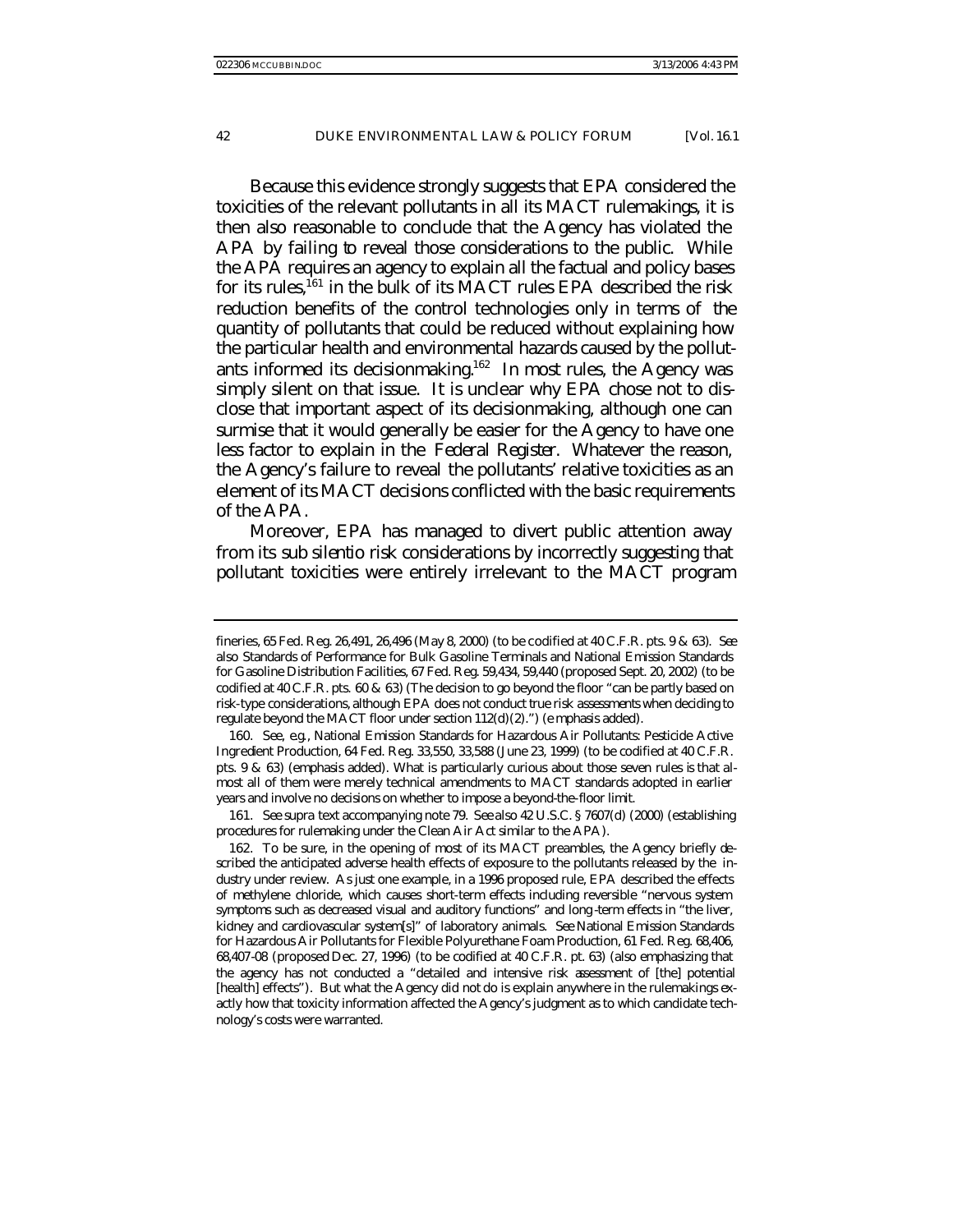because a MACT "standard is not based on health risk,"<sup>163</sup> and "we do not consider health risks in determining MACT."<sup>164</sup> Those claims were plainly inconsistent with the Agency's inherent need to consider risk reduction benefits to select technology-based standards and with EPA's own admissions in other MACT rules that it *was* considering the benefits generally and the relative toxicities of the pollutants, in particular, as part of the measure of those benefits.<sup>165</sup> Unfortunately, judges have tacitly approved EPA's mischaracterizations by repeatedly describing a dichotomy between the technology-based MACT program, on the one hand, and the health-based or—in the words of the courts—"risk-based" programs of the Clean Air Act, on the other, from which they have inferred that information about health and environmental risks (including the toxic characteristics of the pol-

<sup>163</sup>*. See* National Emission Standards for Hazardous Air Pollutants for Source Categories; Portland Cement Manufacturing Industry, 64 Fed. Reg. 31,898, 31,919 (June 14, 1999) (to be codified at 40 C.F.R. pt. 63) (rejecting suggestion by commenter that EPA should restrict hydrogen chloride emissions from cement plants because they posed a threat to public health). What is particularly frustrating about that statement is that it came in the same rulemaking where EPA had earlier solicited comments on whether a stringent standard should be set for dioxins, furans, and mercury because they were extremely toxic. *See supra* text accompanying notes 136-37. Interestingly, the Sierra Club challenged this rulemaking, but did not raise the problem of EPA's inconsistent statements. Nat'l Lime Ass'n v. EPA, 233 F.3d 625 (D.C. Cir. 2000).

EPA took similarly inconsistent positions in the MACT standards for electroplaters. The Agency justified stringent standards for *large* electroplaters in part because of the "high toxicity of chromium." *See supra* text accompanying notes 127-28. For *small* electroplaters, however, the Agency rejected a commenter's suggestion that tighter emission limits were required to address the risks posed by the pollutants at issue. National Emission Standards for Chromium Emissions from Hard and Decorative Chromium Electroplating and Chromium Anodizing Tanks, 60 Fed. Reg. 4948, 4954 (Jan. 25, 1995) (to be codified at 40 C.F.R. pts. 9 & 63). It claimed that it was "premature" to be considering risks because a future program, the Residual Risk program, would address them. *Id.*

<sup>164</sup>*. See* National Emission Standards for Hazardous Air Pollutants: Generic Maximum Achievable Control Technology (Generic MACT), 64 Fed. Reg. 34,854, 34,859-60 (June 29, 1999) (to be codified at 40 C.F.R. pt. 63) (responding to public comment suggesting that, to set a MACT limit, EPA had to do a "cost-benefit evaluation . . . of the incremental costs and benefits of additional controls as compared to the MACT floor," and that the evaluation should reflect the potential "health benefits" of regulation). If EPA was trying to suggest that it does not consider the *precise* health risks posed by a regulated entity, then perhaps its statement was accurate, but as written, it was overbroad as compared, say, to the Agency's admissions in other contexts that the agency considers risk, just not risk established through full, quantitative risk assessments. *Cf.* Standards of Performance for Bulk Gasoline Terminals and National Emission Standards for Gasoline Distribution Facilities (Bulk Gasoline Terminals and Pipeline Breakout Stations), 67 Fed. Reg. 59,434, 59,440 (proposed Sept. 20, 2002) (to be codified at 40 C.F.R. pts. 60 & 63 (The decision to go beyond the floor "can be partly based on risk-type considerations, *although EPA does not conduct true risk assessments* when deciding to regulate beyond the MACT floor under section 112(d)(2).") (emphasis added).

<sup>165</sup>*. See supra* text accompanying notes 123-38.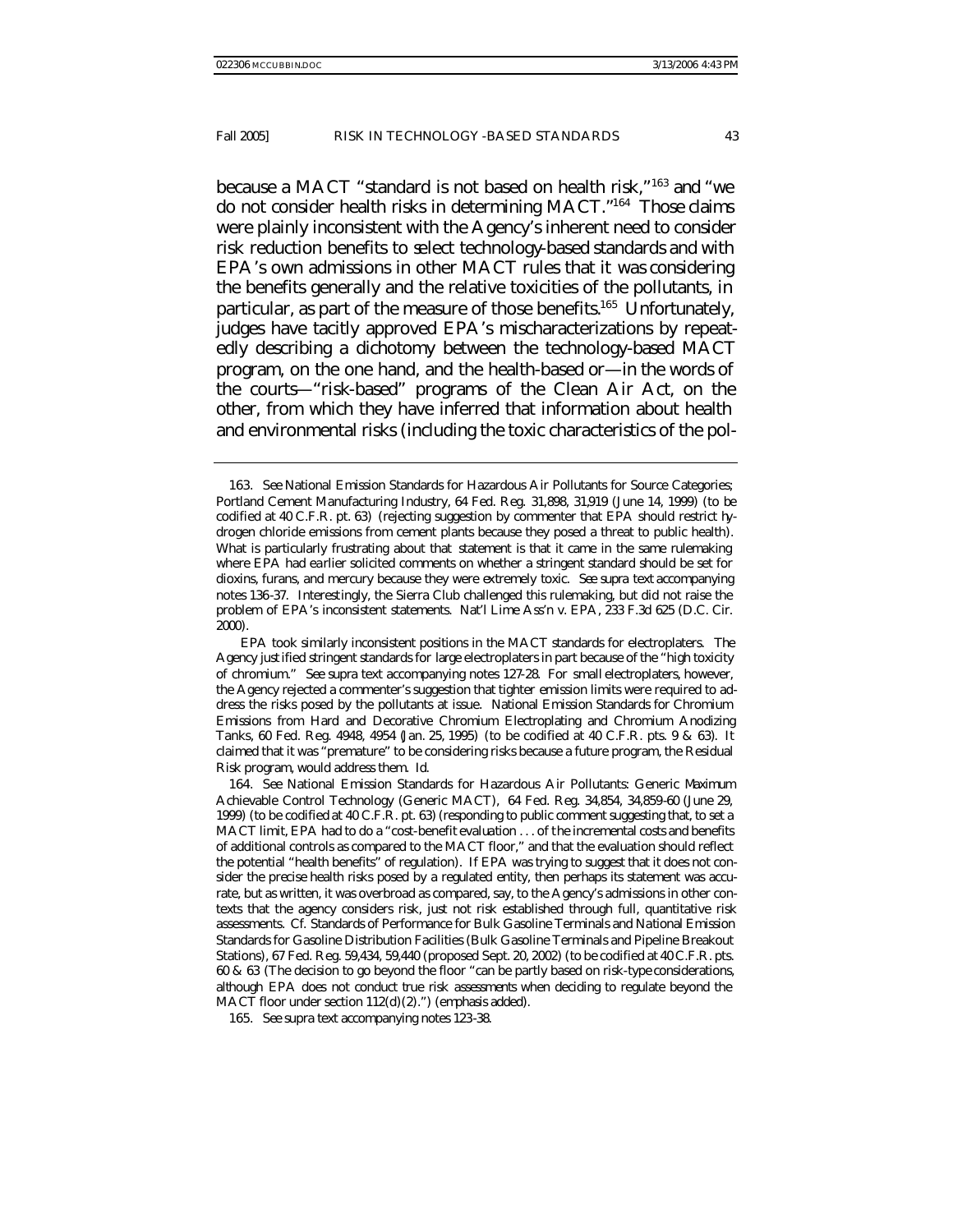lutants) has no bearing whatsoever on the MACT standards.<sup>166</sup> That dichotomy is false.

# C. *The False Dichotomy and the Failure of Courts to Recognize EPA's Inherent Need to Consider Risk Reduction Benefits in the MACT Program*

The courts supposedly have found that dichotomy when they compare the MACT program to two other statutory schemes that also have regulated or will soon regulate hazardous air pollutants. The first is the pre-1990 Clean Air Act regime that required EPA to set emission standards that provided an "ample margin of safety to protect the public health."167 The second is the "Residual Risk" program, adopted by Congress in 1990 as a supplement to the MACT program, which directs EPA to set standards that provide (in language identical to the pre-1990 program) an "ample margin of safety" to protect the public health from the emissions remaining after industrial sources comply with the MACT standards.<sup>168</sup>

Clearly those two health-based programs differ in a key respect from the technology-based MACT standards: to specify an "ample margin of safety" to protect the public health EPA conducts quantitative risk assessments that rely not only on careful estimations of the toxic effects of pollutants, but also on analyses of population characteristics, exposure routes, and other factors in an attempt to calculate precisely the harms from an industry to nearby residents.<sup>169</sup> To select the "maximum achievable" technology for an industry, by contrast, EPA does not have to refer to such detailed risk assessments.<sup>170</sup> Nevertheless, when selecting the "maximum achievable" technologies under the Clean Air Act, just as when selecting the "best available" technologies under the Clean Water Act, EPA must have some general sense of the ability of technologies to reduce public health and environmental risks; otherwise, it would have no way of knowing

<sup>166</sup>*. See, e.g.*, Sierra Club v. EPA, 353 F.3d 976, 980 (D.C. Cir. 2004); Cement Kiln Recycling Coal. v. EPA, 255 F.3d 855, 872 (D.C. Cir. 2001); Chem. Mfrs. Ass'n v. EPA, 217 F.3d 861, 862 (D.C. Cir. 2000); Nat'l Mining Ass'n v. EPA, 59 F.3d 1351, 1352 (D.C. Cir. 1995).

<sup>167.</sup> 42 U.S.C. § 7412(b)(1)(B) (1988) (amended 1990).

<sup>168.</sup> 42 U.S.C. § 7412(f)(2)(A) (2000) (requiring "ample margin of safety" standards to be adopted within eight years of the first round of MACT standards).

<sup>169</sup>*. See supra* text accompanying note 111.

<sup>170</sup>*. See supra* text accompanying notes 113-14.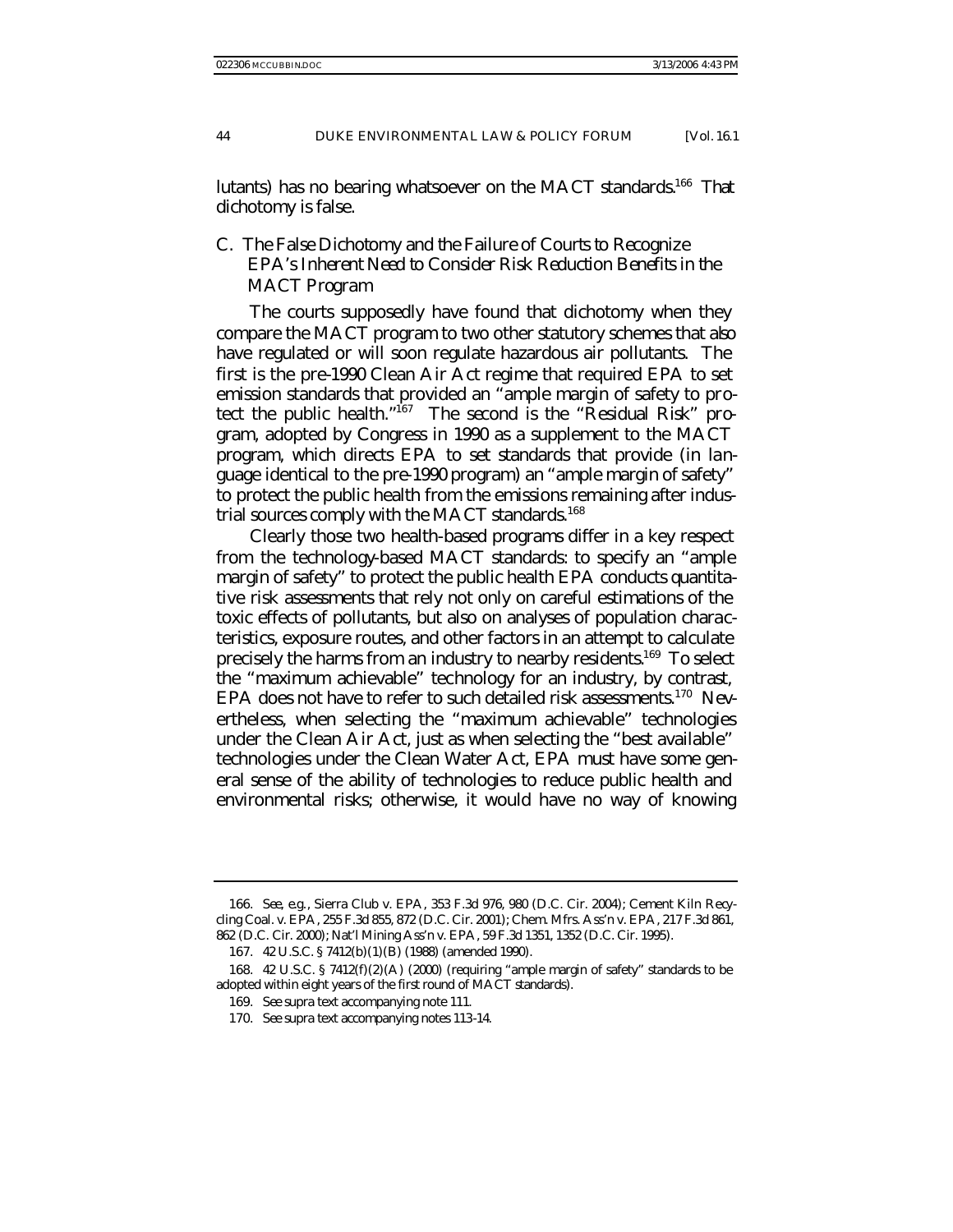which ones are the "maximum achievable" for the industries under review.<sup>171</sup>

The distinction, then, between the programs that demand an "ample margin of safety" to protect public health, on the one hand, and the MACT program, on the other, is not *whether* EPA considers the public health and environmental risks from regulated entities at all, but *how* it considers that factor. The health-based programs rely on precise, quantitative assessments of those risks. The technologybased MACT standards, on the other hand, only need to use imprecise measures of the risks and the corresponding risk reduction benefits, as indicated by nothing more than the quantity of pollutant that could be eliminated and its relative toxicity. $172$ 

Courts, however, have routinely described the MACT program as distinct from the "risk-based" or "health-based" programs, $173$  suggesting they would agree with EPA's claims that it does not consider risk reduction benefits, including pollutant toxicities, in its MACT rulemakings.<sup>174</sup> In fact, two decisions by the United States Court of Appeals for the District of Columbia Circuit, though not directly on point, have strongly implied that the Agency may *not* legally consider those factors. In *Cement Kiln Recycling Coalition* ("*CKRC*") *v. EPA*, the D.C. Circuit heard challenges to the MACT standards for cement kilns, which happened to be one of the few rules where EPA expressly indicated that the toxic effects of the pollutants justified a particularly stringent technology.<sup>175</sup> Although the court did not directly

<sup>171</sup>*. See supra* text accompanying notes 54-56. *Cf. Chem. Mfrs. Ass'n*, 217 F.3d at 866 (noting that "the Clean Air Act's purpose is to protect and enhance the quality of the Nation's air resources so as to promote the public health and welfare," citing 42 U.S.C. § 7401(b)(1), and chastising EPA for failing to make any findings that a particular rule would provide any public health or environmental benefits).

<sup>172.</sup> While EPA would only need to use very simple risk information to select the "maximum achievable" technology, the Agency, in fact, had the opportunity to use more specific risk information, as noted earlier, because it was also conducting fairly detailed risk assessments to implement the "area source" standards and other provisions of section 112. *See supra* text accompanying notes 147-52.

<sup>173</sup>*. See Chem. Mfrs. Ass'n*, 217 F.3d at 862 (explaining that the MACT program foregoes a "risk-based approach"); Cement Kiln Recycling Coal. v. EPA, 255 F.3d 855, 857 (D.C. Cir. 2001) (describing the MACT program as separate from the "risk-based" program in place prior to 1990); Nat'l Mining Ass'n v. EPA, 59 F.3d 1351, 1353 (D.C. Cir. 1995) (noting Congress' dissatisfaction with the pre -1990 "health-based regulation" and its decision to replace that scheme with a technology-based program).

<sup>174</sup>*. See supra* text accompanying notes 163-64.

<sup>175.</sup> 255 F.3d 855 (D.C. Cir. 2001). As noted earlier, EPA had decided to impose a stringent technology beyond-the-floor, because, even though the cost-effectiveness was "relatively poor," "the reduced lead and cadmium emissions. . . are particularly toxic." National Emission Stan-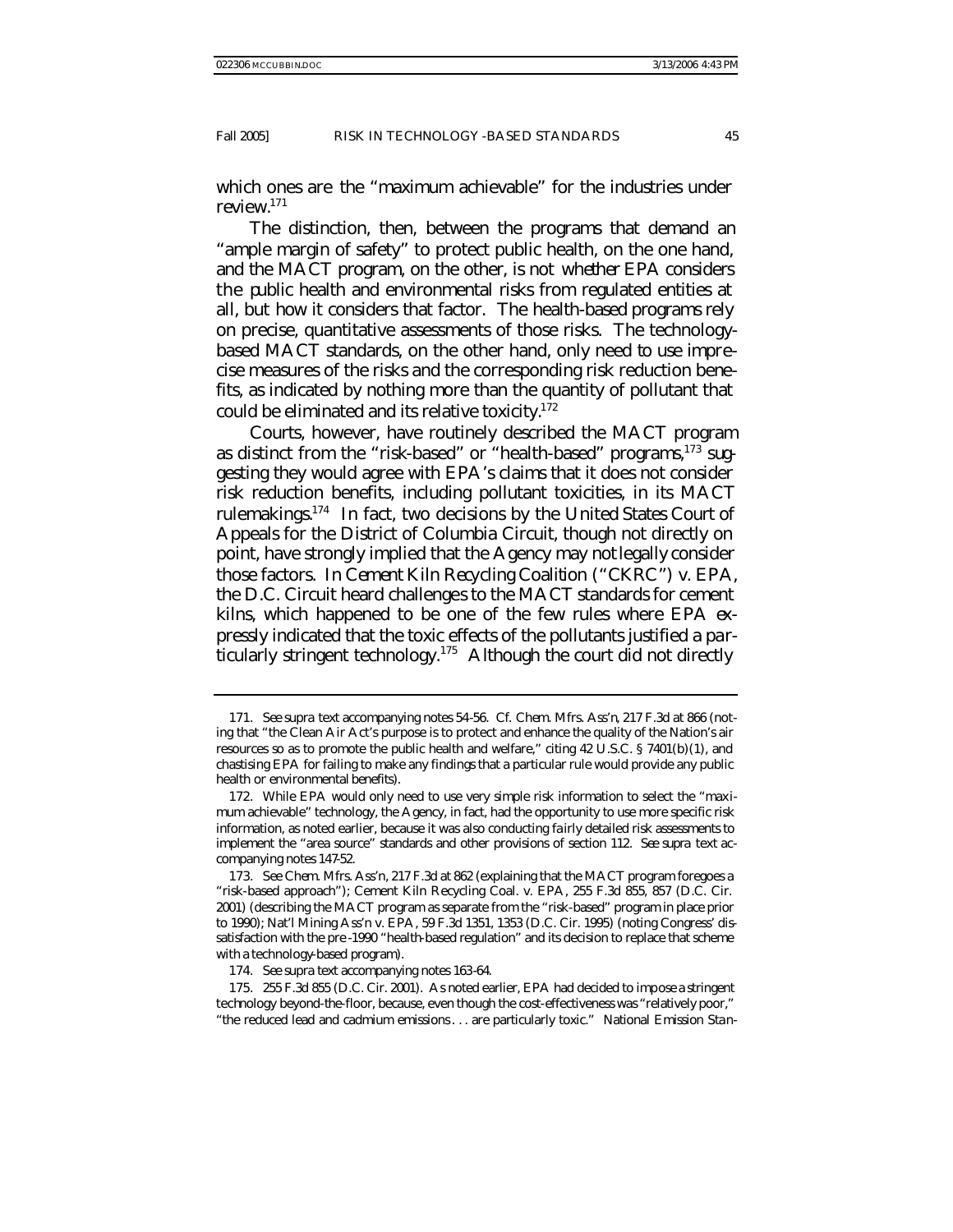rule on the legality of that justification, it found (for other reasons) that the standards were improper and explained that it would vacate them, rather than simply remanding to the Agency, because "EPA may have exceeded its statutory mandate by relying on policy objectives other than those enumerated in section 7412(d)."<sup>176</sup> What the court viewed as the improper "policy objectives" is unclear,<sup>177</sup> but the judges may very well have been signaling their (inaccurate) view that EPA did not have authority to weigh a pollutant's toxicity in the MACT standard setting process.

In the second noteworthy case, *Sierra Club v. EPA*, the environmental challengers argued that the MACT standards for primary copper smelters were not stringent enough because copper in the atmosphere eventually settles into waterways and onto land, where it can cause various adverse effects.<sup>178</sup> They claimed that section 112(d)(2) of the Clean Air Act, which directs the Agency to take into consideration the "non-air quality health and environmental impact[s]" of a control technology when selecting a MACT standard, required EPA to take into account those non-air impacts of the hazardous air pollutants emitted by the smelters.<sup>179</sup> The court disagreed, finding that the provision compelled the Agency only to consider the impacts to lands and waters where the *waste byproducts* generated from air pollution control devices are disposed, not where the hazardous air pollutants themselves deposit.<sup>180</sup> Although technically the

179*. Id.* (citing 42 U.S.C. § 7412(d)(2) (2000)).

dards for Hazardous Air Pollutants: Final Standards for Hazardous Air Pollutants for Hazardous Waste Combustors, 64 Fed. Reg. 52,828, 52,882 (Sept. 30, 1999) (to be codified at 40 C.F.R. pts. 60, 63, 260, 261, 264, 265, 266, 270 & 271). *See supra* text accompanying notes 129-31.

<sup>176</sup>*. Cement Kiln Recycling Coal.*, 255 F.3d at 872.

<sup>177.</sup> Whether the consideration of the high toxicity of the pollutants was the improper "policy objective" is unclear because EPA had also taken the position in the rulemaking that a beyond-the-floor standard would create a "strong incentive for waste minimization of lead and cadmium sent for combustion," would "support[] our Children's Health Initiative," and would be consistent with European Union standards—all of which arguably are outside the scope of the factors Congress expected the Agency to consider when setting MACT standards. National Emission Standards for Hazardous Air Pollutants: Final Standards for Hazardous Air Pollutants for Hazardous Waste Combustors, 64 Fed. Reg. at 52,882.

<sup>178.</sup> 353 F.3d 976, 990 (D.C. Cir. 2004).

<sup>180</sup>*. Id.* That ruling is correct. The reference to "non-air quality health and environmental impacts" first appeared in the Clean Air Act in 1977 in the provision directing EPA to set New Source Performance Standards ("NSPS"), which are another set of technology-based standards similar to the MACT standards. Pub. L. No. 95-95, § 109(a), 91 Stat. 698 (codified as amended at 42 U.S.C.  $\S$  7411(g)(4)(B)). The NSPS provision originally required the Agency to find the "best" technology considering only costs, but in 1977 Congress expanded the list of factors to include non-air quality impacts and energy demands to affirm two opinions issued by the United States Court of Appeals for the District of Columbia Circuit: Portland Cement Ass'n v. Rucke l-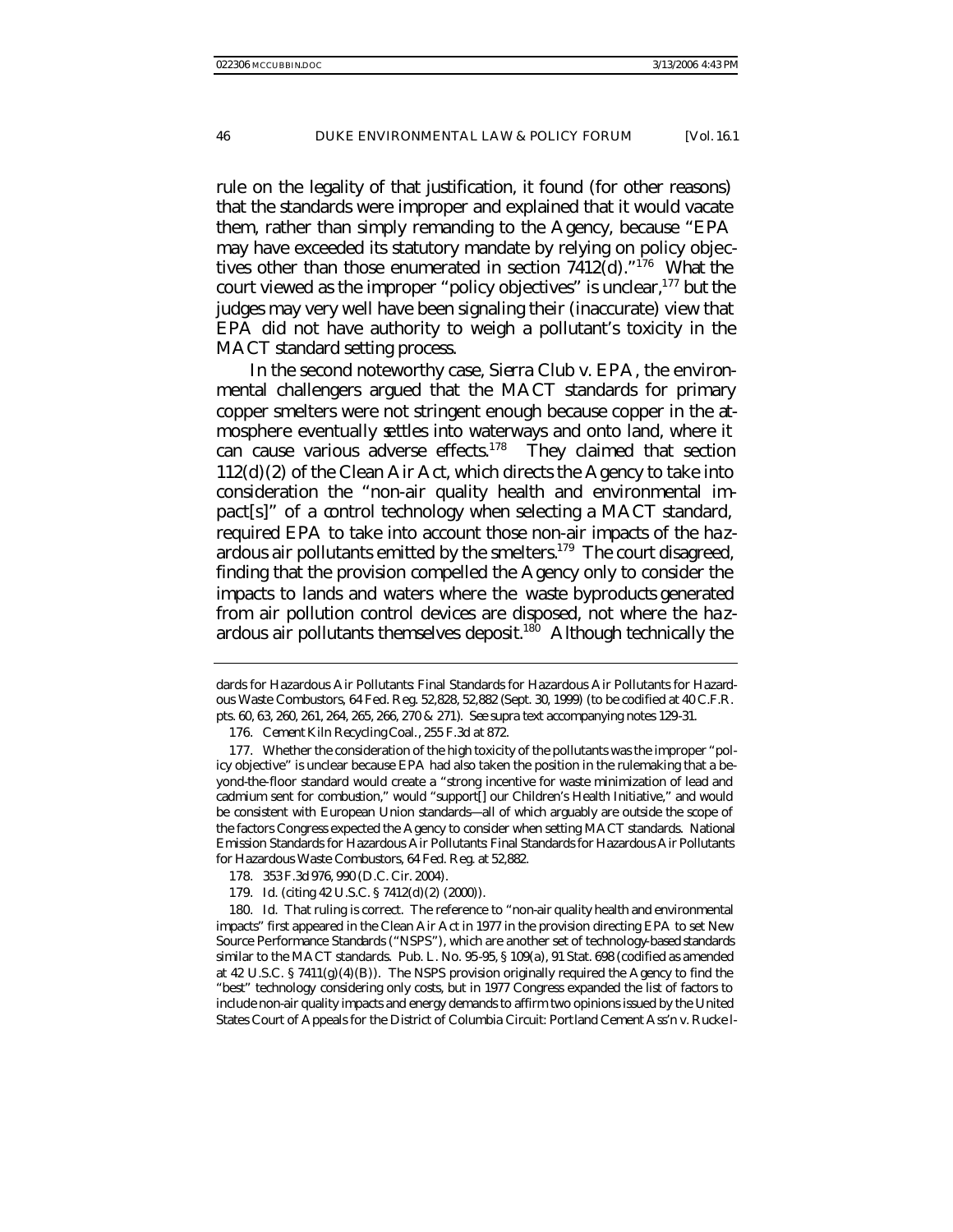case did not address whether, in a MACT rule, EPA can take note of an air pollutant's toxic effects directly in the atmosphere, the court used sweeping language that at least suggests the Agency has no authority to do so, writing that MACT standards should not reflect "an assessment of the risks posed by" the hazardous air pollutants and sources under review<sup>181</sup> and that the "technology-based/risk-based distinction" is "at the heart of the Act."<sup>182</sup>

As support for that distinction, the *Sierra Club* court quoted from a Senate report accompanying the 1990 Amendments to the Clean Air Act that described the MACT standards as "based on the performance of technology, and not on the health and environmental effects of hazardous air pollutants."<sup>183</sup> That is an overstatement. The

182*. Id.*

Those statements, however, were offered to criticize the MACT standards' failure to consider the risk posed by *individual* members of an industrial sector, without speaking to whether risk at all—even on a category-wide basis—would be considered in the MACT standards. The House had passed a bill that would have offered any individual member of a regulated industrial category an exemption from the MACT standards if it could show, *through a site-specific quanti-*

shaus, 486 F.2d 375 (D.C. Cir. 1973) and Essex Chem. Corp. v. Ruckelshaus, 486 F.2d 427 (D.C. Cir. 1973). Pub. L. No. 95-95, § 109(a), 91 Stat. 698 (codified as amended at 42 U.S.C. §  $7411(g)(4)(B)$ . Those cases dealt with the question of whether, under the NSPS provision, EPA could decline to declare a technology "best" if it would significantly reduce air pollution but would create substantial amounts of waste byproducts that would have to be disposed of in landfills or in waterways. *See, e.g.*, *Essex Chem.*, 486 F.2d at 439 (discussing how potential use of "sodium sulfite-bisulfite scrubbers" would lead to "significant land or water pollution" resulting from disposal of byproducts). Both courts concluded that Congress must have meant the Agency to consider such "counter-productive environmental effects of a proposed standard" because otherwise, in the words of one court, the term "'best' could apply to a system which did more damage to water than it prevented to air." *Portland Cement*, 486 F.2d at 385, n.42; *Essex Chem.*, 486 F.2d at 439. As a committee of the United States House of Representatives wrote in a 1977 report accompanying the proposed amendments to the Clean Air Act, the courts' interpretations were "implicit in the previous [statutory] language" but the NSPS provision needed to be amended so as to expressly direct EPA to take account of non-air quality impacts to make clear that "the term 'best system' necessarily involves consideration of factors such as water and land impacts of the system." COMM. ON INTERSTATE AND FOREIGN COMMERCE, CLEAN AIR ACT AMENDMENTS OF 1977: REPORT BY THE COMMITTEE ON INTERSTATE & FOREIGN COMMERCE TO ACCOMPANY H.R. 6161 TOGETHER WITH ADDITIONAL, SEPARATE, AND SUPPLEMENTAL VIEWS, H.R. REP. NO. 95-294, at 190 (1977), *as reprinted in* 1977 U.S.C.C.A.N. 1077, 1269.

<sup>181</sup>*. Sierra Club*, 353 F.3d at 980.

<sup>183</sup>*. Id*. (quoting S. Rep. No. 101-228, at 148 (1989), *as reprinted in* 1990 U.S.C.C.A.N. 3385, 3533). The legislative history includes several other similar statements that suggest that risk is irrelevant to the MACT program. For instance, Senator Steven D. Symms (R -Idaho) stated that the MACT standards are to be determined "regardless of whether the hypothetical risk is large, small or neglig ible." 136 CONG. REC. 36,016 (1990). Likewise, Representative William Dannemeyer (R-Calif.) stated: "The legislation requires EPA to establish [MACT] emission standards for cancer-causing chemicals without regard to toxicity or human exposure." 136 CONG. REC. 35,054 (1990).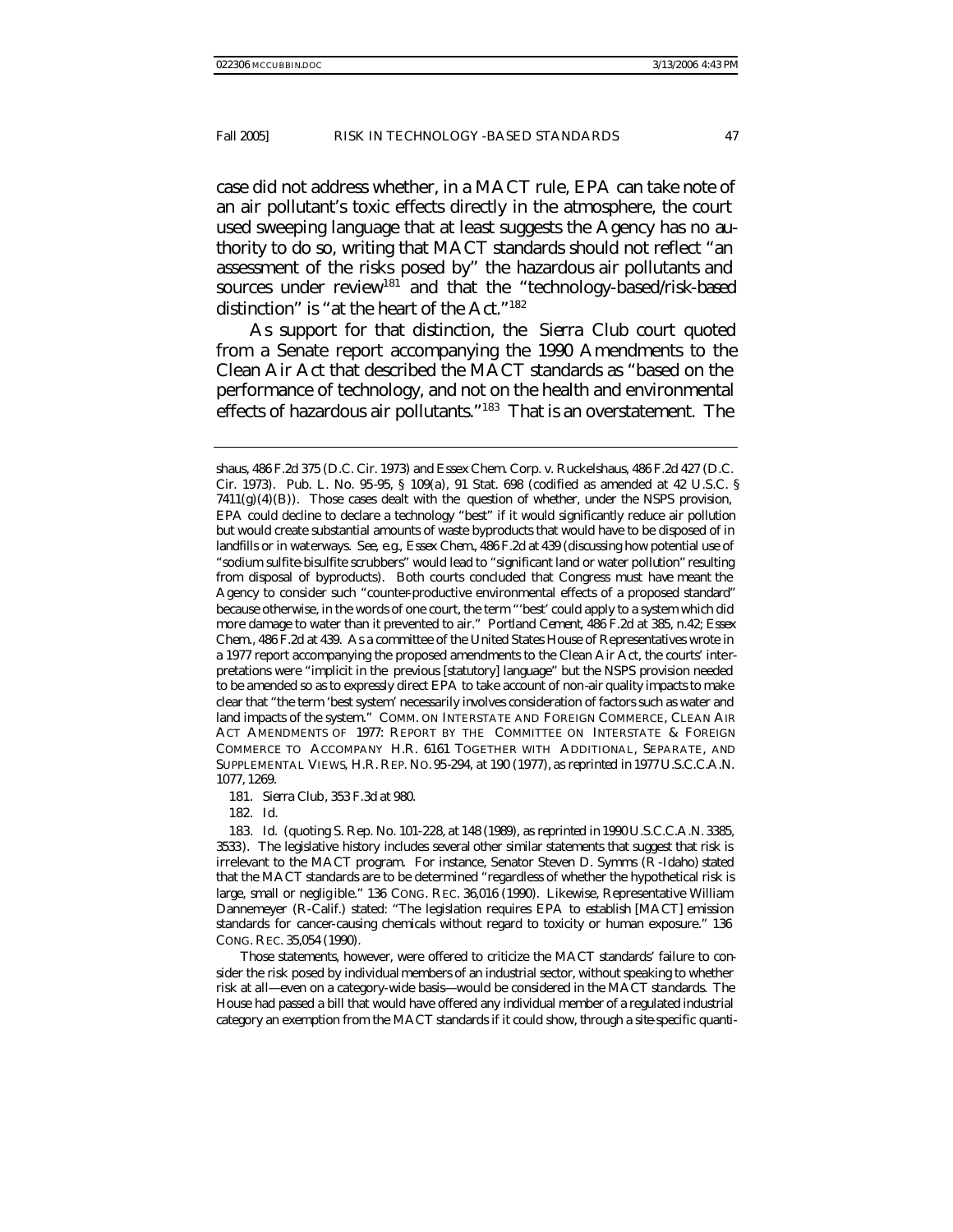pollutants' effects would be completely irrelevant only if Congress had directed EPA to set all MACT standards at nothing more than the congressionally imposed *floor*, which requires, *inter alia*, all existing facilities in the same industrial category to meet the average emission limit achieved by the top  $12\%$  of the industry.<sup>184</sup> To set that floor, the Agency would not have to evaluate the risks from the pollutants and sources under study (or, for that matter, the costs of reducing those risks), and that Senate statement may very well have been trying to highlight the special nature of the floor. But once Congress asked EPA to decide whether to impose MACT standards more stringent than the floor, then the Agency must have some general notion, however vague, of the adverse health and environmental harms caused by the regulated entities and the corresponding risk reduction benefits of pollution controls.<sup>185</sup>

In short, courts wrongly see a fundamental dichotomy between the health-based or risk-based programs of the Clean Air Act and the MACT program, incorrectly believing that considerations of risk are entirely irrelevant to the latter. That judicial mischaracterization parallels—and, indeed, facilitates—EPA's own false claims that its MACT rules do not take into account pollutant toxicities when estimating the benefits of regulation.

*tative risk assessment*, that **t** posed no more than a certain specified level of risk to human health. H.R. 3030, 101st Cong. (2d Sess. 1990) (adding section 112(g), which allowed a source an "alternative emission limitation" if it could show, for carcinogens, that it poses no more than a one in one million risk of cancer to the "actual person who is most exposed to [its hazardous air pollutant] emissions" and, for noncarcinogens, show that its emissions "do not exceed a level which is adequate to protect public health with an ample margin of safety"). The Senate bill had no such site-specific exemption for low-risk facilities. In the final bill agreed to by both chambers, the House agreed to drop that provision. Instead, the law generally equired all members of the same industrial category to be subject to the same MACT standard. *See* 136 CONG. REC. 36,060 (1990) (statement of Sen. Durenberger) ("the House receded to the Senate on this point [and t]he provision was deleted in conference").

<sup>184</sup>*. See supra* text accompanying notes 116-18 (discussing 42 U.S.C. § 7412(d)(3)).

<sup>185</sup>*. See supra* text accompanying notes 119-22. Thus, the more accurate legislative statement came from Representative James R. Rowland, Jr., who stated that Congress had "made risk assessment *largely* irrelevant" to the MACT standard setting process, suggesting quite appropriately that risk itself—as opposed to the more precise calculations of a risk assessment was not *entirely* irrelevant to the MACT program. *See* 136 CONG.REC. 35,379 (1990) (emphasis added).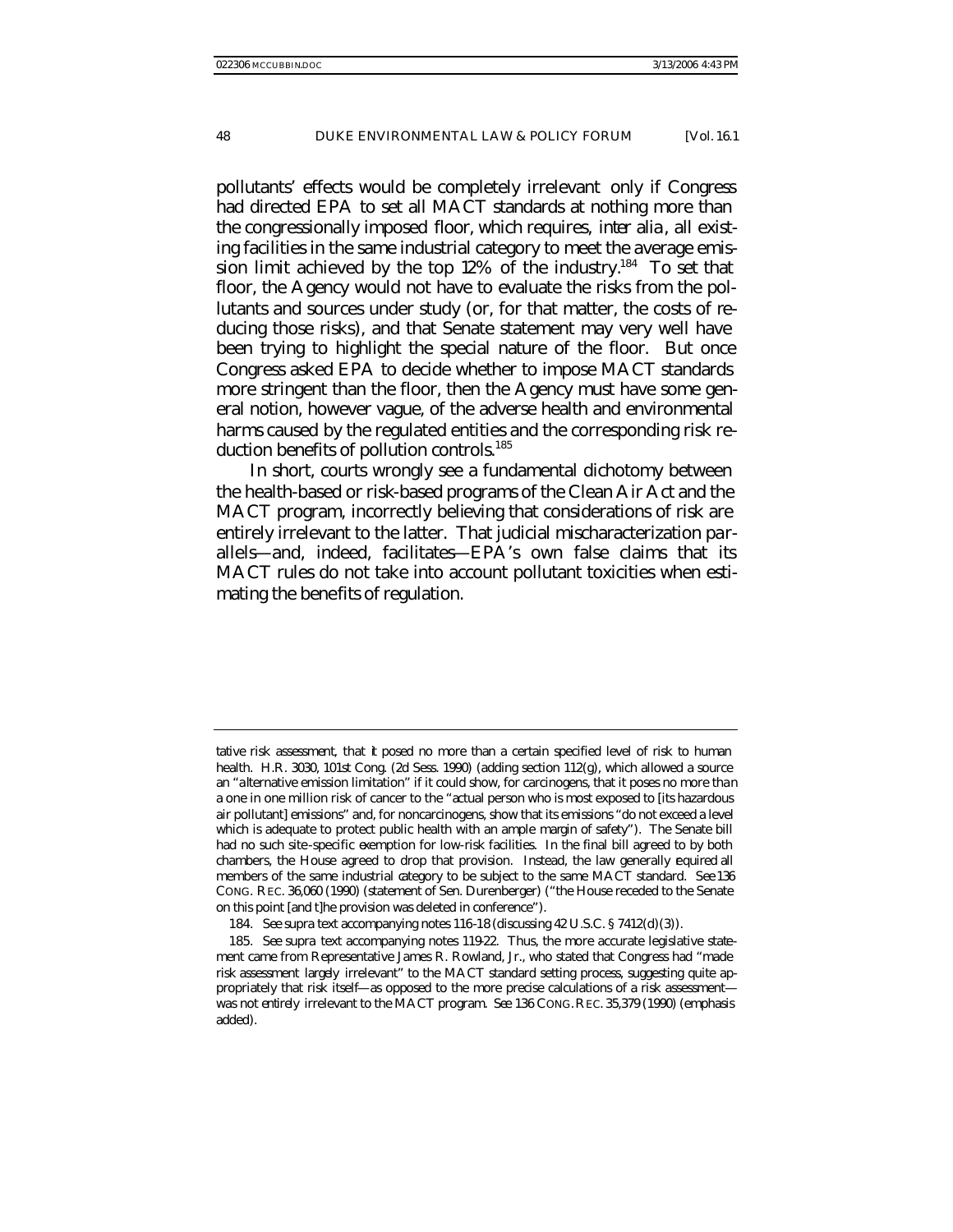## IV. THE NEED FOR STATUTORY AMENDMENTS TO PREVENT EPA FROM THWARTING THE APA WHEN IT ADOPTS TECHNOLOGY-BASED STANDARDS UNDER THE CLEAN WATER ACT AND THE CLEAN AIR ACT

A significant problem has developed with the technology-based standards adopted under both the Clean Water Act and the Clean Air Act: Aided by incorrect judicial rulings, EPA has been able to thwart APA review of its assessments of the risk reduction benefits offered by candidate technologies—an inherent factor in the Agency's selection of the "best available" or "maximum achievable" pollution control technology for a given industry. The APA anticipates that, to prevent an agency from abusing its discretion, the agency must explain the factual and policy bases for its rules, take and respond to public comments on its proposed rules, and face judicial scrutiny of its decisions.<sup>186</sup> Yet under the Clean Water Act, EPA was able to shield its calculations of the risk reduction benefits from judicial review, successfully convincing the courts that any discussion of those benefits in the *Federal Register* preambles for the various BAT standards was irrelevant to the selection of the "best available" technology.187 Under the Clean Air Act, the Agency not only avoided judicial review of its MACT benefits calculations, but also withheld that information from the public.<sup>188</sup>

In theory, judges themselves could reverse this trend by recognizing that, even though the ambiguous statutory provisions of the Clean Water Act and the Clean Air Act might suggest otherwise, EPA cannot logically select the "best available" or "maximum achievable" technology for an industry without knowing the benefits of candidate controls, and the Agency's assessment of those benefits necessarily depends on a technology's ability to reduce risks to public health and the environment.<sup>189</sup> In particular, courts would have to understand

189*. See supra* text accompanying notes 47-49, 54-56, and 170-71. *See also* SIDNEY A. SHAPIRO & ROBERT L. GLICKSMAN, RISK REGULATION AT RISK: RESTORING A PRAGMATIC APPROACH 32, 37-38 (2003) [hereinafter RISK REGULATION AT RISK] (describing technologybased standards as based on a "constrained balancing" of costs and benefits); Ackerman &

<sup>186</sup>*. See supra* text accompanying notes 77-82.

<sup>187</sup>*. See supra* text accompanying notes 84-106.

<sup>188</sup>*. See supra* text accompanying notes 140-85. *See also* DANIEL A. FARBER, ECO-PRAGMATISM: MAKING SENSIBLE ENVIRONMENTAL DECISIONS IN AN UNCERTAIN WORLD 74, 82-83 (1999) [hereinafter ECO-PRAGMATISM] (discussing "feasibility" analysis, another way of describing the process of selecting technology-based standards, as having the "result . . . that costs and benefits are really being compared, though only covertly" and how the "bala ncing" between benefits and costs "is forced unde rground, rather than being explicit").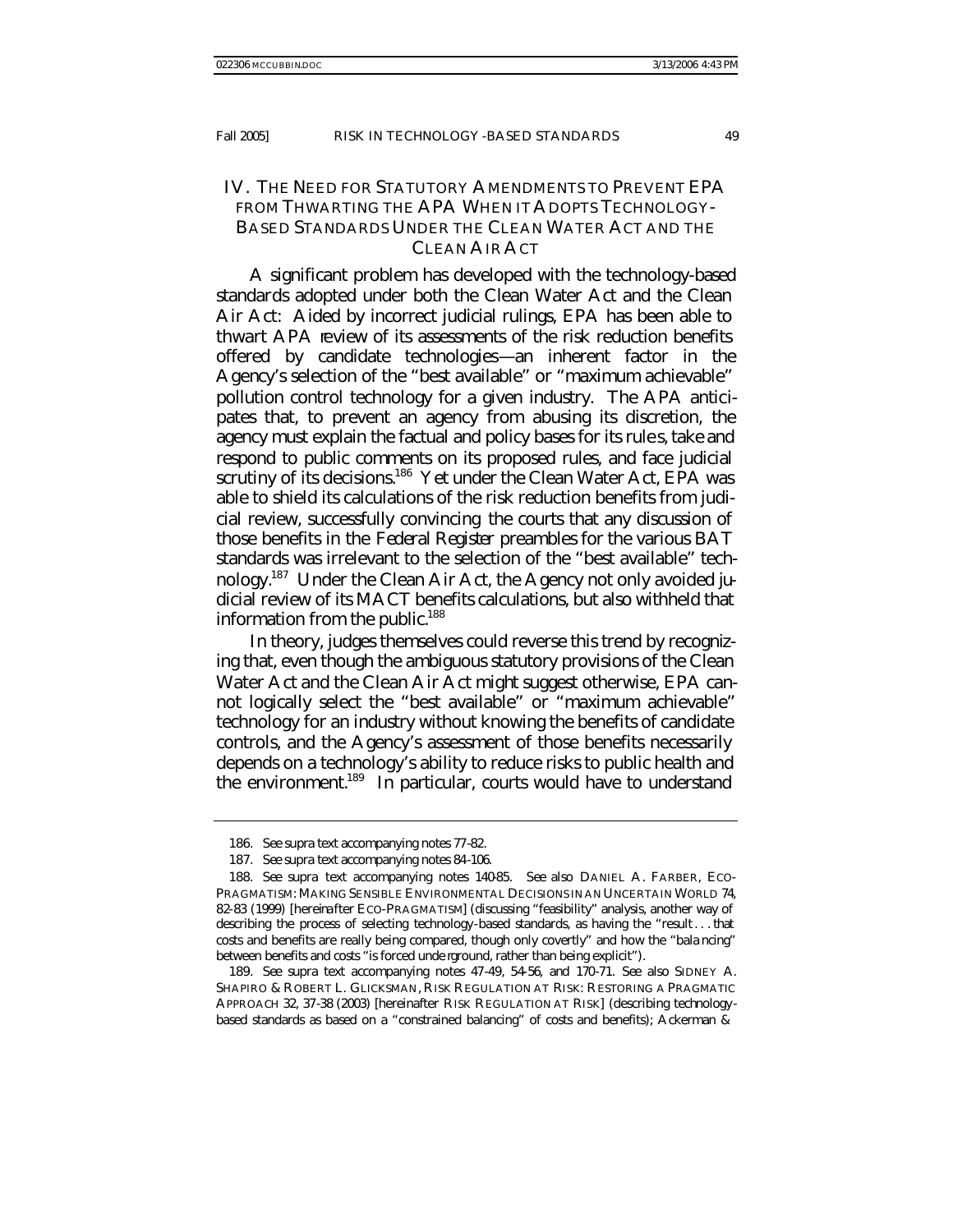that although Congress only expressly lists costs as the factor by which the Agency should identify the "best available" or "maximum achievable" technologies, a strict application of that statutory language is inappropriate because it would always compel EPA not to choose *any* controls for an industry, since that would be the least costly option, thereby defeating Congress' primary goal for the technology-based programs—to protect public health and the environment.<sup>190</sup> Instead, a consideration of risk reduction benefits is necessarily implied under the statutes so that the Agency can choose the technologies that minimize public health and environmental risks to the extent possible without imposing costs on industrial sources that EPA deems, as a matter of policy, excessive. $191$ 

Courts would also have to reevaluate the legislative histories of the technology-based standards and adopt the better interpretations of certain equivocal congressional statements. The 1990 Senate Report about the Clean Air Act amendments should be understood to mean that information about the risks from regulated facilities is irrelevant only to the Agency's determination of the MACT floor, not the beyond-the-floor standards.<sup>192</sup> In addition, when Senator Muskie observed in 1972 that under the Clean Water Act EPA need not use a "balancing test" or perform a "cost-benefit analysis" to set BAT standards, he most likely meant that the Agency does not have to find as close a fit between the costs and benefits of a technology to declare it the "best" under the BAT program as it does for the less stringent BPT technology-based standards.<sup>193</sup>

Most judges, however, are unlikely to take such steps after decades of contrary rulings by other courts that, unfortunately, adopted mischaracterizations of the Clean Water Act's and Clean Air Act's technology-based standards. The petitioners in *Texas Oil & Gas*, in fact, urged that court to rethink the long-standing interpretations of the BAT provision, but the Fifth Circuit expressly declined to do so in light of "years of precedent."<sup>194</sup>

Stewart, *supra* note 23, at 1359 n.60 ("The vice of the BAT strategy is that it ignores this inevitable cost-benefit consideration, or at best buries it, by treating it as an engineering decision about technological feasibility.").

<sup>190</sup>*. See supra* text accompanying notes 54-56, 170-71.

<sup>191</sup>*. Id.*

<sup>192</sup>*. See supra* text accompanying notes 183-85.

<sup>193</sup>*. See supra* text accompanying notes 63-64.

<sup>194.</sup> Tex. Oil & Gas Ass'n v. EPA, 161 F.3d 923, 936 n.9 (5th Cir. 1998).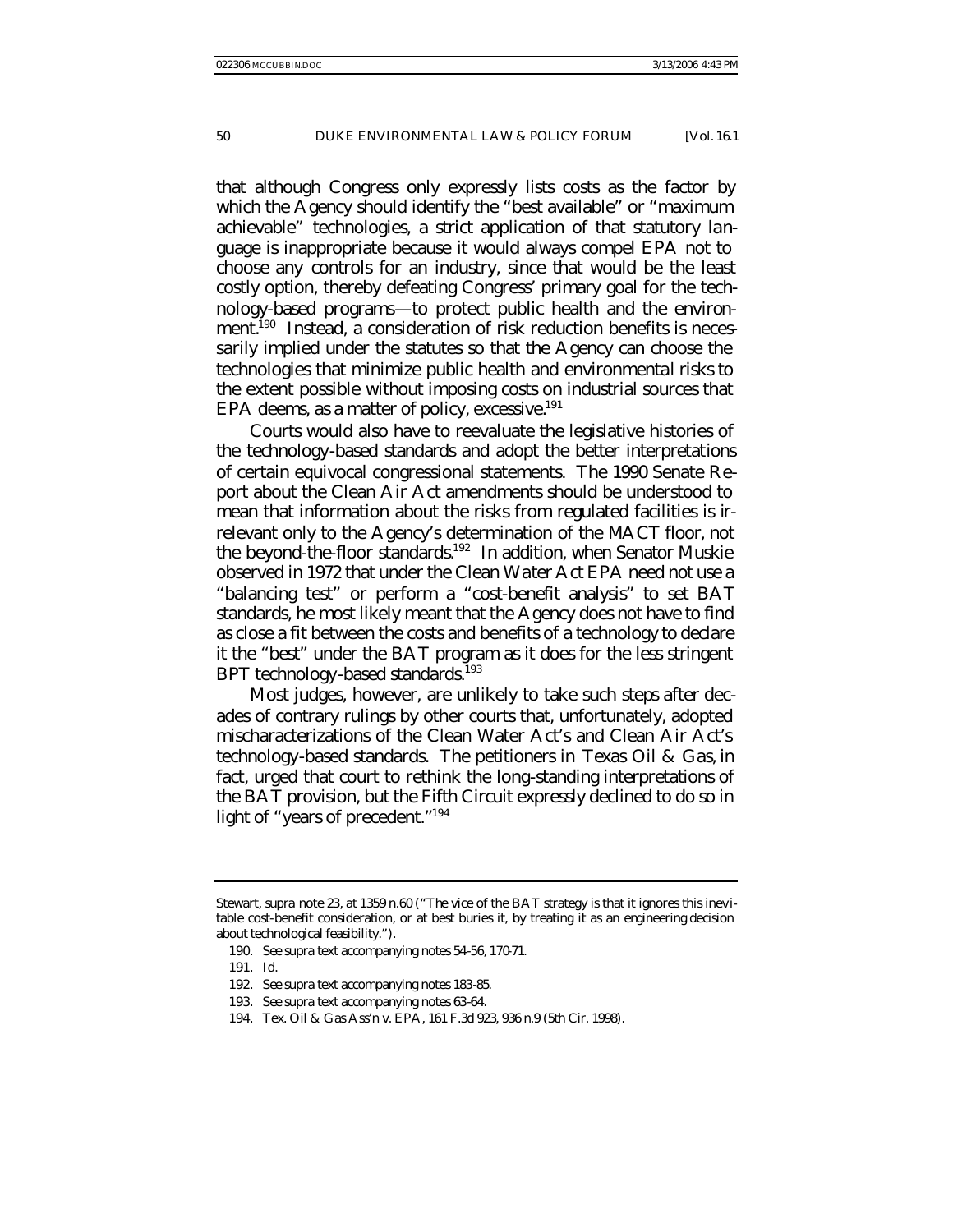Because the entrenched judicial misconceptions of technologybased standards ultimately stem from the confusing language and histories of the two statutes, amending the BAT and MACT statutory provisions is the only way to correct those misconceptions by clarifying what currently is implicit in the statutes: Determining the "best available" or "maximum achievable" technology requires an evaluation of the risk reduction benefits in some fashion. Thus, section  $304(b)(2)(B)$  of the Clean Water Act and section  $112(d)(2)$  of the Clean Air Act should be revised to expressly require EPA, when selecting the "best available" or "maximum achievable" technology, not only to weigh the costs of implementing candidate technologies but also the benefits of reduced risks to public health and the environment offered by them.<sup>195</sup> The Agency would then be required in every BAT or MACT rulemaking, consistent with the APA's demand for transparency, to explain the possible risk reduction benefits from the technologies it studied, and to explain how those benefits affected its choice of "best available" or "maximum achievable" technology for a certain industry. EPA would also have to solicit and respond to public comments on those issues. Finally, judges who mistakenly believe that risk reduction benefits do not relate to the selection of technology-based standards and, as a result, fail to review them or force the Agency to reveal them would now be required to apply the procedural and substantive requirements of the APA to EPA's estimations of those risk reduction benefits, thereby ensuring the oversight necessary to maintain the Agency's accountability.

Critics of this proposal might argue that by adding risk reduction benefits as a new factor in the selection of technology-based standards, the proposed statutory amendments will require EPA to spend

<sup>195.</sup> By "costs," I mean both the economic costs and the non-economic detriments previously listed by Congress, namely, the environmental impacts of using a pollution control technology (such as the solid wastes caused by emission controls) and the energy demands. *Cf.* 33 U.S.C. § 1314(b)(2)(B) (2000) and 42 U.S.C. § 7412(d)(2) (2000).

This is not to suggest that the weighing can or must occur through the formalized notion of a "cost-benefit" analysis, in which all positive and negative effects of a regulation are given monetary value. Frank Ackerman & Lisa Heinzerling, *Pricing the Priceless: Cost-Benefit Analysis of Environmental Protection*, 150 U. PA. L. REV. 1553, 1553 (2002). Formal cost-benefit analysis does not make the task of choosing emission standards any more objective or scientific; it simply shifts the value -laden policy choices to the initial attempt to assign monetary values to the effects of the standards. *Id.* at 1576-77. *See also Environmental Strategies*, *supra* note 2, at 180-91 (summarizing criticisms of demands that the costs of regulations be balanced against their benefits). *But see* Colloquy, *Cost-Benefit Analysis Colloquy: Squaring the Vicious Circle*, 53 ADMIN. L. REV. 257-314 (2001) (articles by an influential jurist and three leading scholars defending cost-benefit analysis in one form or another on various grounds).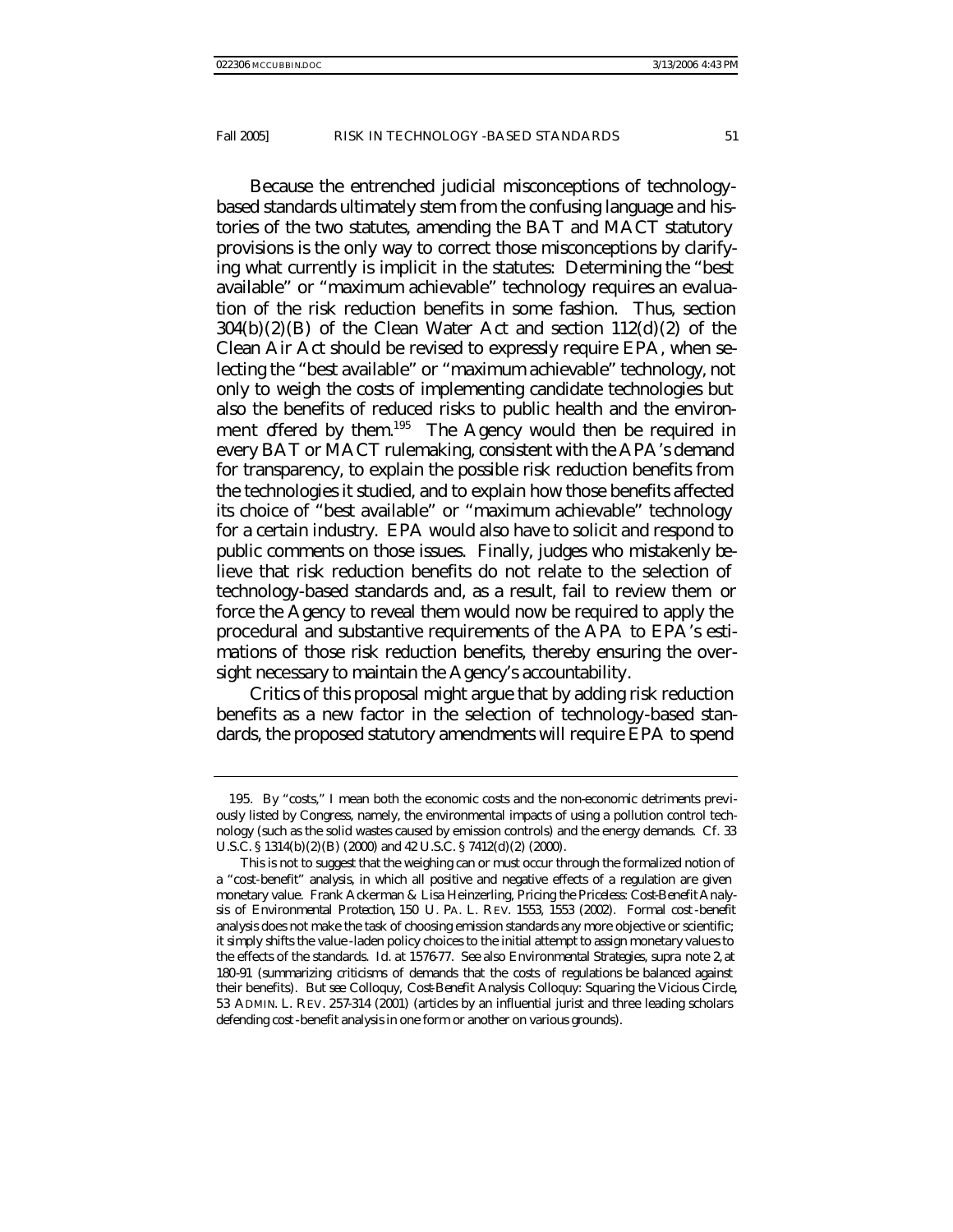an inordinate amount of time and resources trying to determine the risks from industrial sources and defending its assessments of those risks in court. After all, the Agency's earlier attempts to calculate those risks under the health-based programs of the Clean Water Act and the Clean Air Act resulted in "paralysis by analysis."<sup>196</sup> Similarly, according to this argument, the new statutory provisions would paralyze EPA's BAT and MACT technology-based programs.

A consideration of the risks posed by regulated entities, however, simply cannot be avoided in a technology-based regulatory regime. What can be avoided under this proposal are the two impediments that substantially delayed EPA's implementation of the earlier health-based programs. First, by failing to limit the type of data the Agency would have to use to identify the harmful air and water pollutants and to set "ample margin of safety" standards under the two statutes, Congress left open the possibility that EPA needed to conduct extensive studies before acting.<sup>197</sup> Second, many courts, when reviewing rules adopted by EPA and the Occupational Safety and Health Administration ("OSHA") under various statutory schemes, compelled the agencies to *fully* and *precisely* assess the risks to be regulated.198 As Professor Thomas McGarity and others have docu-

<sup>196.</sup> References to "paralysis by analysis" are replete in the legal and scientific literature about risk. *See, e.g.*, Douglas J. Crawford-Brown & Kenneth G. Brown, *A Framework for Assessing the Rationa lity of Judgments in Carcinogenicity Hazard Identification*, 8 RISK: HEALTH, SAFETY AND ENVIRONMENT 307, 313 (1997); Holly Doremus, *The Purposes, Effects, and Future of the Endangered Species Act's Best Available Science Mandate*, 34 ENVTL. L. 397, 415 (2004); Dwyer, *supra* note 110, at 258; Kuehn, *supra* note 111, at 148; Thomas O. McGarity, *The Expanded Debate Over the Future of the Regulatory State*, 63 U. CHI. L. REV. 1463, 1523 (1996); Richard B. Stewart, *Administrative Law in the Twenty -First Century* , 78 N.Y.U. L. REV. 437, 447 (2003).

The "ample margin of safety" standards EPA was required to adopt under the Clean Water Act and the Clean Air Act suffered from such "paralysis by analysis." As noted earlier, in five years EPA only proposed nine "ample margin of safety" standards for toxic water pollutants and finalized none. Latin, *supra* note 34, at 1307-09 (discussing EPA's proposed nine rules). And in twenty years under the Clean Air Act, the Agency only identified eight hazardous air pollutants and adopted "ample margin of safety" standards for a small fraction of the industries emitting those pollutants. *See generally* CLEAN AIR ACT AMENDMENTS OF 1989: REPORT OF THE COMMITTEE ON ENVIRONMENT AND PUBLIC WORKS U.S. SENATE TOGETHER WITH ADDITIONAL AND MINORITY VIEWS, S. REP. 101-228, at 131 (1989), *as reprinted in* 1990 U.S.C.C.A.N. 3385, 3516 (referencing EPA's delays).

<sup>197</sup>*. See, e.g.*, Graham, *supra* note 75, at 117 (Because the Clean Air Act "and its legislative history provide no guidance concerning what types of scientific data are required to support a decision to list" an air pollutant as "hazardous," and because of the "regulatory implications of the listing decision," EPA created "a time -consuming and cumbersome process for making the initial decision.").

<sup>198</sup>*. See Deossifying Rulemaking*, *supra* note 79, at 1402-03. S*ee also* RISK REGULATION AT RISK*, supra* note 189, at 193-96; JOHN M. MENDELOFF, THE DILEMMA OF TOXIC SUBSTANCE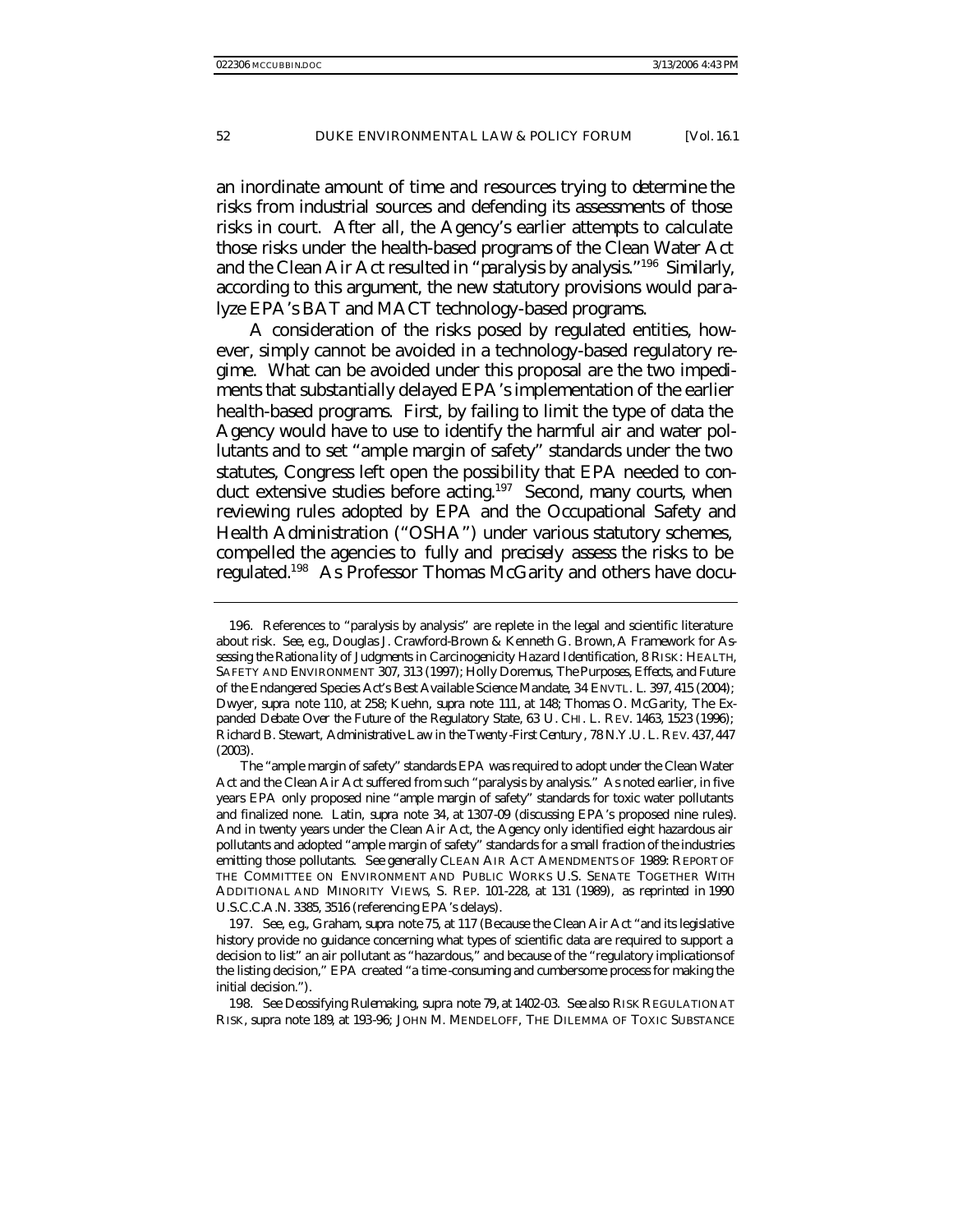mented, cases such as the now-famous *Benzene* decision<sup>199</sup> and *Corrosion Proof Fittings*<sup>200</sup>—by which courts gave this "hard look" to OSHA and EPA risk regulations—forced the agencies thereafter to "prepare for the worst-case scenario on judicial review."<sup>201</sup> To respond both to the ambiguous legislation and the demanding courts, EPA spent a great deal of time and resources generating complex quantitative risk assessments packed with details about the doseresponse curves for the pollutants, the distances and directions the pollutants traveled in the air, the characteristics of the populations living near regulated entities, and the likely exposure routes.<sup>202</sup>

For the statutory changes proposed here, by contrast, steps can be taken to avoid both of those hindrances. First, Congress should make clear in the legislative history accompanying the new provisions that it expects the BAT and MACT programs to be implemented expeditiously and that, accordingly, the Agency is expected to use whatever risk data are readily available to it, even if they are incomplete or potentially subject to differing interpretations, rather than trying to quantify the exact harms to individuals living near a particular industry by studying all the many different factors that affect risk levels. For instance, EPA might simply rely on information, as it has done already in the BAT and MACT programs, about just two factors: the

EPA's efforts, at least under the Clean Air Act, were also delayed by a third impediment that did not relate strictly to any risk considerations. The Agency struggled for years to give practical meaning to the vague statutory mandate that required it to protect the public health with an "ample margin of safety." It feared that if the provision were interpreted to mean that no risk whatsoever could be tolerated from hazardous air pollutants, then its standards would effectively have to shut down many industrial sources of those pollutants. Dwyer, *supra* note 110, at 278 (referring to the "potentially draconian measures on industry"). Unwilling to hamper the nation's economy to that degree, the Agency only issued a few rules that identified pollutants to be regulated and a similarly small number of rules that set "ample ma rgin of safety" standards for those pollutants. *Id.* at 279. For the MACT program, however, Congress itself identified the 189 hazardous air pollutants to be regulated. *See* 42 U.S.C. § 7412(b)(1) (2000). And it allowed—indeed, expected—EPA to decline to impose beyond-the-floor standards if they would be economically disruptive. *See id.* § 7412(d)(2) (EPA must "tak[e] into consideration the cost of achieving" the MACT standard). Hence, the Agency has little incentive to delay MACT rules just to avoid imposing excessive burdens on the regulated community.

REGULATION: HOW OVERREGULATION CAUSES UNDERREGULATION AT OSHA 14, 115-22 (1988); Mark N. Seidenfeld, *Bending the Rules: Flexible Regulation and Restraints on Agency Discretion*, 51 ADMIN L.REV. 429, 430-31 & n.3 (1999).

<sup>199.</sup> Indus. Union Dep't v. Am. Petroleum Inst., 448 U.S. 607 (1980).

<sup>200.</sup> Corrosion Proof Fittings v. EPA, 947 F.2d 1201 (5 th Cir. 1991).

<sup>201</sup>*. Deossifying Rulemaking* , *supra* note 79, at 1402-03, 1410-11, 1419, 1422-23 (describing *Benzene* and *Corrosion Proof Fittings* decisions and hard look review).

<sup>202.</sup> Dwyer, *supra* note 110, at 279; Graham, *supra* note 75, at 117-19; Kuehn, *supra* note 111, at 107-16.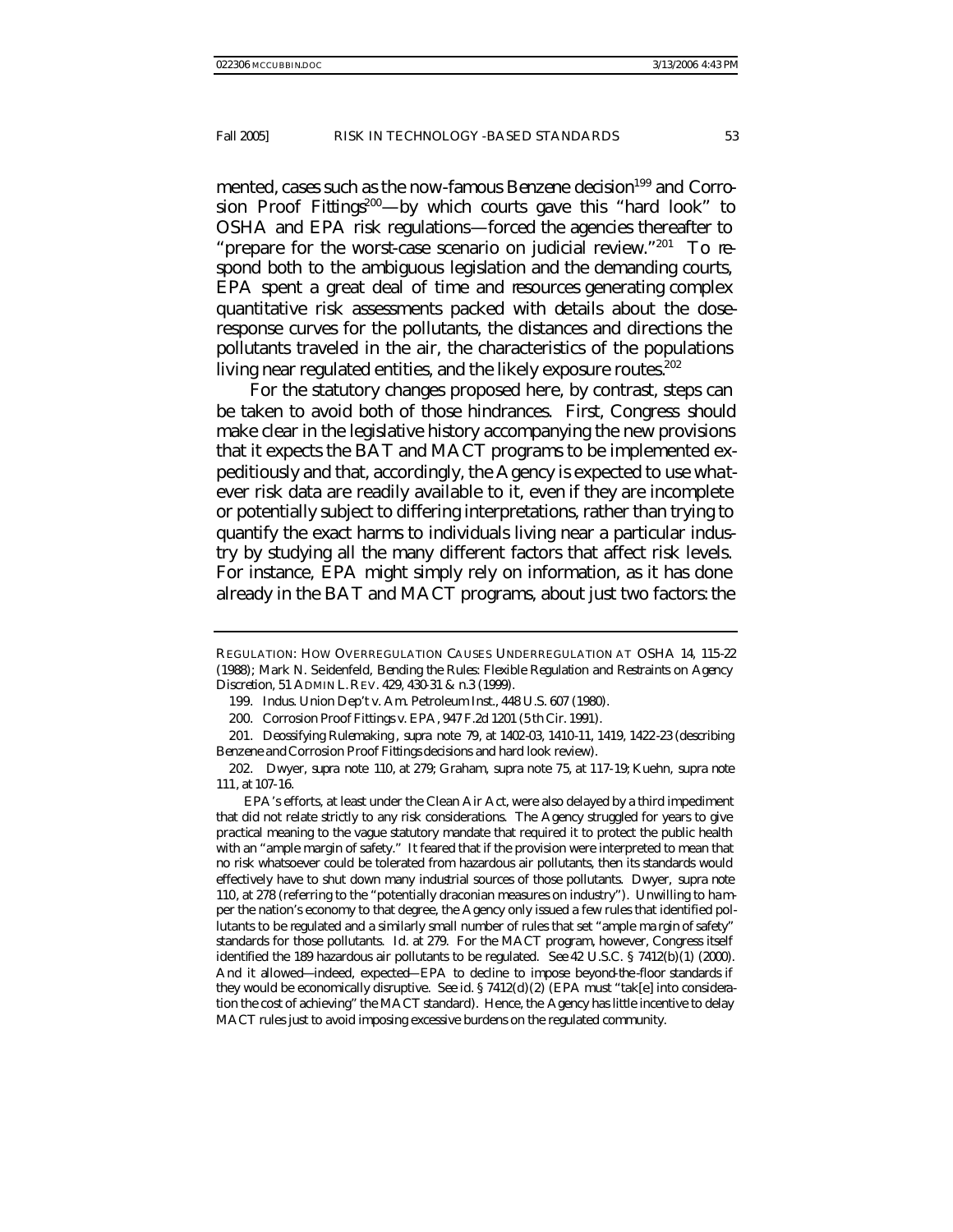quantity of pollutant that a technology could eliminate and the pollutant's relative toxicity, as indicated by previously-developed water quality criteria, by the information maintained in the federal government's *Registry of Toxic Effects of Chemical Substances*, or by any other data.<sup>203</sup> Or, if by chance, the Agency does not even have information about a pollutant's toxicity relative to other contaminants, it might rely on only one factor: the quantity of pollutant to be reduced, assuming it to be no less or more toxic than any other contaminant. Conversely, the Agency might use the results of full quantitative risk assessments if it could conduct them without undue delay, or, more likely, if they have been conducted already for other purposes.<sup>204</sup> The

Reluctance to let EPA use less-than-perfect scientific information about risks might stem from the "science charade"—the claim decisions about environmental regulations can be depoliticized if they are based simply on the "best" scientific information. *See, e.g.*, Wendy E. Wagner, *The Science Charade in Toxic Risk Regulation*, 95 COLUM. L. REV. 1613, 1617 (1995) (describing the "camouflaging [of] controversial policy decisions as science"). As Professor Wagner has so ably demonstrated, environmental decisions always involve political and social values that cannot be avoided, regardless of whether the "best" scientific data or some less sophisticated information is used. *Id.* at 1618-27.

204. For instance, in one rulemaking EPA "reviewed a detailed exposure and risk assessment performed for a source subject to State air toxics requirements." National Emission Standard for Hazardous Air Pollutants Phosphoric Acid Manufacturing and Phosphate Fertilizers Production, 61 Fed. Reg. 68,430, 68,436 (proposed Dec. 27, 1996) (to be codified at 40 C.F.R. pt. 63). In another, early MACT rulemaking, the Agency relied on a quantitative risk assessment it had conducted under the preceding "ample margin of safety" program. *See* National Emission Standards for Hazardous Air Pollutants for Chromium Emissions from Industrial Process Cooling Towers, 58 Fed. Reg. 43,028, 43,032 (proposed Aug. 12, 1993) (to be codified at 40 C.F.R. pt. 63) (explaining that in 1988, only five years before, EPA had done a risk assessment estimating the "annual incidence of cancer cases attributed to this source category," which it then updated for this rule).

EPA will likely have an opportunity to use the risk assessments for the Residual Risk program to inform its MACT standards. Under that program, EPA must promulgate emissions standards to provide an "ample margin of safety" to protect the public health from the emis-

<sup>203</sup>*. See supra* text accompanying notes 65-74, 123-38, and 143 (describing EPA's practices under the Clean Water Act and the Clean Air Act and the Registry of Toxic Effects of Chemical Substances). The federal governmental also maintains other databases of health effects. "Cancer potency factors," for example, are available through the Integrated Risk Information System, a database maintained by EPA. *See* National Emission Standards for Hazardous Air Pollutants for Source Categories: Proposed Regulations Governing Compliance Extensions for Early Reductions of Hazardous Air Pollutants, 56 Fed. Reg. 27,338, 27,361 (proposed June 13, 1991) (to be codified at 40 C.F.R. pt. 63).

For the notion that even incomplete risk information may be valuable in a regulatory context, see Kuehn, *supra* note 111, at 170 (Under certain circumstances, instead of conducting full scale quantitative risk assessments, "information on the toxic nature of the chemical and the likelihood of exposures would often be sufficient."). *See also* David Roe, *Ready or Not: The Coming Wave of Toxic Chemicals*, 29 ECOL. L.Q. 623 (2002) (arguing for the use of "shortcut" assessments of the toxicity of thousands of industrial chemicals and documenting California's successful use of such limited toxicity inquiries in its regulations).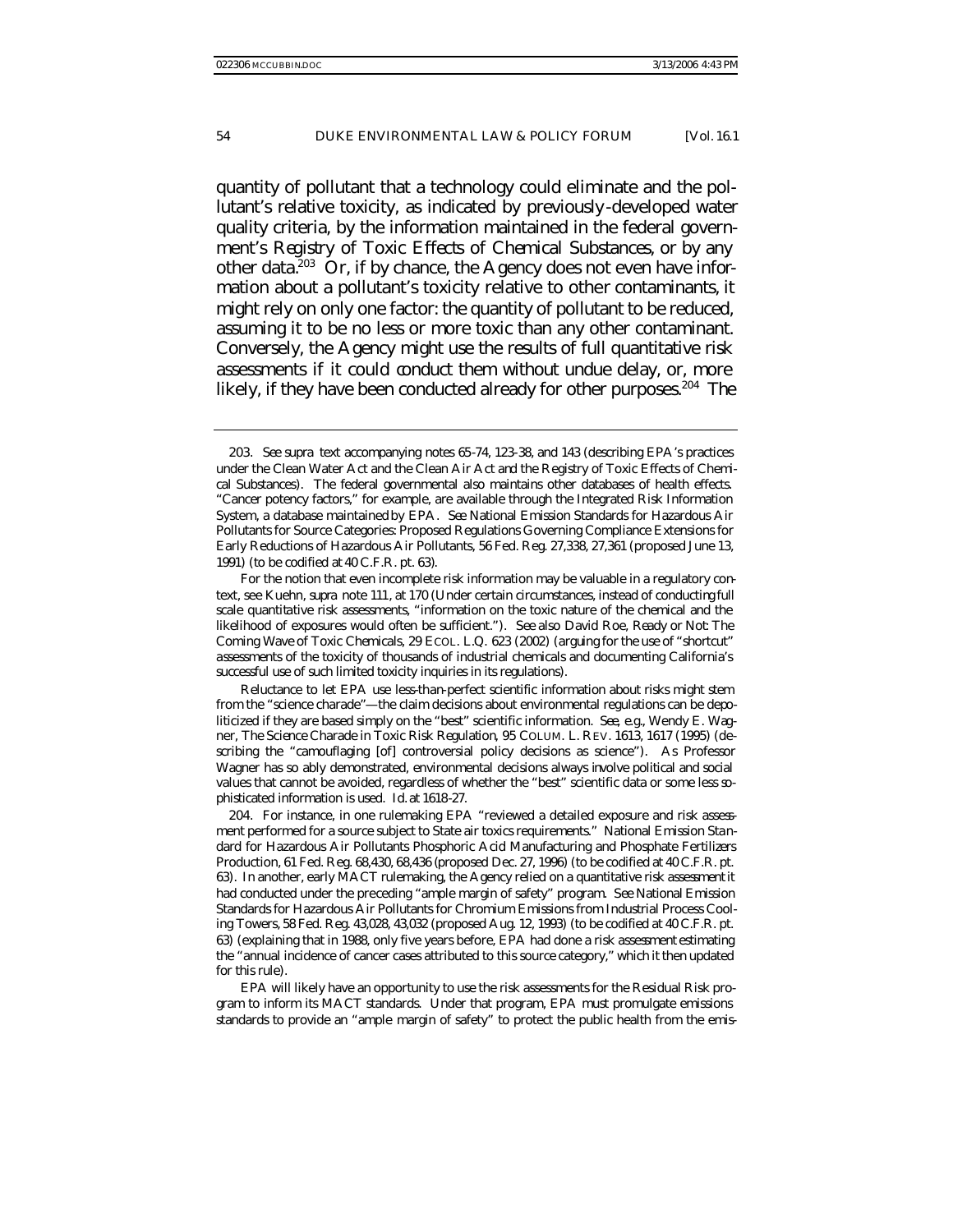choice would be EPA's, balancing the need for risk information with the need to conduct BAT and MACT rulemakings in a timely fashion.

Second, the courts should likewise allow EPA to use any available information by abandoning the "hard look" review that forced the Agency in the past to use only the most comprehensive and accurate risk data. Instead, jurists should recognize that assessing the risks posed by regulated sources is always an imprecise art, no matter how much data EPA gathers, so that, regardless of whether the Agency estimates the risks by conducting full quantitative risk assessments or by far simpler measures, its methodologies should be given deference by the courts.<sup>205</sup> Although the ongoing scholarly debate about the ways to minimize "hard look" review<sup>206</sup> is beyond the scope of this article, it is worth noting that, in the context of technology-based standards, there is some reason to believe judges would be willing to accept EPA's estimations of a technology's risk reduction benefits based on only limited information. Certainly courts defer to the Agency's use of imperfect data about the costs and technical capabilities of the technologies under study—the other factors that are key to technology-based standards—because they recognize that the legislature expected those standards to be based on whatever infor-

sions remaining after industrial sources comply with the MACT standards. *See* 42 U.S.C. §  $7412(f)(2)(A)$ . The statute calls for both those Residual Risk standards and another round of MACT standards to be adopted eight years after the first round of MACT standards, which means that the Agency will be writing both types of standards concurrently. *Id.* §§ 7412(d)(6),  $(f)(2)(A)$ . The quantitative risk assessments that EPA will conduct for the Residual Risk program could undoubtedly also influence the MACT rules. Indeed, the se cond round of MACT standards may be unnecessary, especially because, as I have argued elsewhere, the "ample ma rgin of safety" standards of the Residual Risk program depend not only the health risks of the pollutants and sources at issue but also the control costs (McCubbin, *supra* note 110, at 4-6), just as the MACT standards consider not only the control costs but also the health risks. The interplay between those two programs is fodder for a future article.

<sup>205.</sup> Indeed, while the judiciary may believe that quantitative risk assessments provide a more scientific or objective basis for EPA's risk regulations, in reality those risk assessments are "anything but scientific, objective [or] credible" because they rely on "about fifty separate assumptions or extrapolations" about which reasonable persons can disagree. Shere, *supra* note 111, at 413. *See also* McCubbin, *supra* note 110, at 22-23 (describing uncertainties of quantitative risk assessments). *See generally* Kuehn, *supra* note 111 (criticizing heavy reliance on quantitative risk assessments).

<sup>206</sup>*. See, e.g.*, *Deossifying Rulemaking* , *supra* note 79, at 1453 (arguing for deferential review akin to a "pass/fail" test in school); Me ndeloff, *supra* note 198, at 234 (arguing that Congress should overrule the *Benzene* decision expressly and require more traditional arbitrary and capricious review).